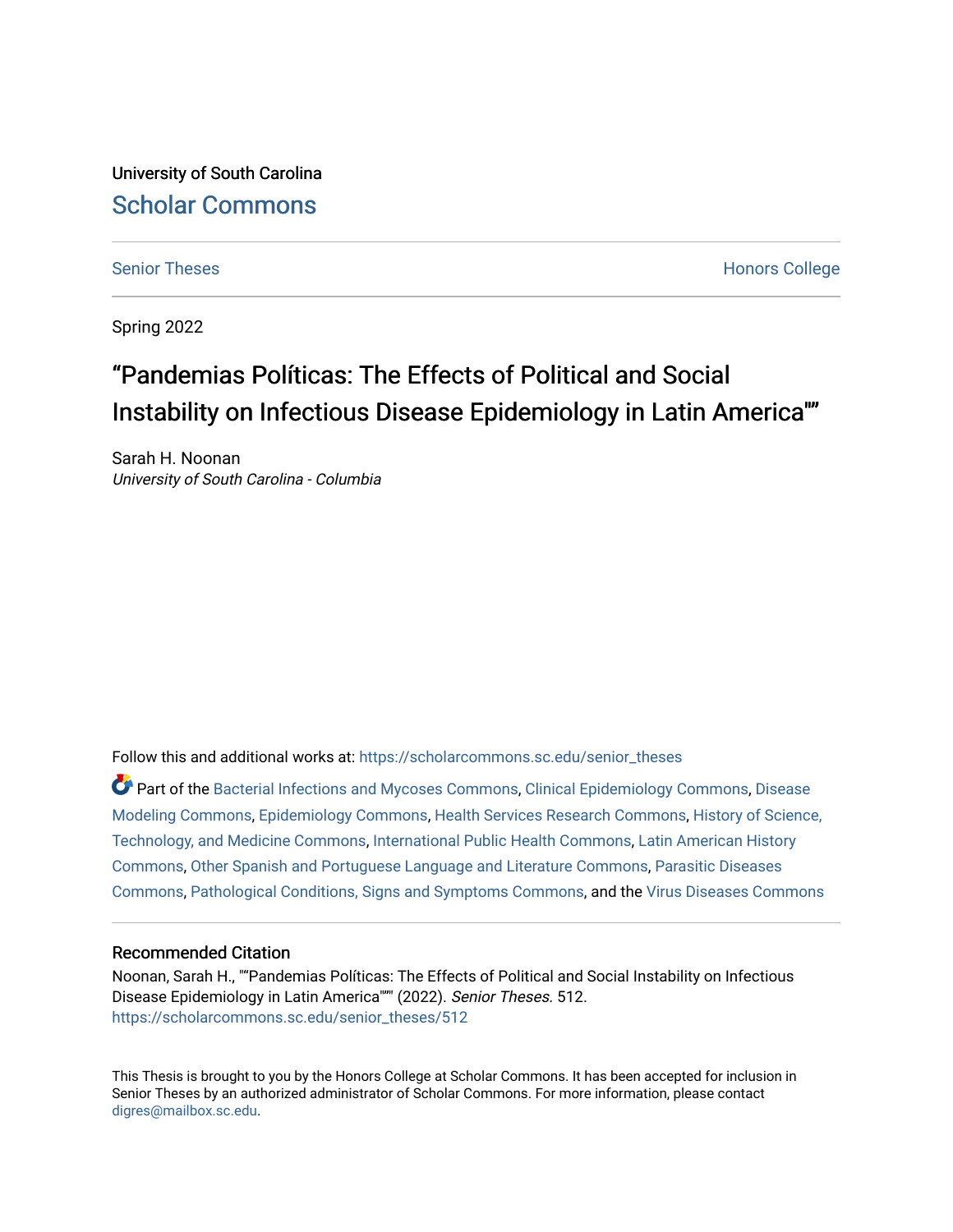# **"PANDEMIAS POLÍTICAS: THE EFFECTS OF POLITICAL AND SOCIAL**

# **INSTABILITY ON INFECTIOUS DISEASE EPIDEMIOLOGY IN LATIN AMERICA**"

By:

Sarah H. Noonan

Submitted in Partial Fulfillment of the Requirements for Graduation with Honors from the South Carolina Honors College

May 2022

Approved:

Dr. Myriam Torres, Director of Thesis

Dr. David Simmons, Second Reader

Steve Lynn, Dean

For South Carolina Honors College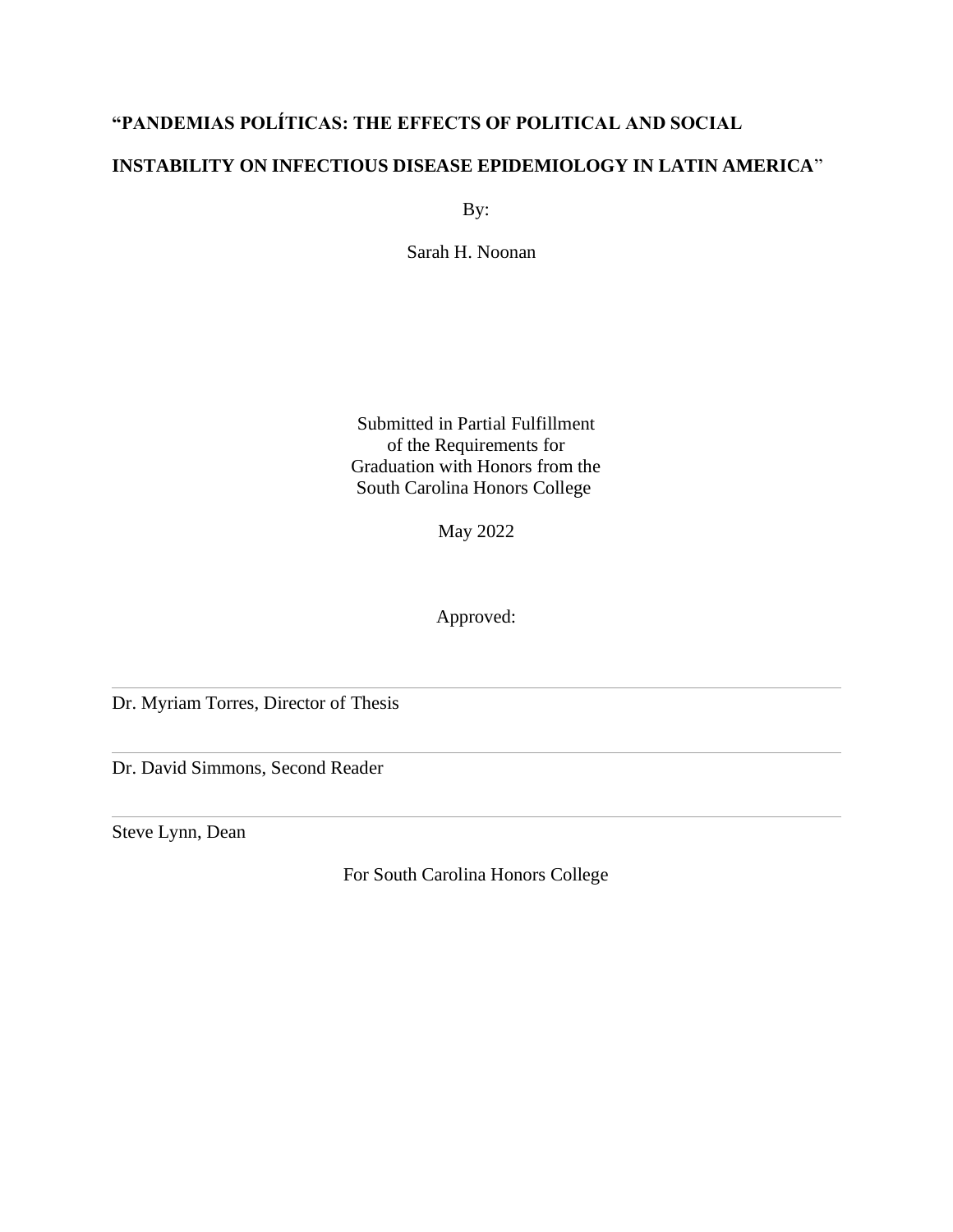# **TABLE OF CONTENTS:**

Abstract… 3

Introduction… 3-5

Smallpox… 5-7

Venezuelan Equine Encephalitis… 8-11

Chagas… 12-17

Dengue… 17-23

Cholera… 23-27

COVID-19… 27-33

Conclusions…33-35

References… 36-46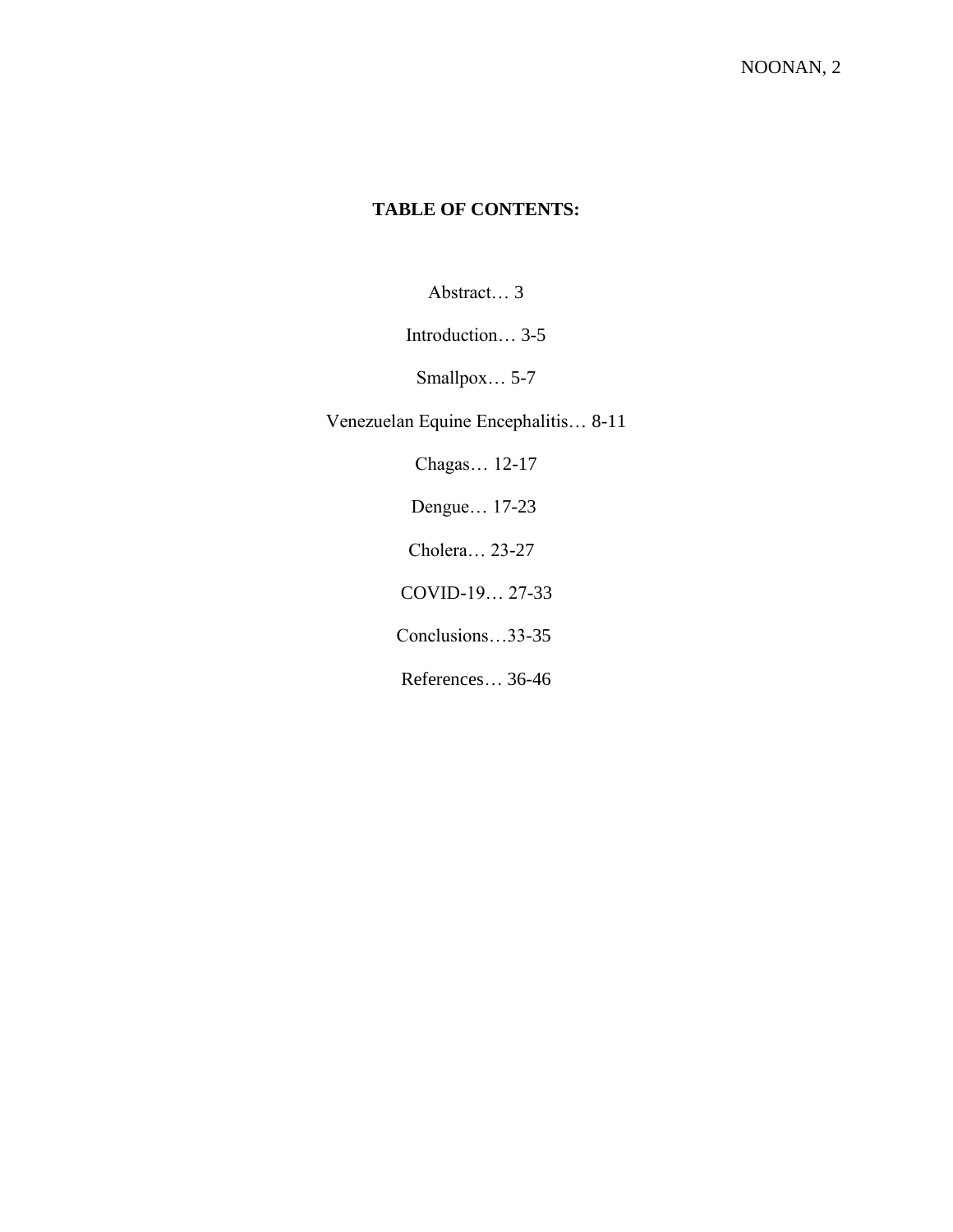# **ABSTRACT:**

This paper seeks to analyze the relationship between political and social unrest and conflict and infectious disease epidemiology in Latin America. An analysis of published literature regarding epidemiological, biomedical, political, and historical content was conducted to highlight potential connections between infectious disease epidemics and sociopolitical conflict in the region. Specific analyses of Smallpox, Venezuelan Equine Encephalitis, Chagas disease, Cholera, Dengue, and COVID-19 were conducted, in an effort to uncover the sociopolitical context of epidemics of these infectious diseases. Results of this analysis depict a necessity for further research into public health and disease control mechanisms during times of conflict and can provide valuable insight into the effects of political and social unrest on infectious disease epidemiology for further prevention and mitigation strategies. In summary, the negative effects of sociopolitical violence and unrest are well accounted for, yet do not take into account the economic and medical impacts had on human lives, citing the need for further research and prevention strategies.

# **INTRODUCTION:**

Latin America, in its definition, refers to "the part of the American continents south of the United States in which Spanish, Portuguese, or French is officially spoken," however, the region is more commonly referred to as Central and South America and the Caribbean islands. In the precolonial era, societies such as the Inka, Aztec, and Mayan people, among many others, existed in an intricate political and social order. While these societies were not entirely harmonious, political and social conflict in the region as it is known today ultimately came to fruition in the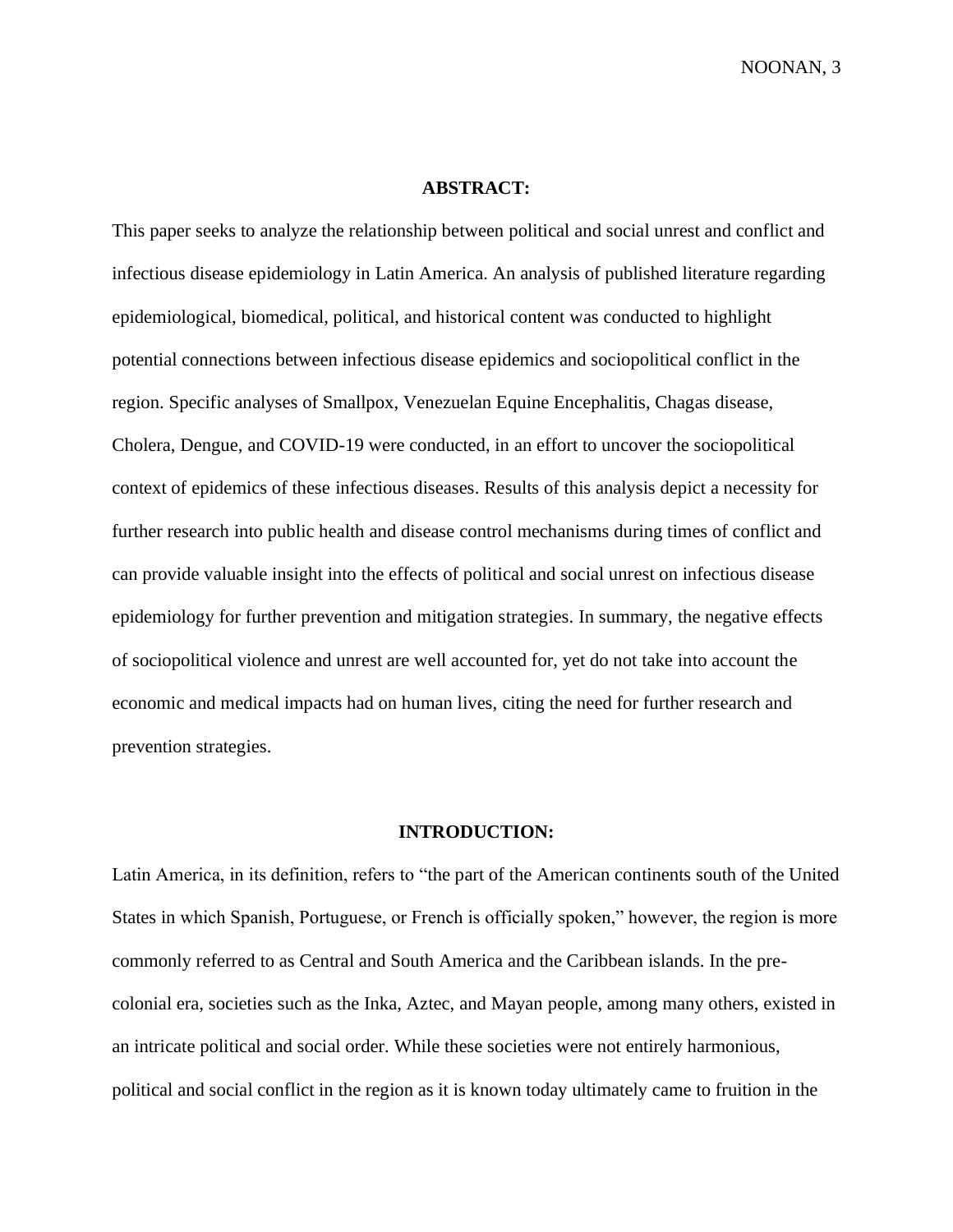Columbian and post-colonial time era. With the onset of European colonialism, the destruction of political, social, and cultural order ensued. This colonialism also established cultural and linguistic connections, many of which are still in place today. Coupled with the arrival of European colonizers, the spread of infectious diseases in Latin America ran rampant, serving to decimate large portions of indigenous populations (Pimenoff, Houldcroft, 2021). From colonialism to modern-day dictators, social and political unrest have water colored the background of Latin American history. The economic, social, and political impacts of this violence are plentiful, yet the impacts of this violence on human health, specifically regarding infectious diseases, are not well understood.

 Infectious diseases refer to "disorders caused by organisms — such as bacteria, viruses, fungi or parasites… Some infectious diseases can be passed from person to person. Some are transmitted by insects or other animals" (Mayo Clinic, 2021). Many of the most common infectious conditions in Latin America can be defined as neglected tropical diseases, affecting some of the world's poorest populations and causing significant morbidity and mortality, yet overwhelmingly under-researched and underfunded in the global health sector. While not all diseases to be described in this paper are neglected tropical diseases, there still exists a wide gap in the analysis of sociopolitical influences on infectious disease epidemiology in the region. To effectively analyze infectious disease epidemics, one must effectively analyze the biotic and abiotic conditions of a region in which an epidemic occurs. These conditions include the political and social contexts, culture, and healthcare systems, among others.

This paper seeks to understand the intricate relationship between infectious diseases, including Smallpox, Venezuelan Equine Encephalitis, Chagas disease, Dengue, Cholera, and COVID-19, and the effects of political and social unrest, in the region. Social determinants of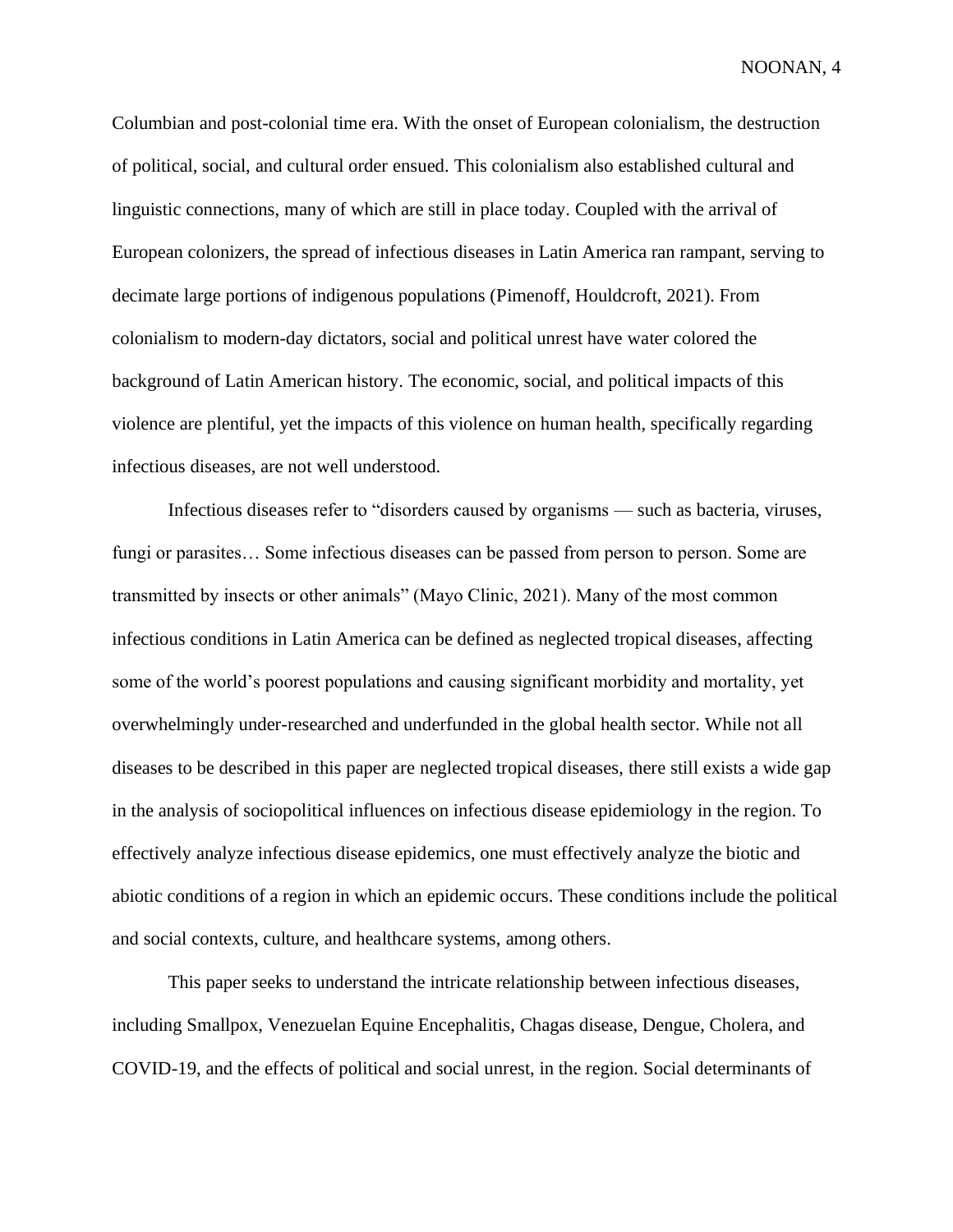health are known to contribute to infectious disease epidemiology; however, the larger forces of these determinants has not been elucidated. Sociopolitical unrest and conflict can have impacts on more commonly thought of social determinants of health, such as socioeconomic status, education access, healthcare funding, housing and food security, and more. This relationship is especially intricate in Latin America, where infectious disease distribution and impact can be linked to social, political, and economic stability, as will be discussed further. To effectively analyze this relationship, a historical context for infectious disease outbreaks and social instability must be provided. This historical context can be traced back to the conquest and colonization of Latin America, with the outbreak of smallpox extending to the present day, in the wake of the COVID-19 pandemic. Analyzing infectious diseases through a historical and epidemiological lens will allow for a better understanding of the roles in which social and political structures play on human health, and allow for the creation and implementation of effective prevention and intervention strategies.

#### **SMALLPOX:**

The impact of social and political unrest on infectious disease in Latin America cannot effectively be analyzed without beginning in the colonial period. It can be argued that the inception of political and social unrest in Latin America was through European conquest and colonization, inciting further destruction through infectious disease epidemics. In the pre-Columbian period, the region was no stranger to infectious diseases, such as gastrointestinal infections and tuberculosis (Darling & Donoghue, 2014). However, it was through the introduction of foreign infections, through foreign conquistadors and the colonizers who followed, that political unrest drove epidemic infections.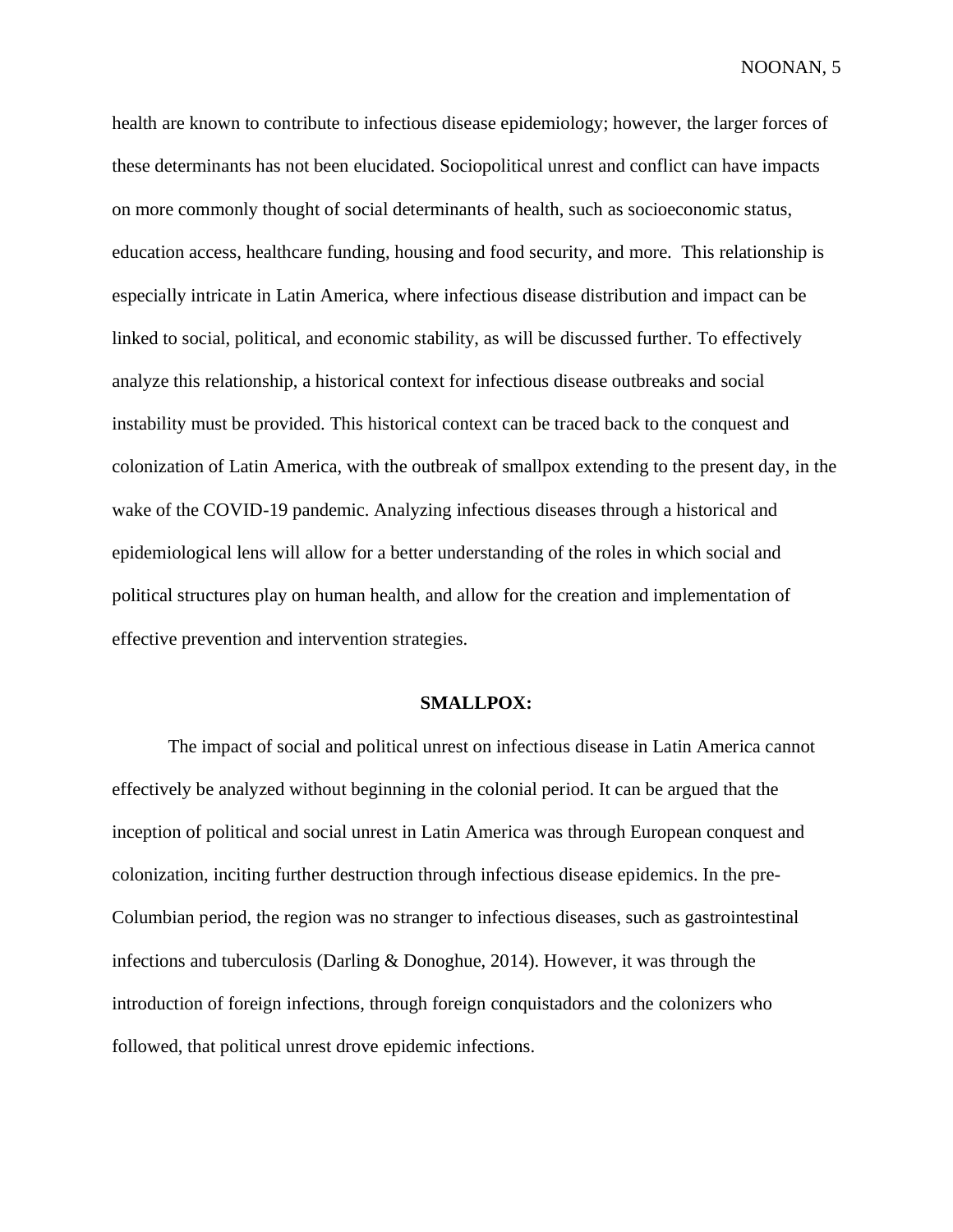Of the many epidemics during this time period, smallpox was the most destructive and deadly (Alden & Miller, 1987). Caused by infection of an Orthopoxvirus, a variola virus, smallpox is one of the deadliest infectious diseases known to man and has impacted populations globally (Ellner, 1998). Smallpox is spread through the respiratory tract, with most infections resulting from inhalation of viral particles from an infected individual (Ellner, 1998). Symptoms of smallpox begin after a 7-14-day incubation period, after which fever, malaise, vomiting, and body-wide epidermal pustular rash and edema can occur, and in rare cases, hemorrhaging (Cleveland Clinic, n.d.).

While an exact figure of the pre-Columbian Aztec population cannot be determined, a large-scale depopulation occurred in the Aztec region, known today as Mexico, in the decades following Spanish conquest and colonization, much of which is thought to be attributed to smallpox infections among non-immune populations (Brooks, 1993). Unlike previous epidemics in the region, the smallpox epidemic was extremely deadly, "sweeping over the land like fire over the prairies, smiting down prince and peasant…leaving its path strewn with the dead bodies of natives…[who] perished in heaps…" (Brooks, 1993). In modern epidemiological terms, the smallpox epidemic in Latin America, and the ensuing fatalities the infection caused, were a result of infection of a "virgin soil population," or a population that has had no contact with a disease and is "immunologically defenseless" (Brooks, 1993). As Brooks notes, the specificities of this thesis are not entirely without flaws, however, there is strong reason to believe that the smallpox epidemic in Latin America was a result of political unrest through colonization.

The widely accepted theory is that smallpox was brought to the New World in the early 1500s, by European conquistadors, and later through the West African slave trade, resulting in epidemics in modern-day Mexico, Guatemala, Brazil, and Peru (Ellner, 1998). A similar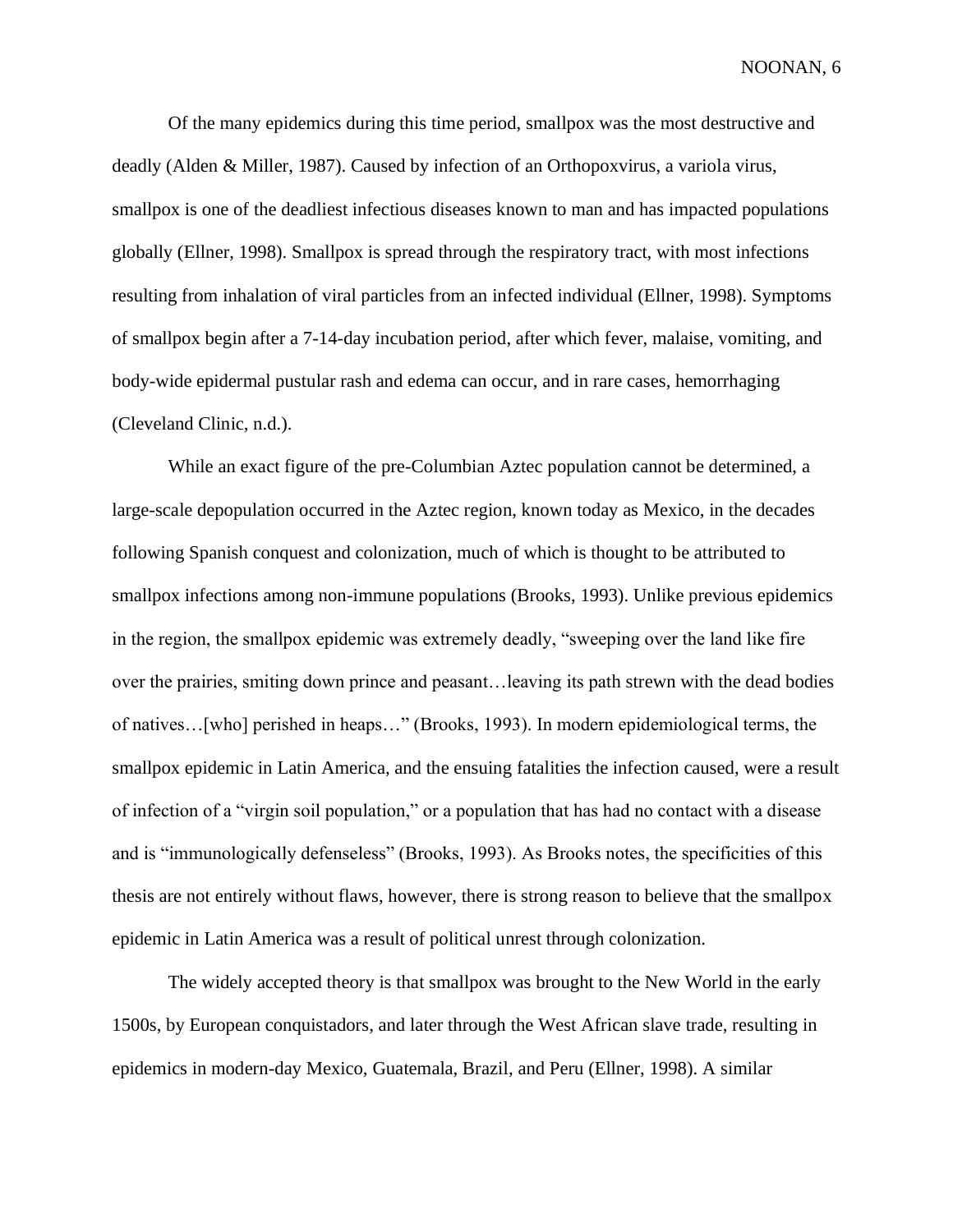hypothesis of the spread of smallpox exists by way of the West African slave trade, specifically through in Brazil. Introduction of Smallpox in West Africa by European colonization, and later the forced transport of enslaved peoples is thought to have contributed to the initial Smallpox epidemic in Brazil (Alden & Miller, 1987). The conditions subjected to those forced into the slave trade, such as close quarters, malnourishment, and general inhumane treatment would have provided ample opportunity for the smallpox virus to spread rapidly among enslaved people being brought to Brazil, and in Brazil, once interactions with indigenous peoples in the colonial slave system were enacted (Alden & Miller, 1987). In addition to the obvious ethical and humanitarian issues of colonialism and slavery, it is of particular interest to analyze the effects of these institutions, and their effects on social and political structures, on epidemiological trends.

The effects of smallpox were two-fold, affecting both political order and epidemiology: political unrest, in the form of social upheaval and conquest, exacerbated the effects of the disease and allowed for less resistance to the conquest and colonization by Iberian conquistadors. Throughout the Colombian and colonial period, social, political, and economic violence were subjected to indigenous Latin American societies, including physical violence by way of infectious disease and slaughter. In 1542, Dominican Friar Bartolomé de Las Casas cited "the establishment of colonial rule as an uninterrupted chain of massacres, torture and atrocities of all kinds leading to depopulation and annihilation of indigenous cultures" (Gabbert, 2012). These atrocities and depopulations are not only in reference to acts of warfare but must also take into consideration the profound mortality of smallpox and its epidemiology. The effects of colonialism on not only Latin American societies, but also those in West Africa and the subsequent slave trade between the regions illustrate the epidemiological impacts political and social upheaval has had on Latin America, that has persisted throughout the modern-day.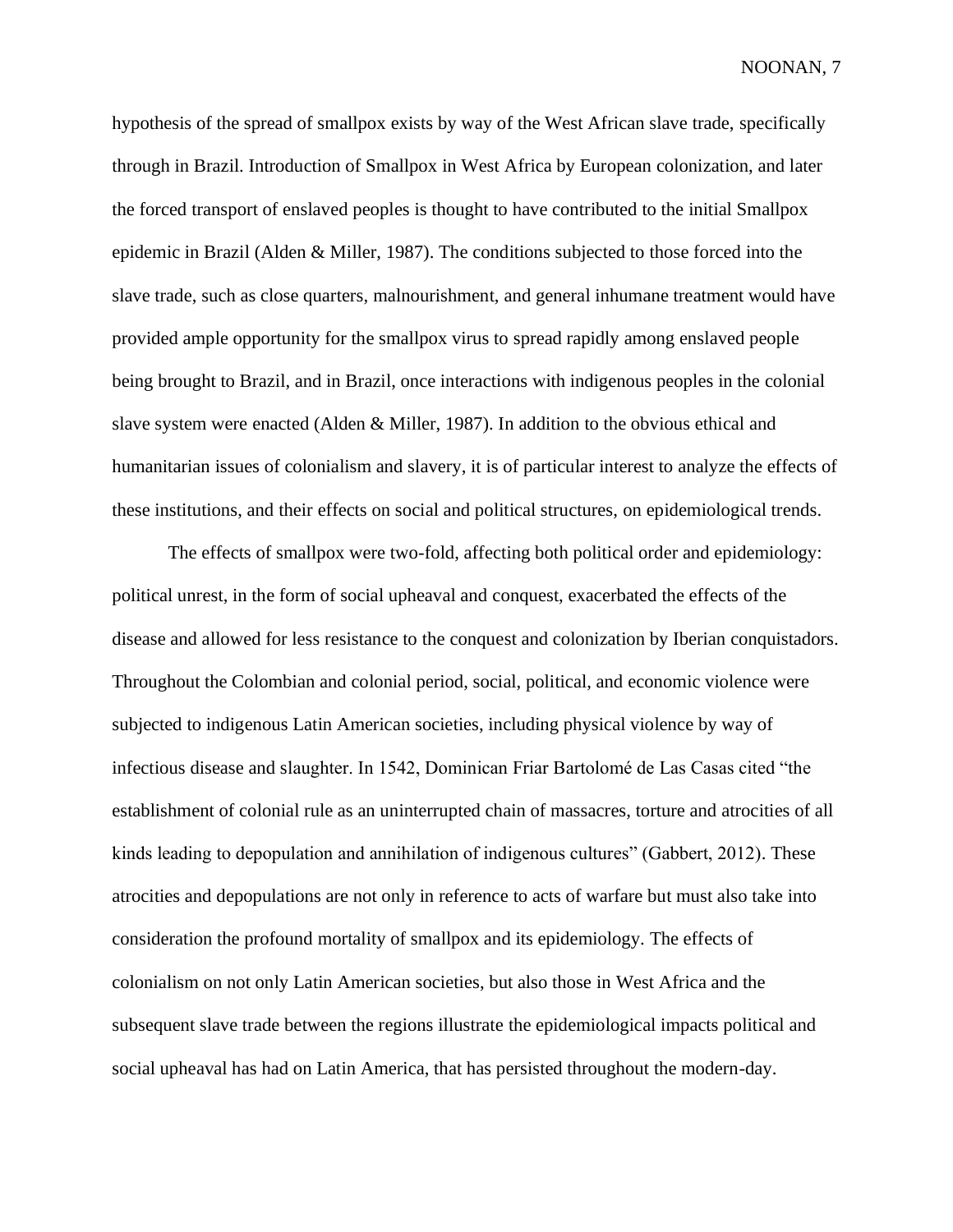# **VENEZUELAN EQUINE ENCEPHALITIS:**

Venezuelan equine encephalitis [VEE] is a mosquito-borne disease of the arbovirus Venezuelan Equine Encephalitis Virus, which is endemic in Latin America, affecting both zoonotic and human populations (Crosby & Crespo, 2021). The literature shows that "spillover" from zoonotic infections of rodents and mosquitoes can lead to human epidemics of VEE, with similar clinical manifestations presenting in humans as in animals (Crosby & Crespo, 2021). For the purposes of this paper, the impacts of VEE on human populations will be analyzed, however, zoonotic monitoring is essential in the prediction and control of human outbreaks. The pathology of the disease can be characterized by depletion of lymphocytes, interstitial pneumonia, and symptomologies such as inflammation of muscles and the upper respiratory tract, with general flu-like symptoms such as headache and malaise (Crosby & Crespo, 2021). Infected children are more likely for severe infections and long-term effects of VEE infections (Crosby & Crespo, 2021).

As can be deduced from its moniker, the disease was first isolated from the brain of a deceased horse, in Venezuela, in 1938, however, it is thought that the disease had been reported throughout South America, under the name "peste loca" through the 1920s (Aguilar et al., 2011). Disease outbreaks in equine species have been reported from 1935-1946 in Venezuela, Trinidad, and Colombia, however, the disease was isolated from humans in Colombia, in 1950 (Crosby & Crespo, 2021). From 1950-1971, VEE outbreaks were reported in Colombia, Ecuador, El Salvador, Guatemala, Mexico, and in Southern Texas (Aguilar et al., 2011). The disease reemerged in Venezuela in 1992, with subsequent equine outbreaks in Mexico and Colombia from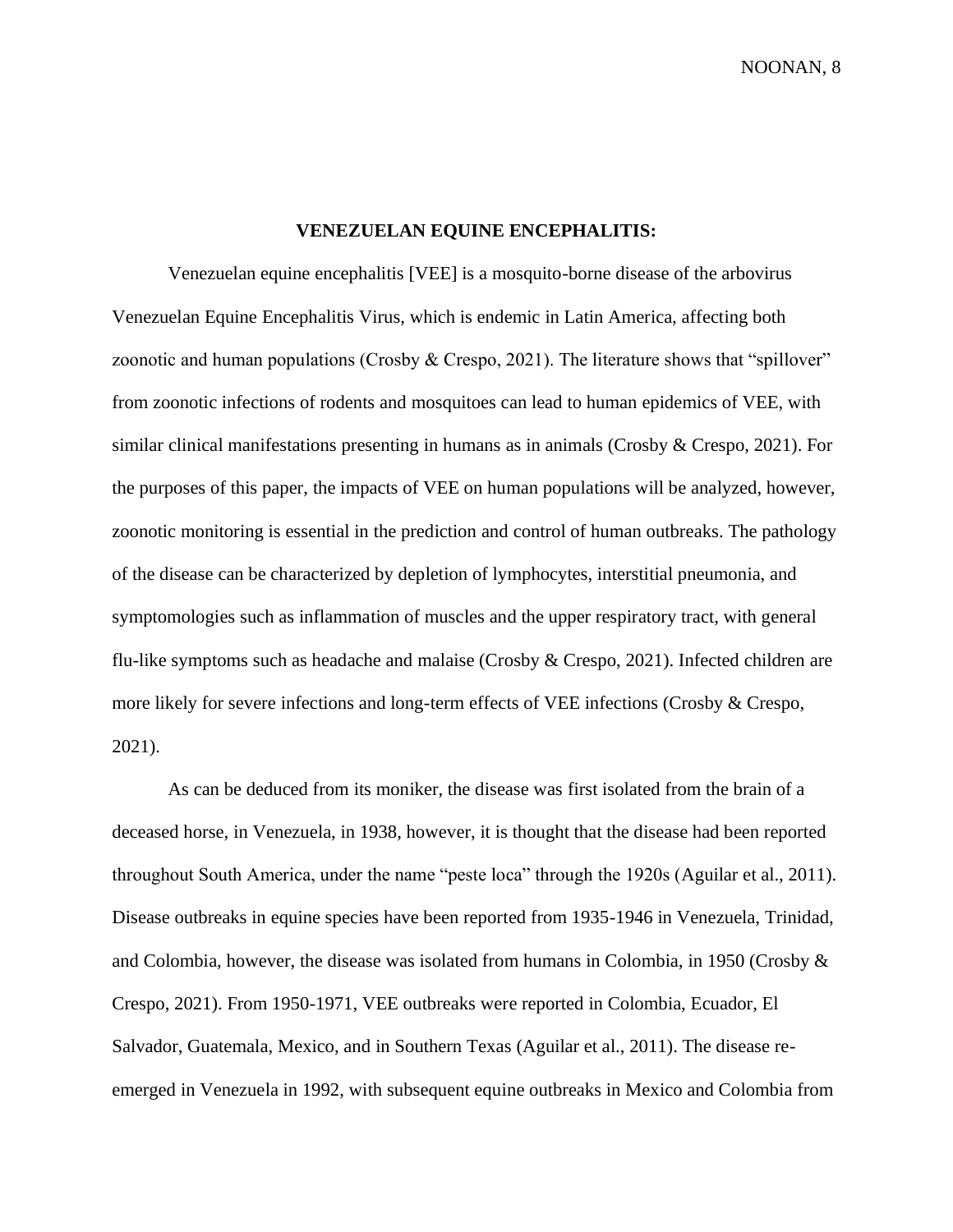1993-1996 (Aguilar et al., 2011). While these equine outbreaks are of concern for human transmission, as stated previously, this analysis will focus on human outbreaks of VEE. The most recent suspected outbreak of VEE took place in Colombia, in 2008 (Guzmán-Terán et al., 2020). Despite its name attribution to Venezuela, a large constituent of VEE outbreaks have occurred in Colombia, Guatemala, El Salvador, and Mexico. As such, the social and political contexts of these nations preceding and during these outbreaks may shed light on epidemiological causation and VEE reemergence throughout Latin America.

 In 1952, the first reported human outbreak of Venezuelan Equine Encephalitis occurred in Espinal, Colombia (Sanmartin-Barberi et al., 1954). The outbreak occurred in the Magdalene valley region, a rural area with a horse and cattle breeding economy (Sanmartin-Barberi et al., 1954). In the initial report, published in 1954, it was stated that the true incidence of the disease was difficult to measure as a result of underreporting and lack of access to high-quality health care (Sanmartin-Barberi et al., 1954). Prior to this study, it was not believed that VEE could result in human infections due to a lack of epizootic transmission. In their report, however, Sanmartin-Barberi et al., describe that "VEE virus is capable of originating human epidemics under natural conditions." This was the first confirmation of VEE occurring in the human species and displayed the need for further examination of febrile diseases in tropical and subtropical climates for potential viral (later defined as vector-borne) transmission. This outbreak was important for two reasons: as the first human VEE epidemic, it served as a baseline for comparison in future epidemiological studies and also provided the possibility of epizootic transmission to humans. In the historical context, this epidemic was in the thrush of the beginning of sociopolitical violence in Colombia. In the wake of independence movements in the 1840s, the formation of the Liberal and Conservative parties in Colombia incited a deep-rooted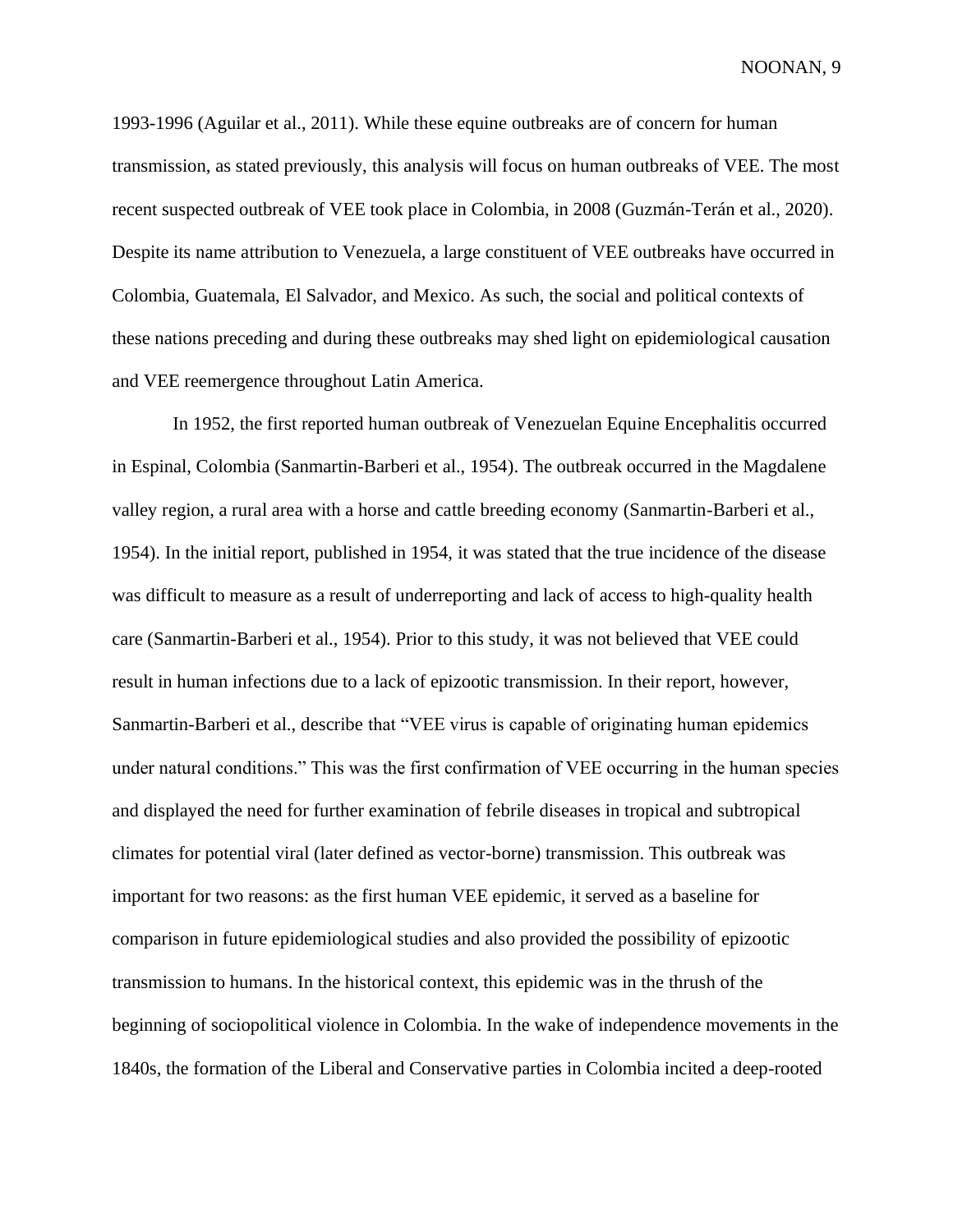animosity between parties' supporters (Legrand, 2003). Moving into the 1930s and 1940s, unlike many neighboring nations, Colombia did not see an ascent of a populist party, however in 1946, the period of social and political violence, known as "La Violencia," began (LeGrand, 2003). Often attributed to the murder of Liberal populist Jorge Eliécer Gaitán in Bogotá in 1948, violent urban riots and rural warfare began (LeGrand, 2003). Throughout this time period, paramilitary groups in rural areas, representing their political parties fought in guerrilla warfare, resulting in a complete breakdown of the Colombian state (LeGrand, 2003). The period known as La Violencia is marked by sociopolitical conflict, warfare, and fatalities. Fought largely in rural areas by paramilitary guerrilla groups, this war was of the people, who ultimately suffered as a result. The impacts of La Violencia on human life are profound. Cited to be one of the leading public health problems in the nation, violence in Colombia has taken an immense toll. The impacts of this violence on human life through the study of infectious diseases have not been made clear. It is logical to assume that during La Violencia, vector monitoring and public health initiatives were not a priority. However, ignorance of public health measures may have contributed to further loss of life, and been a causative agent in the breakdown of the Colombian healthcare system. It is not unlikely that social conflict in rural areas and unrest in urban areas contributed to a breakdown of sanitation and health systems in Colombia, thus allowing for opportunistic transmission of vector-borne diseases such as VEE, through the epidemic seen in 1952.

Following the first known human infection of VEE in Mexico in 1962, there was a major VEE outbreak in Central America, namely, Guatemala and El Salvador, which spread to Southern Mexico, infecting tens of thousands of humans throughout the region from 1969-1972 (Estrada-Franco et al., 2004). Analysis of the historical context of Central America in the late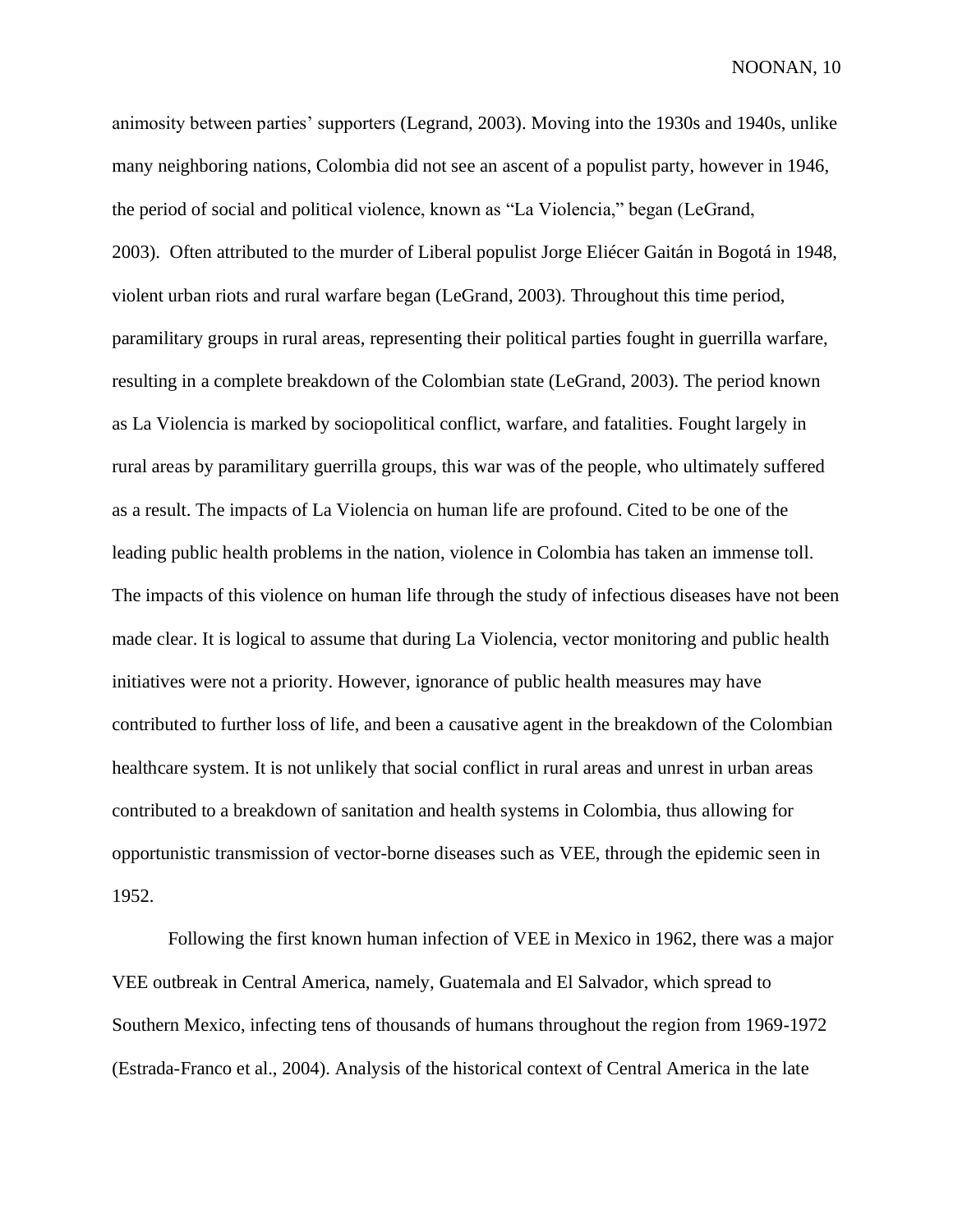1960s and early 1970s presents the creation of an environment in which infectious disease transmission was ideal. In 1960, the Guatemalan civil war began- marking the beginning of a violent, 36-year-long conflict in the nation (Public Broadcasting Service [PBS], 2011). In November 1960 a military coup took place against the Guatemalan government led by General Miguel Ydígoras Fuentes, thus creating the Guatemalan revolutionary movement and counterinsurgency state (Ball et al., 1999). Later, in 1966, the election of Julio César Méndez Montenegro further propelled the nation into military rule and instigation of violence through mass disappearances and arrests, and indiscriminate attacks on civilians and military members alike (Ball et al., 1999). These obvious crimes against humanity and human rights violations caused thousands of deaths, however, their impact on infectious disease control and general health policy is not well understood. Throughout the civil war, little to no healthcare systems were in place in the nation, therefore, no monitoring of vector-borne diseases (such as VEE) was taking place. This lack of monitoring and control in Guatemala, due to the political and civil unrest taking place creates ideal conditions for infectious disease outbreaks in the region. In the late 1970s, a mass exodus of Guatemalan refugees began toward the neighboring nation of Mexico (Jonas, 2022). It cannot, however, be assumed that there was not a refugee crisis occurring the years prior, potentially contributing to VEE outbreaks in Mexico in the early 1970s. While definitive contexts of these outbreaks have yet to be determined, a very likely suspect exists in the unrest caused by the Guatemalan Civil War. According to the Center for Justice and Accountability [CJA], an estimated 200,000 deaths and disappearances occurred during the Guatemalan Civil War (CJA, n.d.). This figure, however, fails to account for the potential epidemiological impacts on infectious disease-related deaths associated with the conflict, and immeasurable damages socially and politically.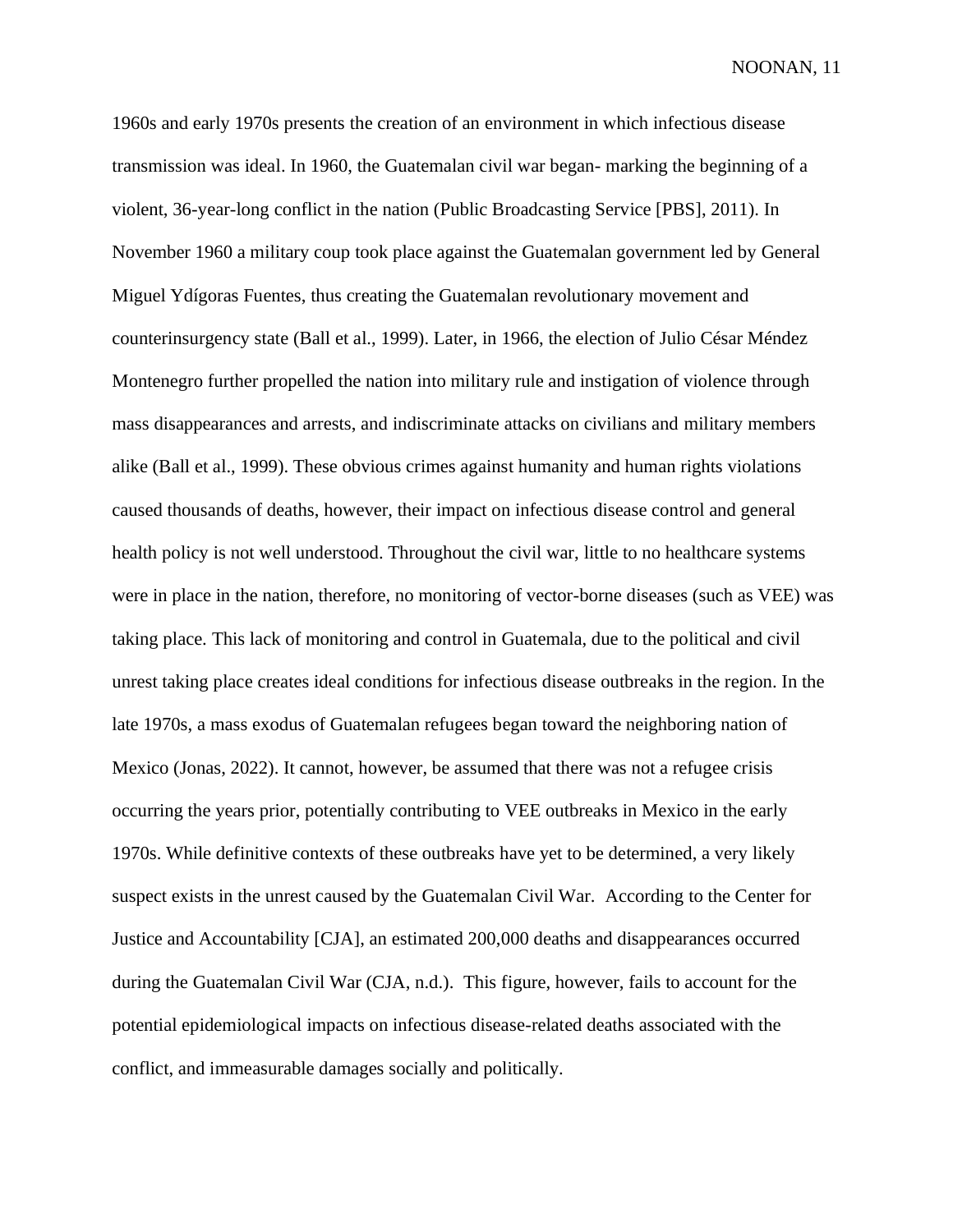# **CHAGAS:**

Chagas disease, also known as American trypanosomiasis, is caused by a parasitic infection by the protozoan *Trypanosoma cruzi,* most commonly found in Latin America (Rassi et al., 2010). Thought to have been endemic in Latin America, a condition similar to Chagas disease was described under the name "Bicho," in 1707, in a book authored by Miguel Diaz Pimenta, a Portuguese physician (Steverding, 2014). The first case of the disease in humans was officially discovered in 1909, by the Brazilian bacteriologist, and namesake, Carlos Chagas, and has remained endemic throughout Latin America as a result of vector transmission (Dias et al., 2002). Vector-borne transmission is most prominent in rural areas, many of which lack infrastructure, and serve as ideal environments for vector reproduction, however, in more recent years there has been substantial evidence of infections through blood, organ, or tissue donation, from infected, asymptomatic individuals (Monteiro da Costa et al., 2021). Affecting millions throughout Latin America, Chagas disease has no known preventative vaccine and is only curable by chemotherapy, which has varied efficacy based on infection stage, patient age, and specific parasite strain (Monteiro da Costa et al., 2021). The World Health Organization [WHO], cites symptomatology of acute Chagas infection as skin lesions, swelling of the eyelid, enlargement of lymphatic glands, chest pain, muscle pain, fever, and others, lasting for approximately two months following initial infection (WHO, 2021). The second phase of infection, the chronic phase, has been associated with a high parasitic load in cardiac and digestive muscles, resulting in chronic cardiac, digestive, and neurologic disorders (WHO, 2021).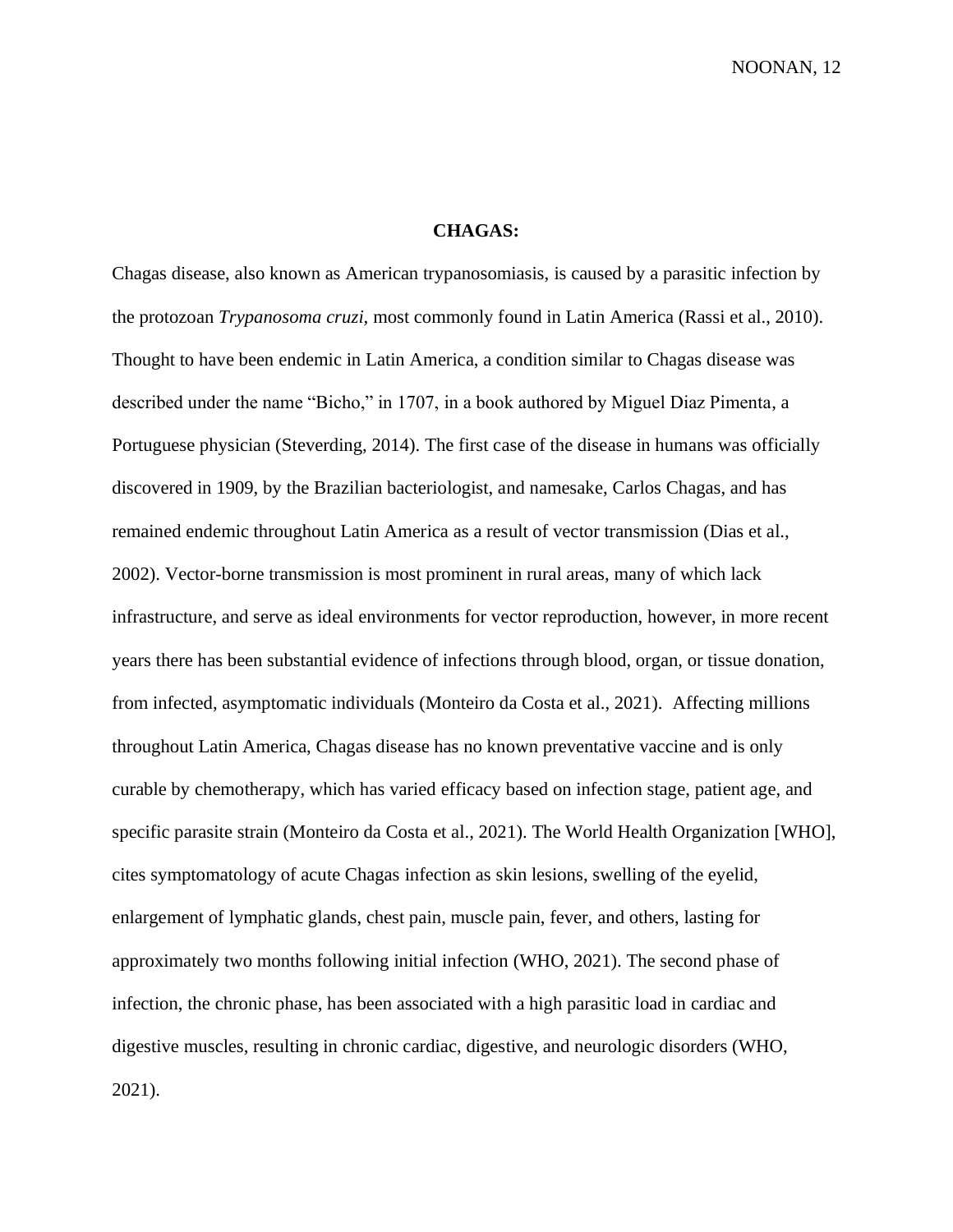Prior literature has demonstrated strong associations between Chagas disease and socioeconomic status, however, the impacts of social and political conflict on Chagas disease transmission have not been fully elucidated. In the years following the disease's discovery by Chagas, research stopped as a result of conflict between Brazilian scientists and politicians (Steverding, 2014). However, in the 1930s, an outbreak of Chagas disease in the Argentine Chaco reinstalled an interest in researching the condition and attempting control strategies (Steverding, 2014). Some political and public health interventions have attempted, and somewhat succeeded, to reduce the morbidity and mortality of Chagas disease in Latin America. Beginning in the 1940s, housing improvement and vector control initiatives via insecticide spraying proved successful in Brazil, Argentina, Venezuela, and Chile (Dias et al., 2002). Following 1970, nationally funded Chagas control initiatives grew in popularity, with the social effects of Chagas and its control serving as campaign points, among political campaigns in Brazil and other nations (Dias et al., 2002). While these initiatives have reduced the disease burden, the impacts of political and social conflicts on Chagas disease transmission must be better understood in order to most effectively control disease transmission. Political interest in Chagas has served as effective motivation for control programs in the past, and further analysis of this relationship will enlighten additional effects (Dias et al., 2002).

 In Argentina, specifically in the Argentine Chaco, Chagas disease has especially burdened impoverished and indigenous communities, who are of low socioeconomic status (Fernández et al., 2019). This outbreak was first reported by Salvador Mazza, an Argentine physician and epidemiologist, who reported more than 1000 cases of Chagas disease in the region, in the early 1930s (Steverding, 2014). The social and economic conditions in the region at the time are of particular interest in the analysis of disease epidemiology. Under the influence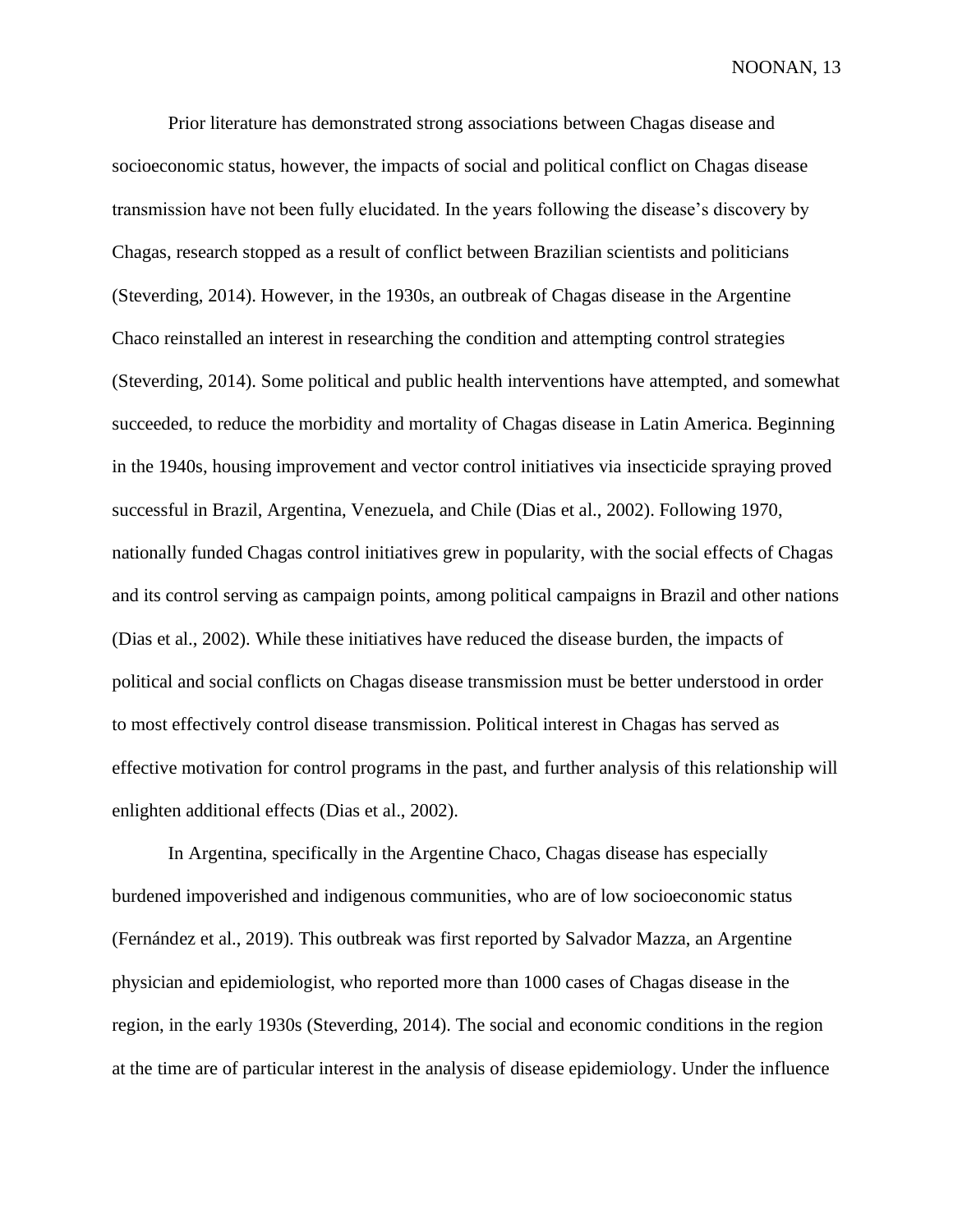of Spanish colonization, the Chaco region was largely subject to the labor and religious influences of the Spanish monarchy, through encomienda and missionaries, respectively, with especially strong missionary influences in the region throughout the 18<sup>th</sup> and 19<sup>th</sup> centuries, until the eventual success of the Argentine independence movement in the mid  $19<sup>th</sup>$  century (Gordillo & Hirsch, 2008). Through decades of civil war between the newly autonomous Argentine government and "barbaric" indigenous tribes in Chaco, indigenous groups were continually losing power, lives, territory, and influence in Argentine society and government until the largescale expansion of the Argentine government in the early  $20<sup>th</sup>$  century (Gordillo & Hirsch, 2008). In the years following the liberation of the Argentine state, large-scale installation of a national and international capitalist economy, with influences from European and United States governments took place, specifically in the agricultural and forestry sectors (Girbal-Blacha, 1993). In the 1930s, when a Chagas outbreak was first noted in the region, a capitalist economy had been installed. This economy, in the Chaco region, required a large influx of indigenous laborers, many of whom migrated seasonally until eventually becoming residents of the Chaco region in the 1930s (Gordillo & Hirsch, 2008). In the early 20th century, the passage of the Sáenz Peña Law, which allowed for redistribution of property rights and largely destroyed the middle class, as well as the 1914 election of populist leader, Hipólito Yrigoyen, of which shifted to a largely democratic governmental structure (Spruk, 2019). With the military coup and overthrow of Yrigoyen, in 1930, however, a period of exploitative and colonialist policies ensued, largely affecting indigenous populations such as those in the Chaco region, and beginning a long period of political corruption in Argentina (Spruk, 2019). This political and economic shift is of particular interest in its influence on Chagas disease epidemiology. Literature has shown that deforestation and other modern-day shifts in climate change have a large impact on vector-borne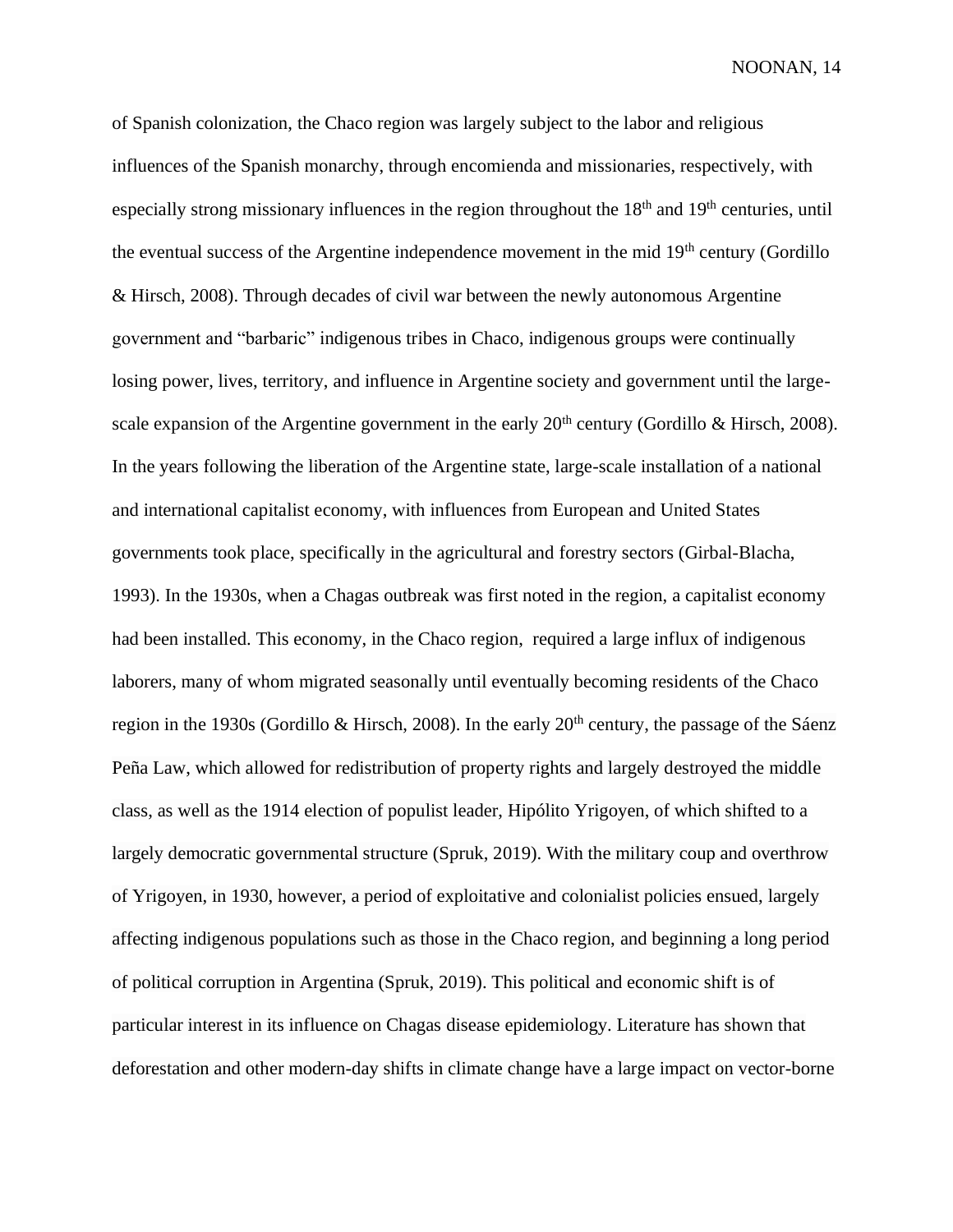diseases, such as Chagas disease (Burkett-Cadena & Vittor, 2018). With this shift to a capitalist economy, which was largely based on deforestation and agricultural sectors in the Chaco region, vector-borne diseases, such as Chagas disease, became more prevalent. Likewise, this period of transition and subsequent coup can be inferred to be a large part of the reason for a lack of public health infrastructure, and Chagas disease control and programming in Argentina, which persisted until the 1940s. Beginning in the 1940s, in the Argentine Chaco, and other Southern Cone nations in the region, there began large-scale insecticide programs, in an effort to prevent Chagas disease (Gaspe et al., 2018). The aforementioned fluctuating political interest in Chagas and public health programs in Argentina and Latin America as a whole contributed to the fluctuations in the success of these programs.

In 1991, the Southern Cone Initiative was launched- in an international effort to reduce Chagas disease and the economic and social impacts it has on the Southern Cone countries-Argentina, Bolivia, Paraguay, Uruguay, Brazil, and Chile, respectively (Schofield & Dias, 1999). This initiative has been, at large, successful in eliminating and reducing the economic, social, and medical burden of Chagas disease (Schofield & Dias, 1999). It is clear that the everchanging politics in Argentina and the vested economic interests of Argentinian politicians has contributed to Chagas disease epidemiology in the region. However, through international interventions and collaborative public health initiatives, the disease burden can be mitigated, while in turn, supporting economic growth in the region.

 Another important feature to note of Chagas' modern epidemiological history is the shift from primarily rural epidemics to epidemics occurring in urban areas. This shift was especially prominent in Venezuela, in the capital city of Caracas. As of the early 2000s, Venezuela had an effective, centralized, Chagas disease control program, however, in 2007, a case of Chagas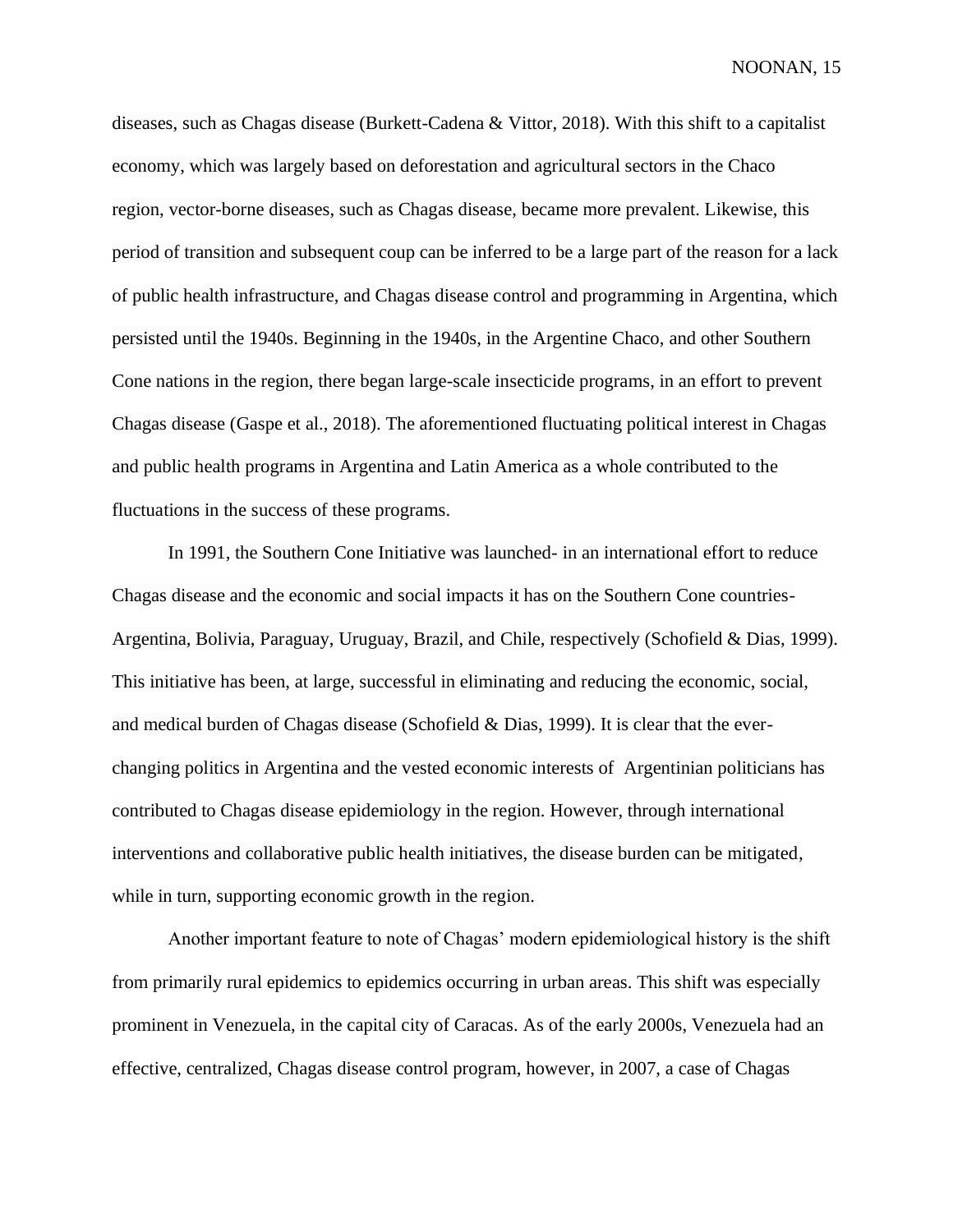disease was confirmed in a 9-year-old boy living in Caracas (Alarcón de Noya et al., 2010). Through serological testing and continued monitoring of 1000 exposed individuals, 103 cases of Chagas disease were confirmed in the outbreak (Alarcón de Noya et al., 2010). It was later hypothesized and supported that the infection was transmitted orally, through contaminated guava juice served at the children's school, symptoms of which presented differently than vector transmitted infections (Alarcón de Noya et al., 2010).

This Chagas disease outbreak, and subsequent outbreaks in the years following provide necessity for an analysis of sociopolitical context in Venezuela to determine potential causation. As previously mentioned, Chagas disease was controlled in Venezuela- as a result of both centralized disease control programs, and intergovernmental collaboration between various Andean and Southern Cone nations through the World Health Organization's Chagas disease elimination initiatives (Moncayo, 1999). Preceding the election of Hugo Chávez in 1998, Venezuela had been making strides toward democracy, and despite corruption among political elites through the 1958 *Punto Fijo Pact,* "huge increases in education, health, and other social services constituted the hallmark of Venezuela's subsidized democracy" (Sylvia & Danopoulos, 2003). However, following a failed military coup in 1992, and later, Chávez's 1998 election, authoritarian rule, and economic instability began in the nation, despite false promises of wealth redistribution, the opposition of colonialist economic exploitation, and uplifting of the poor (Sylvia & Danopoulos, 2003). Despite being temporarily removed from office in 2002 for allegations of his regime attacking opposition protests, Chávez remained popular among the middle-class and working classes in Venezuela, with promises of increased stability of the oilbased economy, thus providing greater social stability (Sylvia & Danopoulos, 2003). Promises such as free healthcare and wealth redistribution, which were part of Chávez's charismatic,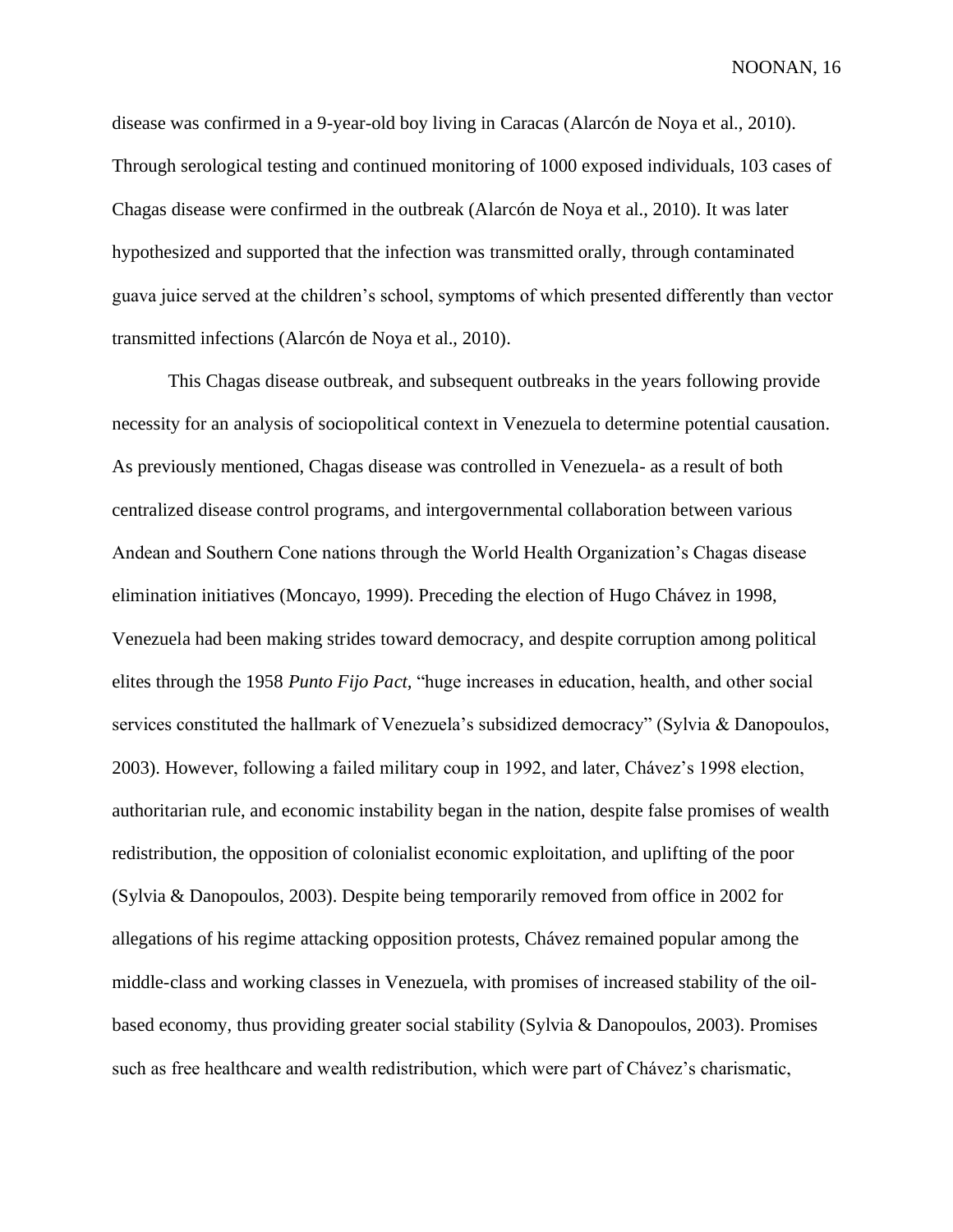populist platform, were ultimately empty promises in light of economic downfall and further social instability (Hellinger & Spanankos, 2017). Following the oil crash of 2008, healthcare began to deteriorate rapidly through sanctions on food, medication, and medical equipment in the nation (Hellinger & Spanankos, 2017).

In the years following, this deterioration has sped up exponentially, with vector-borne virus transmission increasing exponentially (Ulmer, 2017). In a 2019 study, the high risk of Chagas disease resurgence in Venezuela (due to the ecological conditions favoring the vector lifecycle), in addition to the impacts of economic crises in the nation were shown to have contributed to the outbreaks taking place from 2007-2018 (Grillet et al., 2019). Following the oil crash of 2008, in 2012, the final year of Chávez's rule in Venezuela, Chagas disease surveillance and control programs had halted (Grillet et al., 2019). This study describes 16 outbreaks of Chagas disease in 2007-2018 alone, during the economic downturn and abandonment of public health monitoring programs (Grillet et al., 2019). While Venezuela continues to be in economic distress under authoritarian rule, epidemiological data from the last 20 years depicts the impact of sociopolitical instability and infectious disease. There is a logical connection between the authoritarian rule of Chávez and the subsequent ascent of successor Maduro, and increased Chagas disease transmission, after decades of control. As aforementioned, Chagas disease control programs have been successful in driving economic growth in Latin America (Schofield & Dias, 1999). There are a myriad of causes for the resurgence of Chagas disease in Venezuela, however, political instability, economic crises, and subsequent abandonment of successful control programs are certainly valuable environmental factors for further research to be published in the literature. The impacts of authoritarian rule on humanitarian and public health issues such as Chagas are essential in the study of emerging and re-emerging infectious diseases.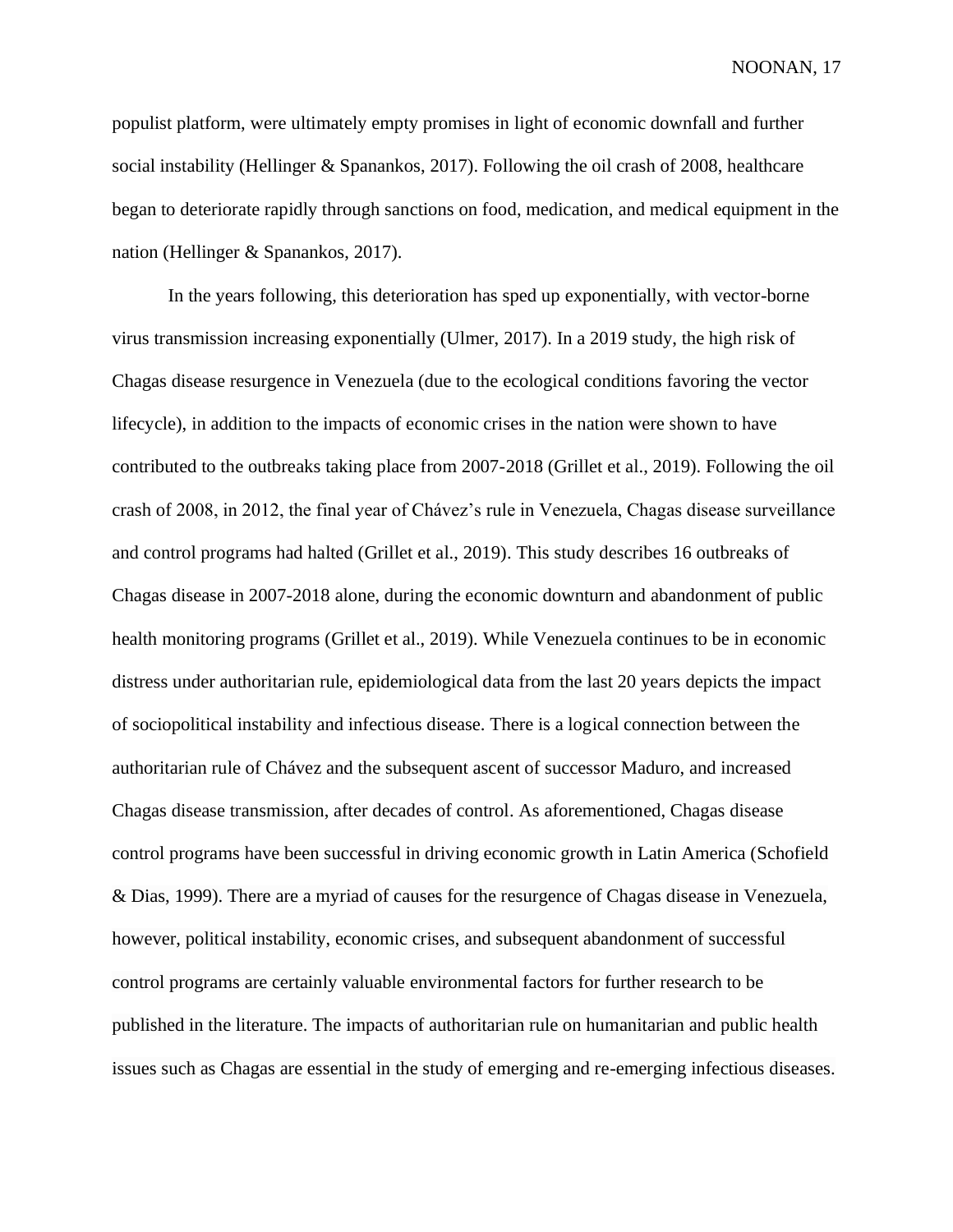### **DENGUE:**

Dengue, another vector-borne illness, spread by *Aedes aegypti* mosquitoes, is among the most common modern-day infectious diseases in the global south, including in various Latin American nations (WHO, 2022, a.). Dengue infections constitute a wide range of clinical symptoms and severity (WHO, 2022, a.). Symptomology of severe dengue is similar to flu-like symptoms, with severe dengue complications being potentially fatal (WHO, 2022, a.). In Latin America today, severe Dengue complications are among the leading causes of hospitalizations and death for adults and children alike (WHO, 2022, a.). With such a high incidence of disease and continued impact on global populations, Dengue monitoring and epidemiology remain important subjects of analysis. Thus, the impacts of social, political, and economic influences on Dengue transmission and epidemiology must be better understood.

Thought to have been brought to Latin America in the colonial period, dengue was well controlled from the early 1940s-1970s (Salles et al., 2018). Earlier methods of Dengue control (prior to the disease's laboratory isolation) were similar to yellow fever control methods, such as mosquito fumigation and destruction of mosquito foci (Braithwaite Dick et al., 2012). In the 1940s collaboration between the Pan American Health Organization [PAHO] and the Brazilian government began with the goal of mosquito prevention and control, in an effort to reduce yellow fever and Dengue disease burden (Braithwaite Dick et al., 2012). In 1947, Pan American Sanitary Bureau [PASB] began eradication programming in affected Latin American nationswhich proved successful with large-scale eradication of Dengue in South America and some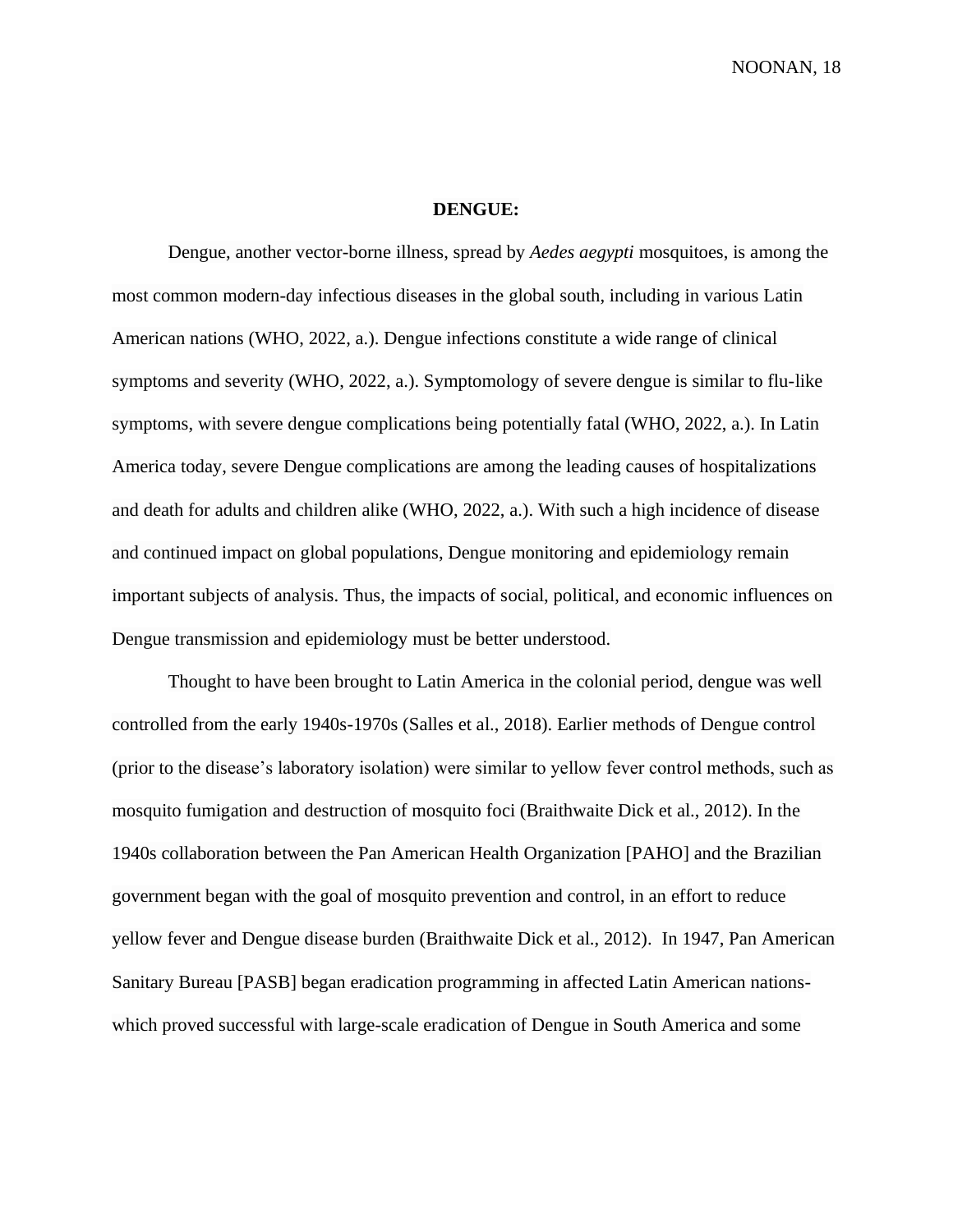Caribbean islands, and the creation of a vaccine based on the DENV-2 genotype (Braithwaite Dick et al., 2012).

Despite the large success of PAHO initiatives, further eradication occurred in only 3 countries from 1962-1972, and lack of political interest from nations that had achieved eradication (Braithwaite Dick et al., 2012). Through minimization of surveillance programs and rapid urbanization in the region, in addition to the lack of support politically, the PAHO initiative eventually concluded due to a lack of support (Braithwaite Dick et al., 2012). During the 1970s and lasting until the modern day, however, the re-emergence of the disease has proved to be a serious public health threat (Salles et al., 2018). A series of outbreaks took place in the years following 1972-2000, however, a 1980s outbreak in Cuba is thought to be the most severe of the time period (Braithwaite Dick et al., 2012). From 2000-2010, two major outbreaks occurred across the region, with the Pan American outbreak of 2002 largely taking place in Brazil, and a 2010 Pan American outbreak largely affecting Colombia, Venezuela, and Brazil (Braithwaite Dick et al., 2012). As recently as 2016, Dengue has continued to be endemic and causes high infection rates, with an outbreak taking place in Córdoba, Argentina (Rotela et. al., 2017). The continued presence of these outbreaks and the endemic status of Dengue necessitates further research into the intricacies of the relationships between political and social influences on disease transmission and control.

To effectively analyze the resurgence of Dengue, the breakdown of the PAHO initiative at the nationwide level must be examined. The first severe outbreak following the PAHO initiative breakdown was in Cuba, in the 1980s. Prior to the 1981 epidemic, there was a low circulation of the DENV-2 genotype in South America and the Caribbean, however, early in 1981 Dengue cases of the DENV-4 genotype were reported (Gúzman, 2012). From May-October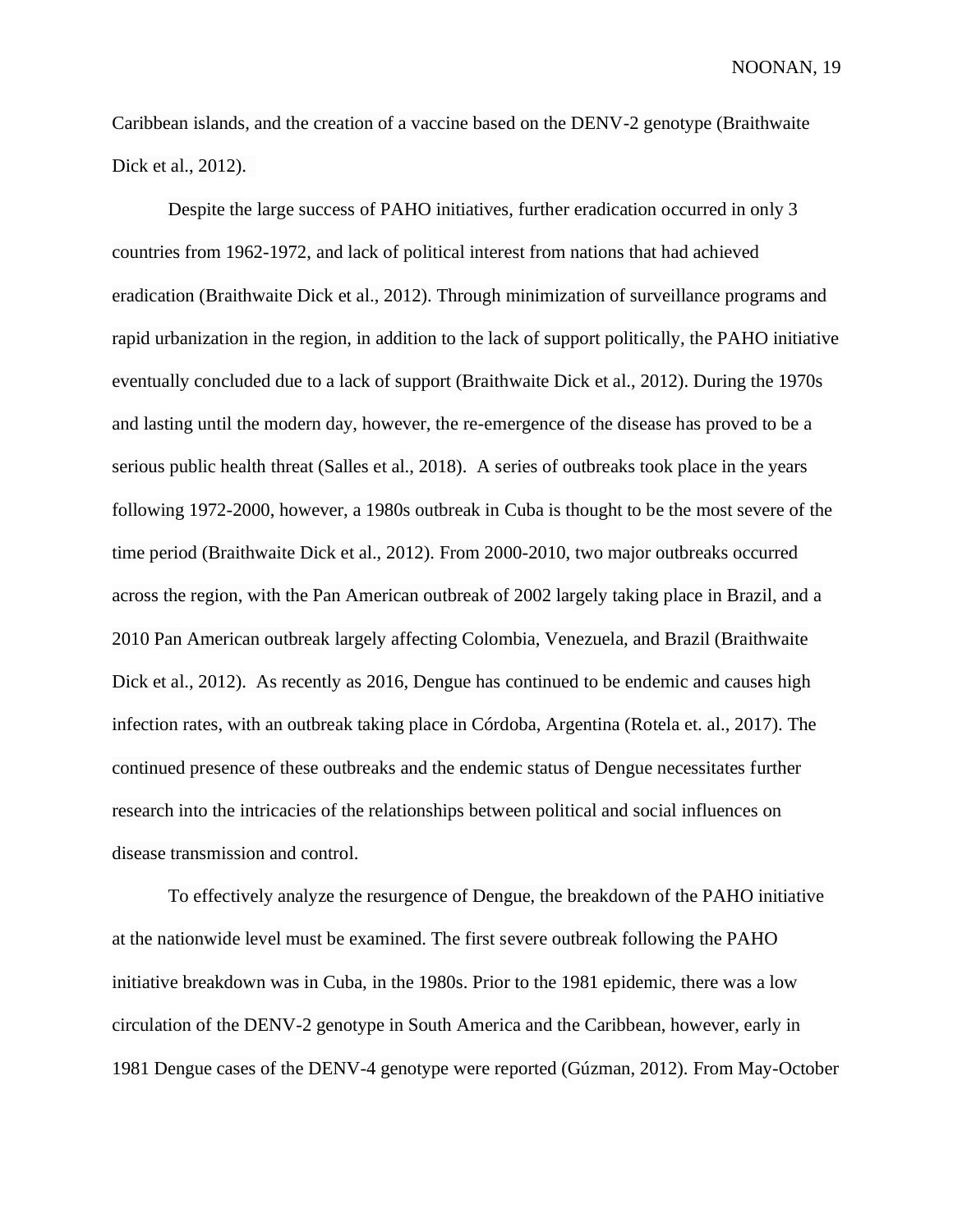1981, upwards of 340,000 Dengue cases were confirmed in Cuba, resulting in 158 fatalities- the majority of which were among children (Gúzman, 2012). In the years following the Cuban Revolution and the installation of the United States embargo, severe trade sanctions prevented the import of U.S. produced medications and medical devices (Drain & Barry, 2010). However, by 1983, Cuban production of medical supplies and pharmaceuticals alleviated the medication shortages in the nation (Drain & Barry, 2010). The effects of foreign sanctions and the Castro dictatorship are potential sociopolitical influences on the 1980s Dengue outbreak. Under the Castro dictatorship, healthcare was well funded, with a large focus being placed on rural healthcare, and consolidation of healthcare resources under the Ministry of Public Health [MINSAP] (Sixto, 2002). While no healthcare system is perfect, that of Cuba has been largely successful in the elimination, control, and prevention of both infectious and chronic diseases. From its creation following the 1959 Cuban Revolution, Cuba's health system was designed with accessibility, cost efficacy, and reduction of health disparities in mind (Keck, 2021). These goals were accomplished- in the reduction of infant mortality, infectious disease mortality, and increased life expectancy (Keck, 2021). In 1960, the Cuban government had begun the process of universal healthcare coverage, and by 1970, further consolidation of healthcare in the nation took place through the creation of the Community Health Program (Sixto, 2002). Throughout the 1970s, leading up to the 1981 Dengue outbreak, policlínicos were established, transforming the model of care from emergency room utilization, to primary care (Sixto, 2002). This system of primary care created more long-lasting, community-based health services, better able to serve community members (Sixto, 2002). In addition to creating widely successful rural and urban primary care clinics, medical education in Cuba is highly lauded. Beginning in 1999, Cuba and Venezuela began a partnership to improve healthcare access in Venezuela through the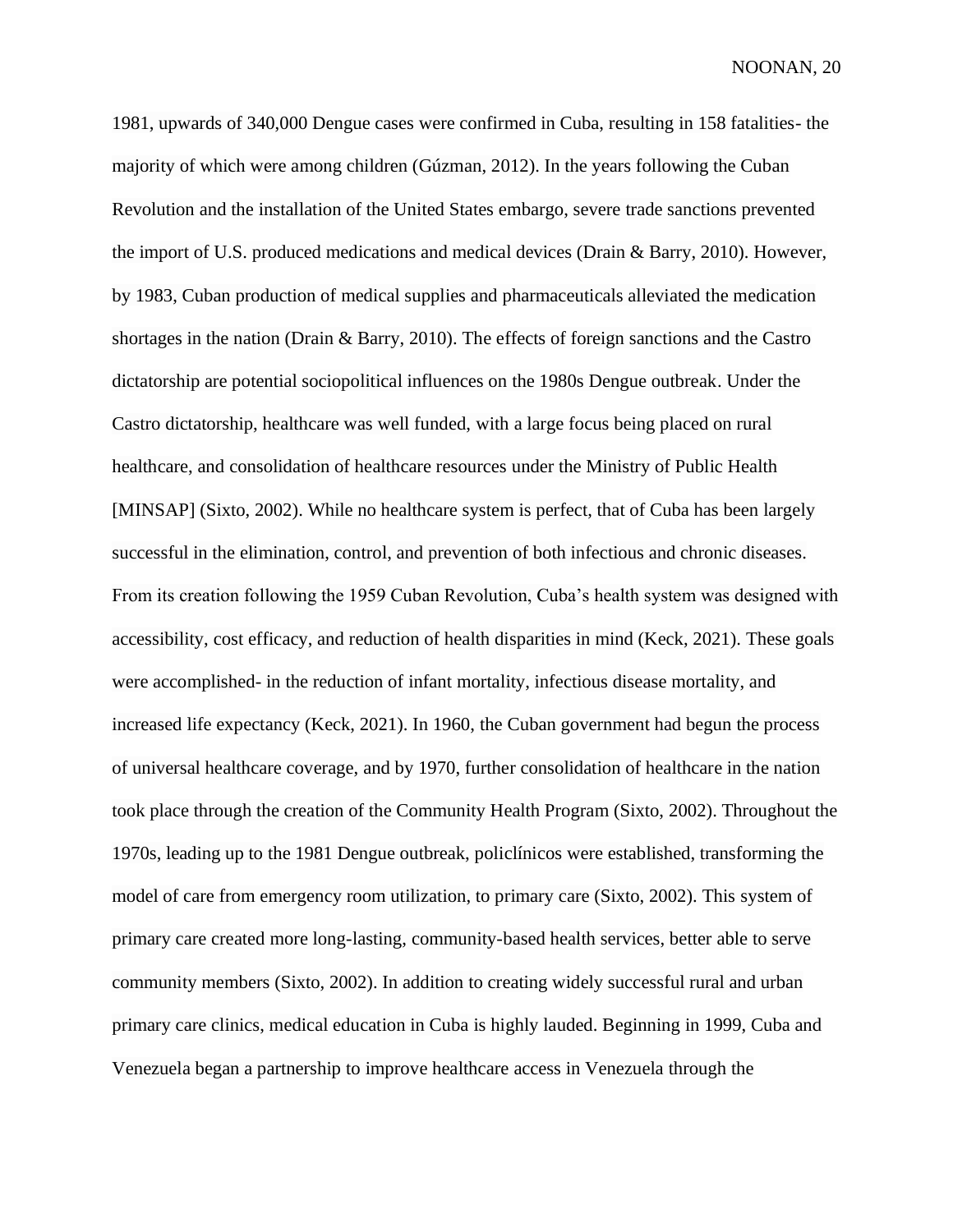employment of more than 30,000 Cuban providers in the nation (Westhoff et.al., 2010). Interestingly, this partnership, and subsequent partnerships with other Latin American nations have been immensely beneficial in the prevention and control of infectious disease in the region. The impacts of this socialized healthcare system in Cuba on infectious disease and public health monitoring is seemingly counterintuitive- depicting that there were likely larger forces at play in the 1981 Dengue outbreak. Despite the success of this health system, in the latter years of the 1970s and early 1980s, the Cuban economy grew largely stagnant, and pleas for political asylum from the Castro regime were growing (El Gallo, 1980). In 1980, the Cuban government allowed non-revolutionaries to leave the country, inciting large scale emigration to the United States- the Mariel Boatlift. It can be inferred that despite successful and well-funded healthcare and health monitoring systems, economic downturn contributed to this Dengue epidemic. It must be noted, however, that following the initial outbreak in 1981, Cuban health officials responded swiftly and effectively, through the installation of an eradication campaign based largely on community participation (Gúzman, 2012). This epidemic triggered greater funding for medical and public health research, radically shifting the focus of Cuban healthcare to infectious disease control, from chronic disease control, until the later economic downturn (Gorry, 2019). Comparatively, the sociopolitical landscape of Cuba in the years preceding the 1981 epidemic, specifically in the healthcare sector, was well managed. However, this economic downturn subsequent social instability may have created an environment conducive to an infectious disease outbreak.

More recent Dengue outbreaks can be traced back to Pan-American outbreaks in 2002 and 2010, with mass infections occurring primarily in Brazil in 2002, and in Brazil, Colombia, and Venezuela in 2010. In the years between 2010-2017, 4.7 million dengue cases were reported, primarily occurring in Brazil (Salles et. al., 2018). As previously described, the breakdown of the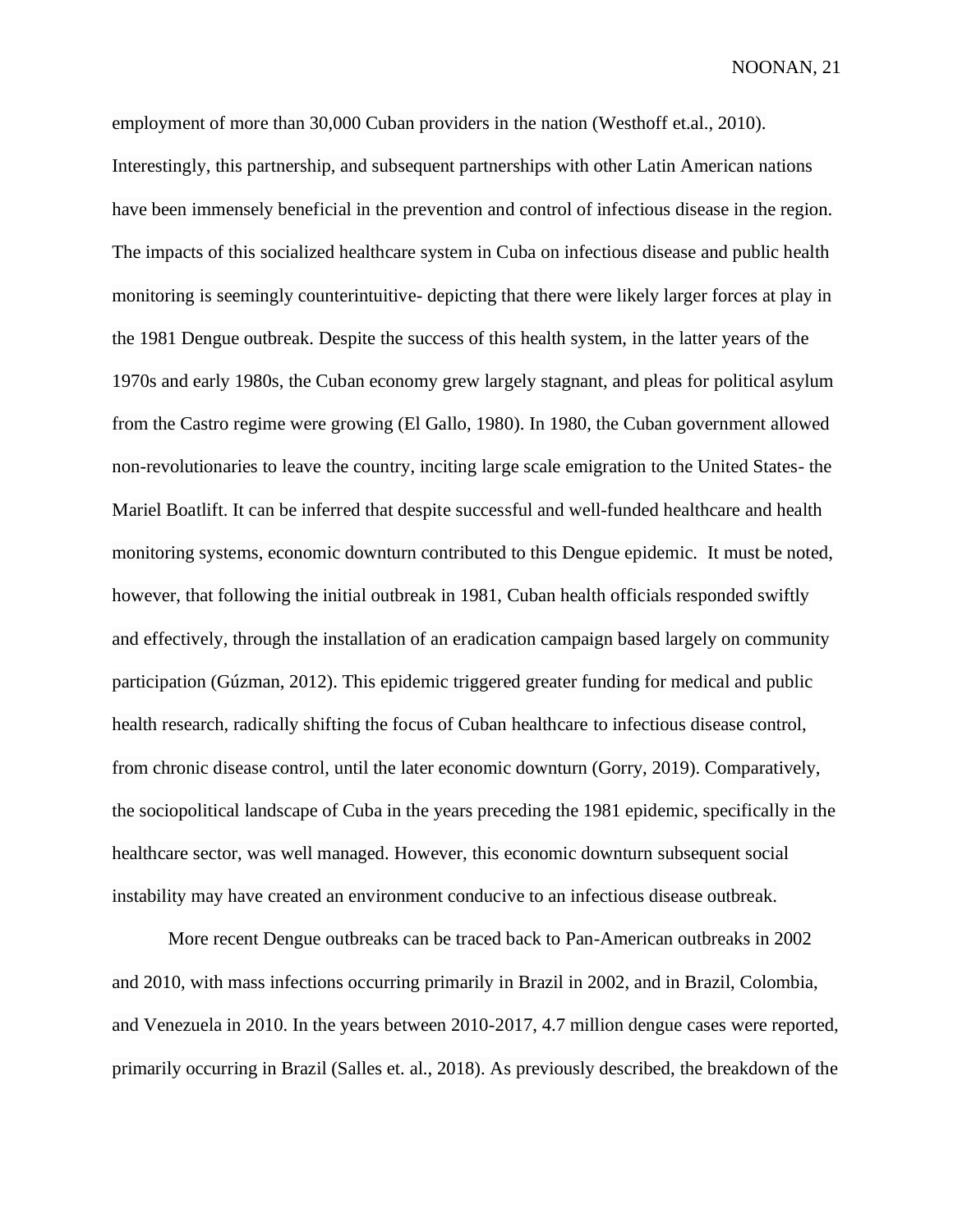PAHO Dengue control initiatives can be assumed to be a contributing factor to these epidemics, however, the causes of this program's cessation are not well described. Healthcare reform in Brazil began in 1988, following the adoption of a new constitution that year, which codified health as a human right in the nation (PAHO, 2008). Following the adoption of this constitution, economic restructuring began in 1991, with free trade agreements between neighboring nations, and the introduction of a new currency in 1994- in an attempt to end hyperinflation (Ferderer, 1997). While this restructuring provided large-scale stability to the economy in Brazil, its impact on the health sector was profound. The rise of liberalization and democratic principles in Brazil was designed to help alleviate poverty and assist in stabilizing the nation's economy and political structure. This restructuring, however, served to be detrimental to the health sector, when in 1993, Brazilian social security ceased funding healthcare, leaving the sector to rely on the Brazilian national budget (Elias & Cohn, 2003). This transition in financial benefactors harmed healthcare funding- adjustment policies promoted and installed by the International Monetary Fund [IMF] resulted in a chronic lack of healthcare funding, with a drop from 77.7% of federal spending in 1980, to 53.7% in 1996 (Elias & Cohn, 2003). Likewise, while decentralization of healthcare services had provided more universal access to healthcare in the nation, financial instability and a lack of consistent funding served as obstacles to achieving universal health coverage. IMF structural readjustment, in theory, serves to increase access to social services, and alleviate poverty. However, in practice, these readjustments can often cause greater instability, and further, perpetuate the cyclical nature of poverty. In regard to the 2002 Brazilian Dengue outbreak, economic restructuring through IMF recommendations served to destabilize public health ventures, and thus, vector control programs.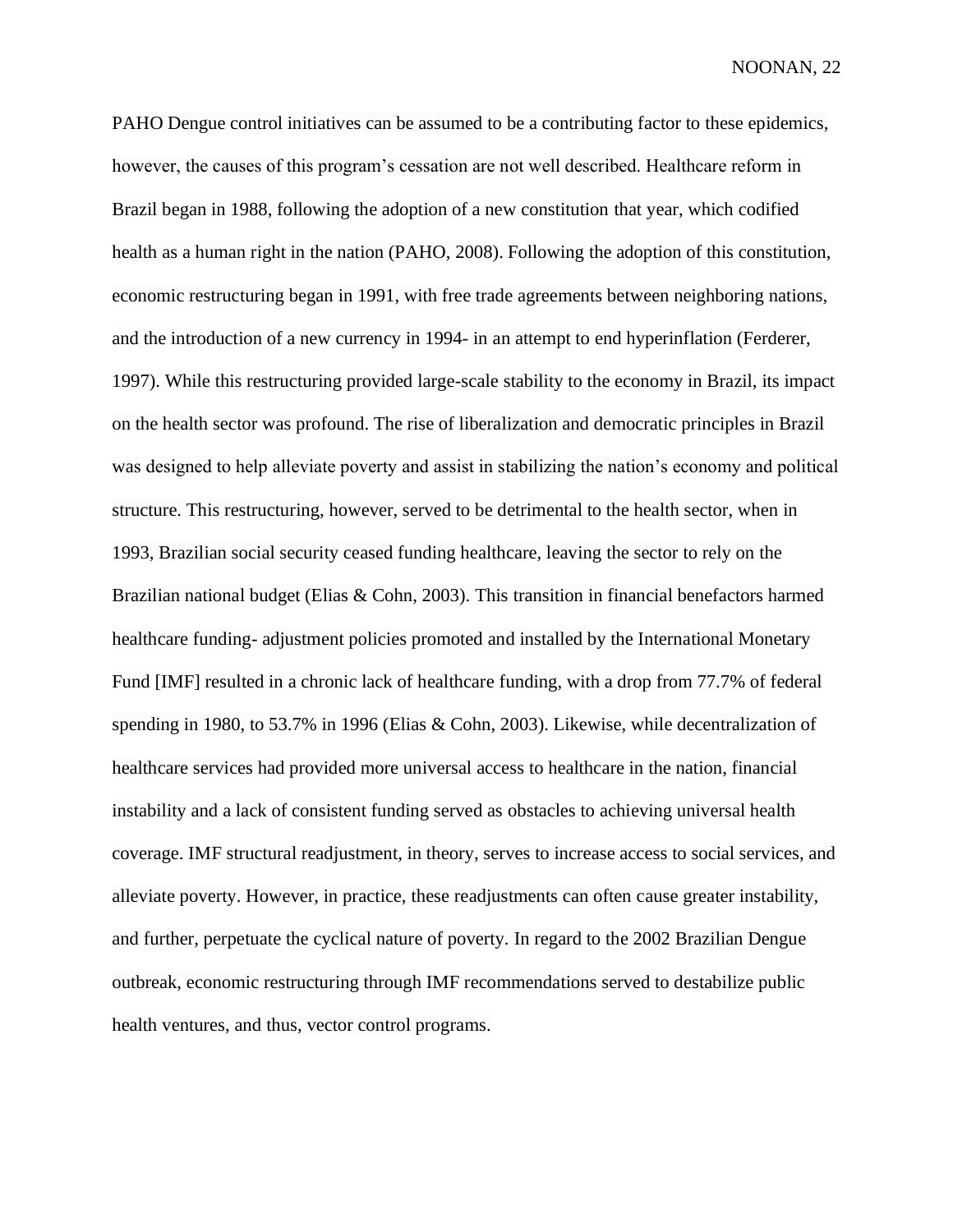The 2010 Dengue outbreak, which spread more widely to affect Colombia, Brazil, and Venezuela also had sociopolitical influences. In Colombia, specifically, the highest number of Dengue cases for the 2001-2010 time period were reported during this epidemic (Villar et al., 2015). This outbreak has been thought to have been linked to climate and weather patterns, such as heavy rain and higher temperatures as a result of the El Niño oscillation (Villar et al., 2015). The importance of these ecological changes on Dengue disease transmission cannot be discounted, however, the various sociopolitical factors at play during the time period must also be discussed. As previously mentioned, Colombia has been marked by civil unrest since the 1940s, which has primarily affected rural, impoverished populations (LeGrand, 2003). In 1993, the Colombian healthcare system underwent massive structural changes with dramatic increases in insurance status and public health expenditures (Escobar et al., 2016). With these reforms, all citizens became eligible to receive the Plan Básico de Salud, which covers public health interventions, financed separately through health care funding (Escobar et al., 2016). Despite these public health advances, however, the 2010 Dengue outbreak still occurred- likely as a result of the abandonment of collective national surveillance systems. In the 1980s, the Colombia National Epidemiological Surveillance System [SIVIGILA] began monitoring dengue disease control and transmission, through compulsory case reporting (Villar et al., 2015). However, between 2006-2008 transitions from collective to individual notifications took place, resulting in discrepancies between national and local case data (Villar et al., 2015). This system has been largely successful in Dengue disease monitoring; however, it is possible that this transition period resulted in an oversight of disease monitoring leading up to the 2010 epidemic. During this time, Colombia was also undergoing political and social transitions, through the demobilization of guerilla warfare groups (World Atlas of Global Issues, 2018). Decades of civil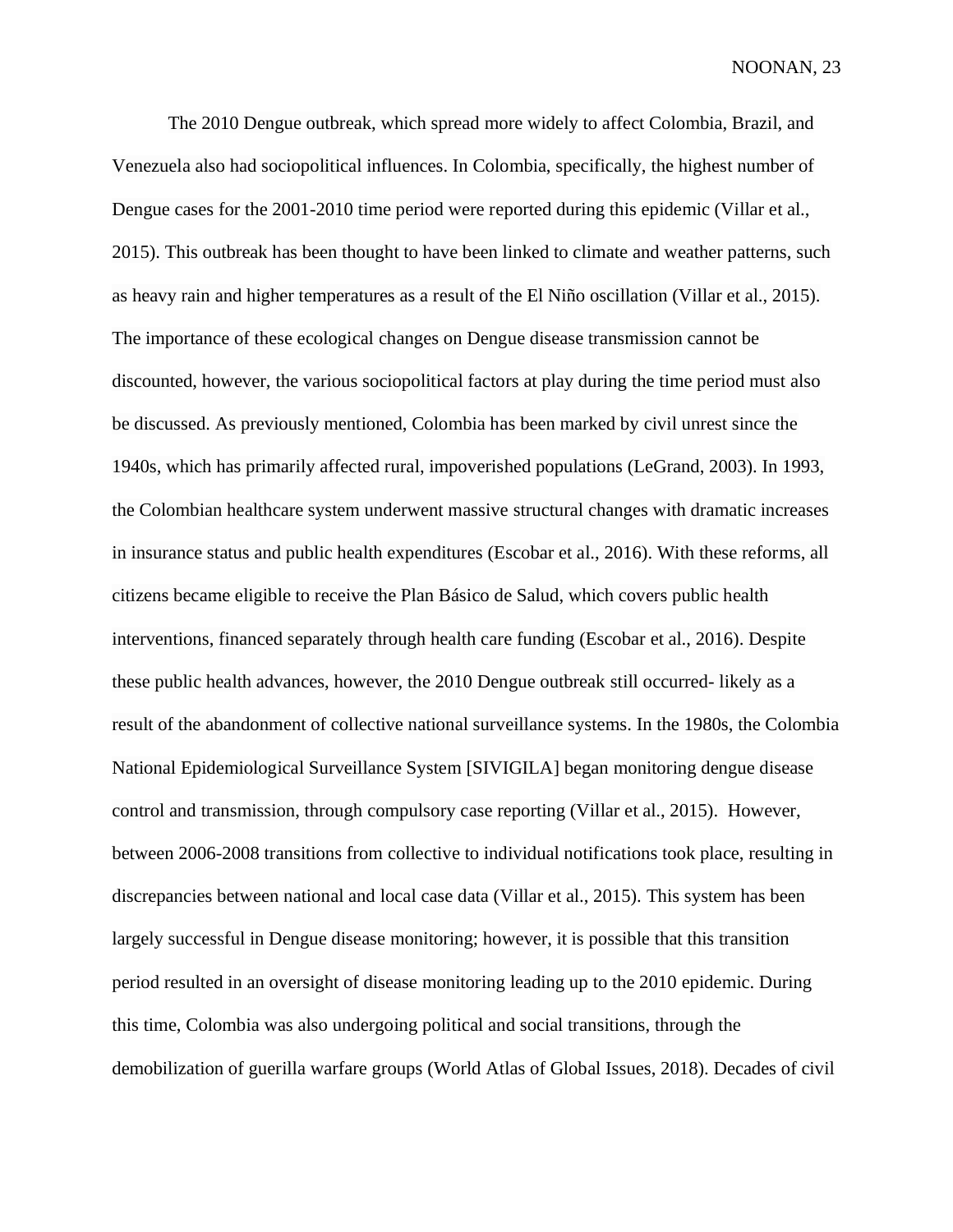unrest have resulted in political instability, and thus inconsistent disease monitoring, contributing to epidemics such as that in 2010.

### **CHOLERA:**

An infectious disease with severe public health consequences, Cholera is one of the most common epidemic diseases in Latin America and, more generally, in the underdeveloped world. Unlike other diseases discussed in this analysis, Cholera is not vector-borne and is spread via the oral-fecal route via the *Vibrio cholerae* bacterium (WHO, 2022, b.). Cholera is thought to have originated in Asia, and spread globally through a series of pandemics from 1817-1923 (Harris et al., 2012). Interestingly, cholera is the disease upon which the field of epidemiology was founded- it was epidemiologist John Snow's work with London's Broad Street pump, that the surveillance of communicable diseases began (Harris et al., 2012). Beginning in 1961, the seventh cholera pandemic began, spreading to Asia, Europe, Africa, and for the purposes of this paper, Latin America (Harris et al., 2012). The pathophysiology of cholera contributes to its virulence- diarrheal symptomology is common among infected individuals, which can serve to further contaminate water sources (WHO, 2022, b.). Symptoms of cholera infection include massive amounts of liquidy diarrhea, which can escalate to hypotensive shock, severe dehydration, and death if left untreated (Harris et al., 2012). A disease afflicting the world's poorest populations, Cholera outbreaks serve as a serious threat to global public health.

Several epidemic Cholera outbreaks have occurred in Latin America within the past 30 years, the first of which occurred in 1991 (Periago, 2012). The 1991 epidemic began in January, in rural areas of Peru, and spread to 15 South American nations by December of the same year (Periago, 2012). This epidemic remained active from 1991-2003, during which time the disease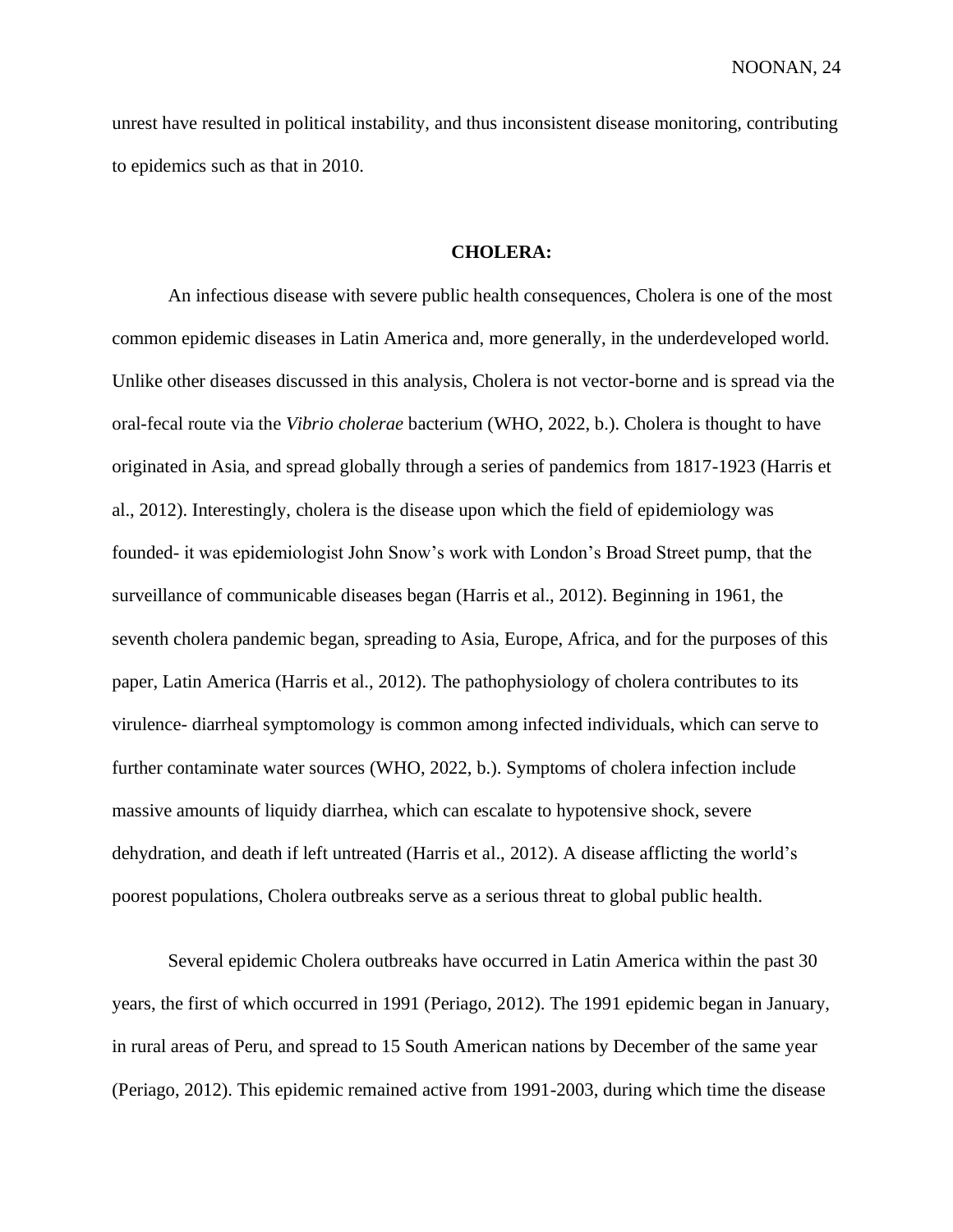spread to, and impacted Mexico and many other Central American nations (Periago, 2012). The epidemic began in the coastal region of Peru, resulting in more than 300,000 cases in the nation by the end of 1991 (Tickner & Gouveia-Vigeant, 2005). Regionally, there were more than 1 million cases of cholera throughout Ecuador, Colombia, Guatemala, Panama, and Mexico, throughout the years 1991-1995 (Tickner & Gouveia-Vigeant, 2005). The initial epidemic outbreak in Peru was linked to a cessation of water chlorination, as a result of United States reports on potential health risks of disinfection byproducts (Tickner & Gouveia-Vigeant, 2005). The literature cites, however, that cessation of water chlorination was not entirely a result of the U.S. EPA warnings, but that larger sociopolitical factors were at play. The cholera epidemic was most prevalent in Trujillo and Iquitos, both coastal cities which suffer from high levels of poverty (Tickner & Gouveia-Vigeant, 2005).

The sociopolitical impacts of this epidemic and its outbreak must be better understood in order to adequately measure prevention and control strategies' efficacies. In the late 1970s, Peru's government returned to civilian rule, establishing a new constitution, of which was expected to be perpetuated with the reelection of incumbent president Haya de la Torre, in 1980 (Britannica, n.d., a.). However, with the premature death of Haya de la Torre before the 1980 election, Fernando Belaúnde (who had previously served as President, before being removed from office during a 1968 military coup) was re-elected, installing free-market policies that proved to be disastrous for the Peruvian economy (Britannica, n.d., a.). Exacerbated by sociopolitical violence from guerilla movements such as Sendero Luminoso and the Túpac Amaru Revolutionary Movement, government funding and resources became ever more focused on the social conflicts at hand (Britannica, n.d., a.). Throughout the late 1980s, massive inflation and the guerrilla war continued to cause social and political unrest in Peru, until the 1990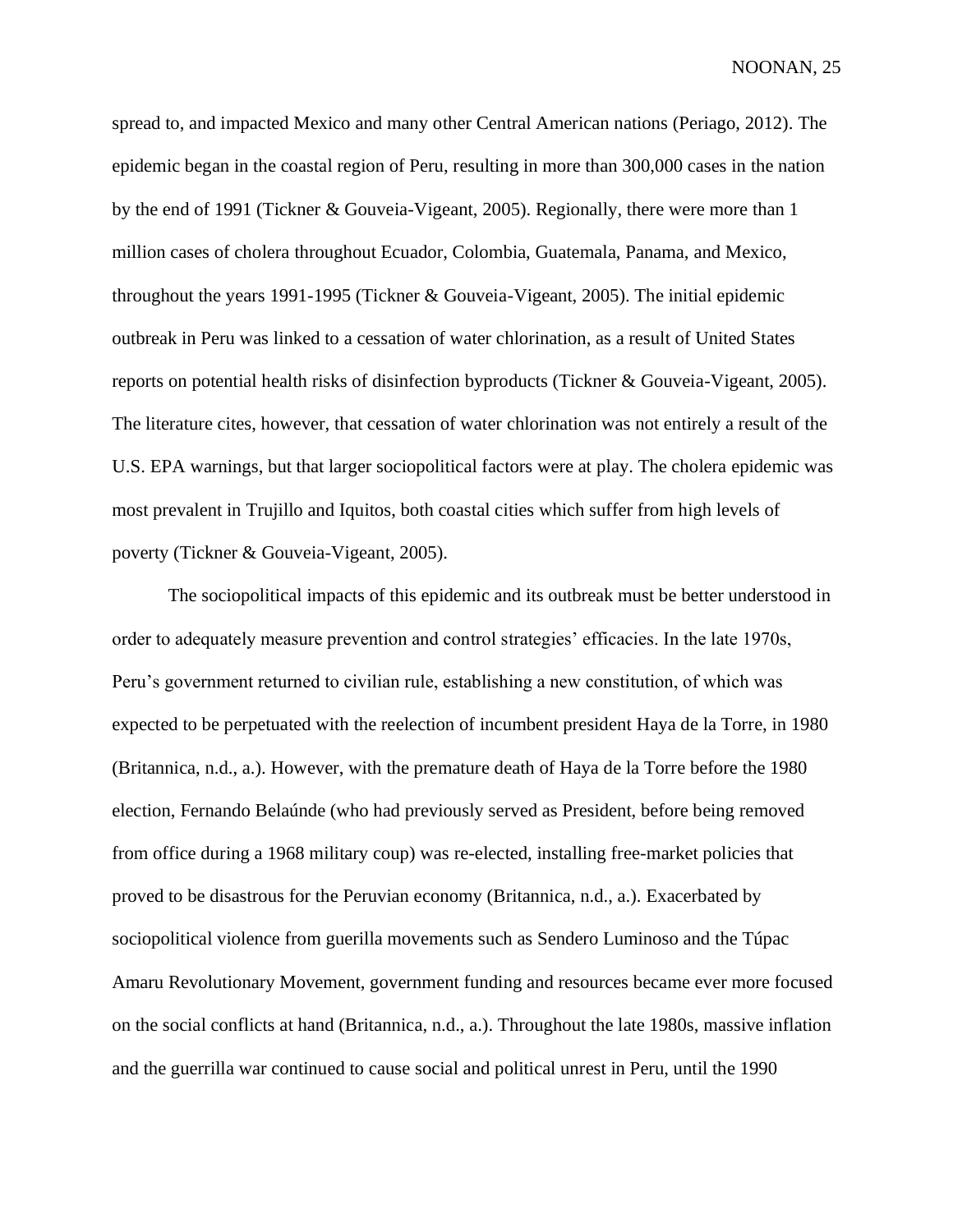election in which Alberto Fujimori became president (Britannica, n.d., a.). Fujimori's presidency continued the period of financial instability, and social unrest, during which inflation reversal programs proved devastating in their effects on the poor (Britannica, n.d., a.). Culminating in an autogolpe, or auto-coup, Fujimori utilized military powers to dissolve the Peruvian congress in 1992 (Britannica, n.d., a. ). Clearly, this time period preceding and during the 1991 Cholera epidemic was a time of political and social unrest. The perversion of governmental funding and resources toward ending guerilla warfare, preventing illicit drug trade, and economic stabilization undoubtedly detracted from public health expenditures. Likewise, destruction and displacement caused due to guerrilla warfare and the breakdown of infrastructure may have contributed to a decline in sanitation systems and water quality management, which are two important factors in Cholera prevention and surveillance. It can be assumed that infection was spread rapidly through asymptomatic, displaced individuals and even war participants themselves, leading to the explosive outbreak in Peru, and later Latin America as a whole.

In 2010, another Cholera outbreak occurred, this time in Haiti. Cited as the worst outbreak in history, and the first Cholera outbreak having taken place in the Caribbean nation, nearly 10,000 deaths resulted from this epidemic (CDC, 2021, a.). Just six months after a devastating earthquake, which decimated much of the island's already limited infrastructure, the cholera epidemic began on the banks of the Artibonite River (Moulin, 2019). The riverbanks were incredibly close to the designated restroom areas of the United Nations relief workers, who had recently arrived from Nepal, which after years of bureaucratic red tape, were confirmed to be the source of the epidemic (Moulin, 2019). The cholera epidemic in Haiti was a devastating result of political and social infrastructure failures. Prior to the 2010 earthquake and Cholera epidemic, health systems in Haiti had not been sufficient for public health. As of 2003, the health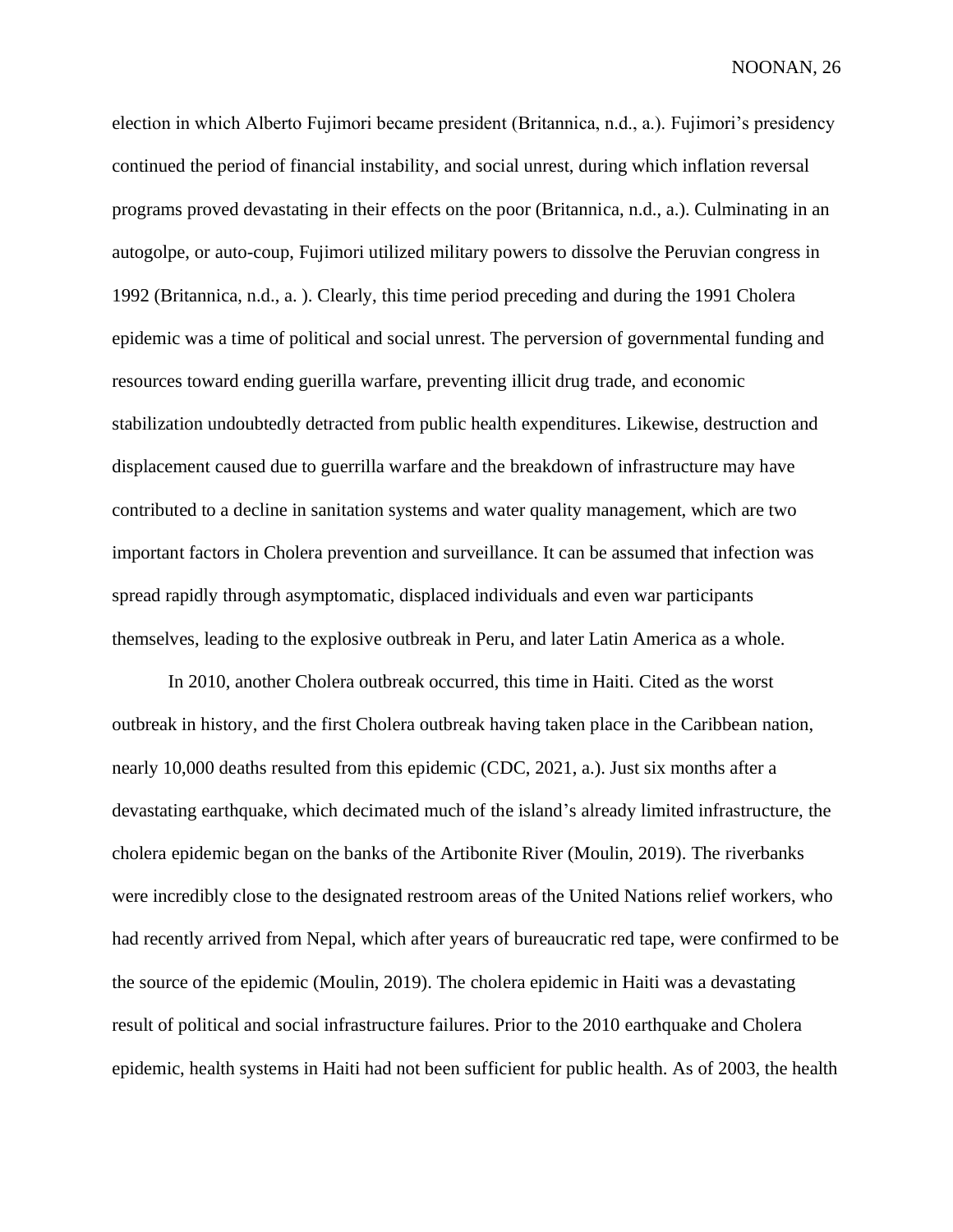system in Haiti consisted of a public sector, which had faced significant challenges following the ongoing 1991 political crisis, a private nonprofit sector, and a mixed nonprofit sector (PAHO, 2003). The largest of these being the public sector, which due to lack of funding was composed of public institutions with 80% defective or broken equipment (PAHO, 2003). The political climate leading up to Haiti's 2010 outbreak can be characterized as unstable and in conflict. Throughout much of the latter half of the 20th century, political and social conflict in the region, unstable governments, and corrupt elections characterized the nation's politics, and Haiti was receiving a large amount of funding from foreign nations, including the United States (Haitian Support Group, 2021). In 1991 a military coup, President Jean-Bertrand Aristide was removed from power, marking the beginning of military and police rule in the nation and mass killings, displacement, and fleeing from Haiti (Haitian Support Group, 1991). Support from the United Nations [UN], World Bank [WB], and International Monetary Fund [IMF] restored Aristide to power and attempted to disband the Haitian military, which incited a series of armed rebellion conflicts from 1994-2004 when the rebel army commander Phillipe retook control of the Haitian Army (Haitian Support Group, 2021). From 2004-2010, economic instability, due to stabilization and restructuring policies of the UN and others, took place, inciting riots and calls for the removal of UN forces (Haitian Support Group, 2021). These riots and social unrest were primarily motivated by skyrocketing prices of food and failed attempts at health infrastructure improvements as a result of political conflicts (Chatterjee, 2008). Immediately before the earthquake, the Haitian economy appeared to have been making improvements, and most civil unrest was marred (Haitian Support Group, 2021). The health system at the time though had fallen into disrepair. The turmoil caused by political and social unrest that took place in 1991 had largely cut healthcare spending, despite massive influxes of foreign healthcare financial support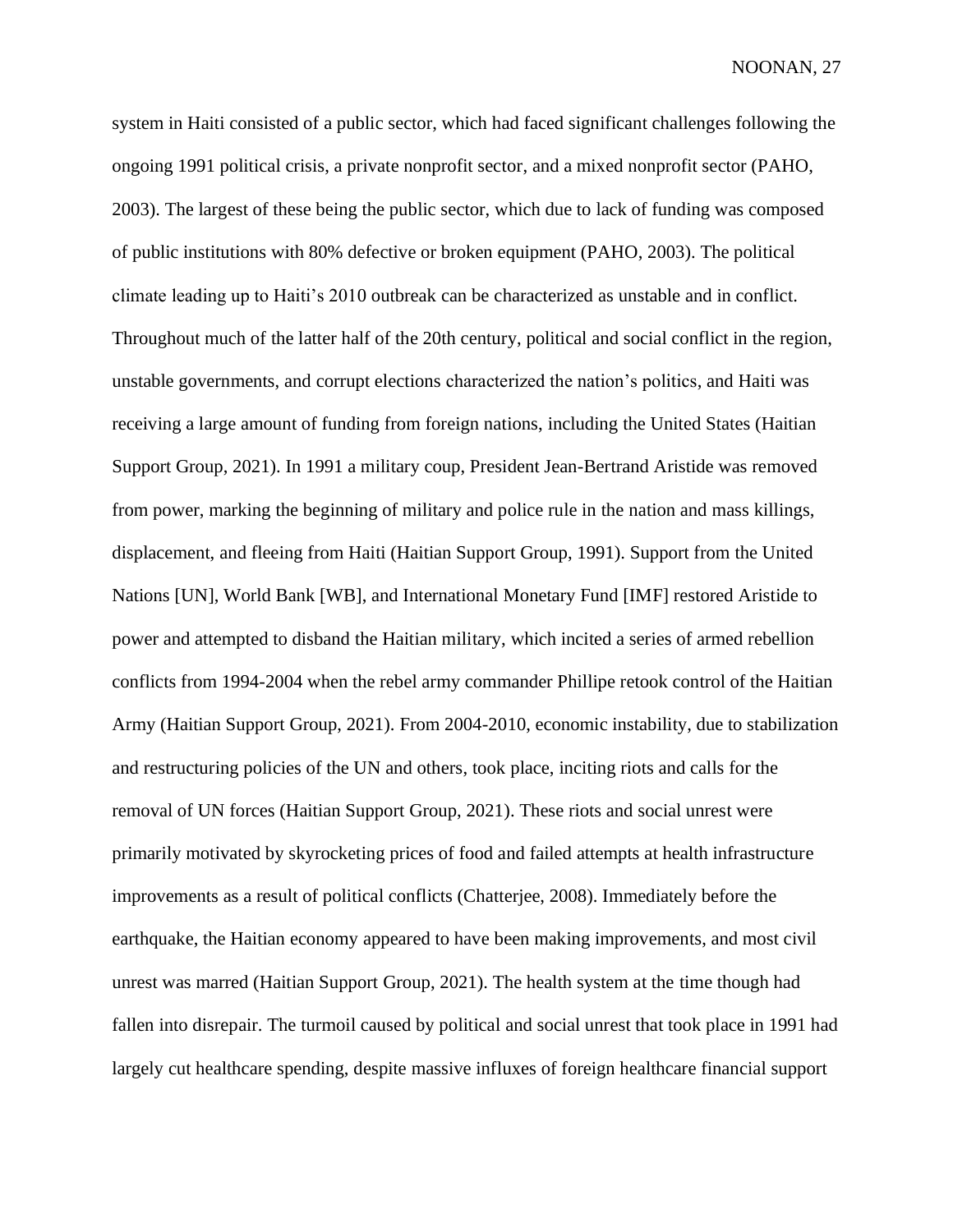(PAHO, 2003). The political turmoil and effects it had on the impoverished community served to push healthcare spending aside, thus allowing for a lack of health infrastructure leading up to the 2010 earthquake. This reliance on foreign aid created a dependence upon outside support, thus detracting from local providers and local economic stability (Haar et al., 2015). The impacts of sociopolitical contexts on the 2010 Cholera outbreak must be analyzed through the opportunity of Cholera introduction in the nation. This reliance on foreign aid, due to lack of political stability, provided an opportunity for an increased presence of humanitarian groups (such as the UN group that introduced the Cholera epidemic) in Haiti. The literature has shown that longterm reliance on foreign aid serves to not only detract from local economic stability, but also create ineffective health systems that are not culturally appropriate, and compete with local healthcare providers ( Haar et al., 2015). Political and social conflicts in Haiti created opportunities for both the destruction of healthcare systems and reliance on foreign aid, which was exacerbated by the 2010 earthquake. Through the introduction of the Cholera epidemic by UN aid workers, the impacts of these conflicts and their downstream effects can be observed.

## **COVID-19:**

The impacts of political and social conflicts on infectious disease cannot be discussed without reference to the most recent global pandemic, COVID-19. A disease caused by the SARS-CoV-2 virus, this disease was discovered in Wuhan, China, in 2019 and spread rapidly across the globe (CDC, 2021, b.). Coronaviruses are a class of viruses that cause a variety of diseases, ranging in severity from a common cold to severe acute respiratory syndrome [SARS], which was exhibited through this most recent, and ongoing, pandemic (CDC, 2021, b.). The origins of the SARS-CoV-2 virus are suspected to be zoonotic and transmitted via a wildlife reservoir in the bat species (Umakathan et al., 2020). The SARS-CoV-2 virus is spread through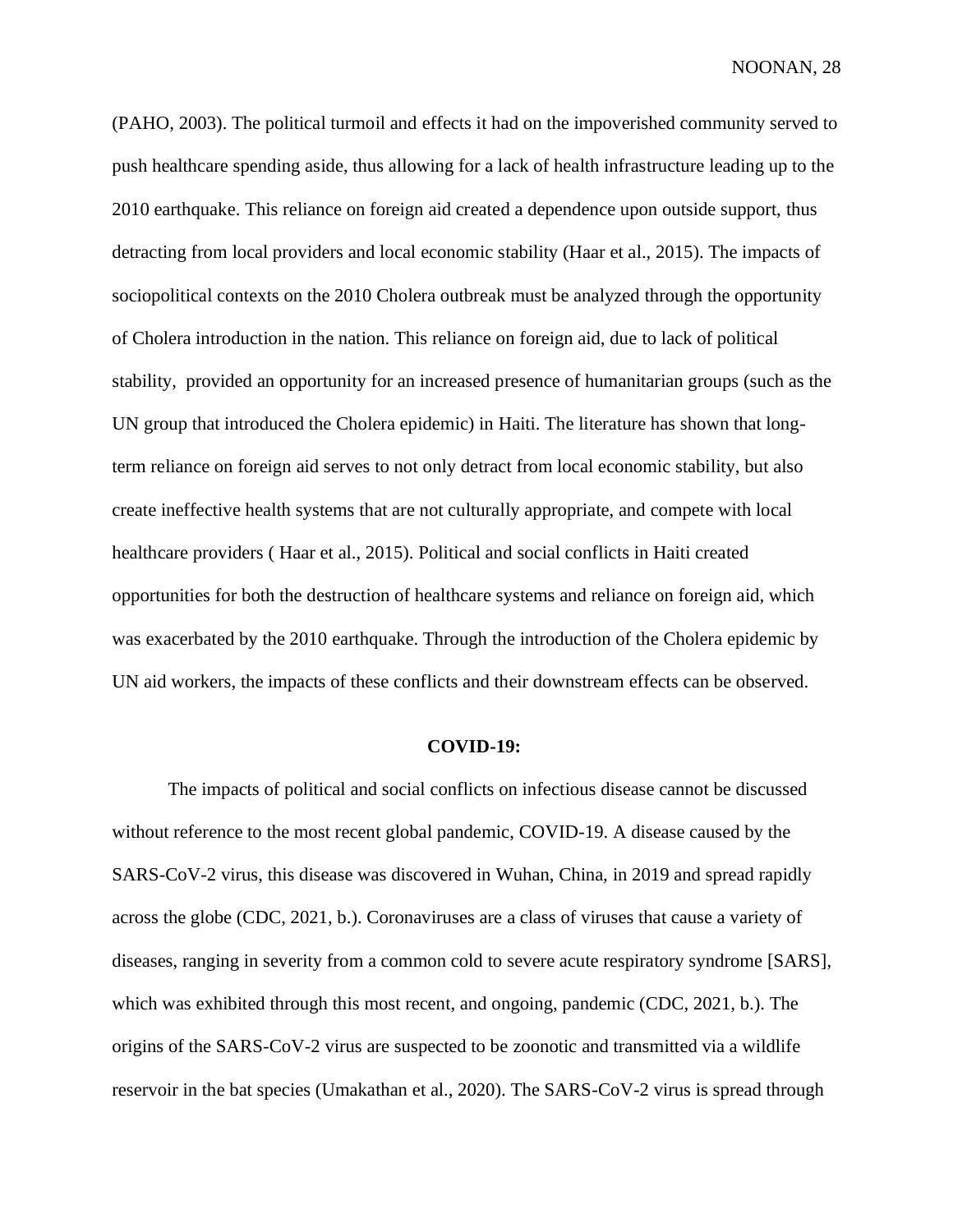direct contact with viral particles, which can occur via coughing, sneezing, droplet inhalation, or contact through mucous membranes such as those in the eyes, oral or nasal cavities (Umakathan et al., 2020). There is a wide variety of symptomatology associated with COVID-19 and the severity of illness, however, the most common symptomatology includes fever, cough, shortness of breath, muscle and body aches, novel loss of taste or smell, and GI symptoms such as vomiting and diarrhea (CDC, 2022). Severe COVID-19 symptoms can occur -in which there is a decrease in a patient's blood oxygen level, resulting in respiratory distress syndrome, septic shock, exaggerated inflammatory response, cardiac disease, and hepatic, renal, nervous, and thrombotic diseases (NIH, 2021). "Long COVID'' refers to ongoing symptoms after the COVID infection has passed, with symptoms such as decreases in cardiopulmonary function, long-term fatigue, and neurological abnormalities (NIH, 2021). Epidemiologically, the COVID-19 pandemic spread rapidly following a local outbreak in Wuhan, China. The epidemiology of COVID-19 in relation to the sociopolitical conflict must be better understood to effectively analyze disease progression, transmission, and control.

COVID-19 was declared a pandemic by the WHO in March 2020, and in May 2020 Latin America and the Caribbean became epicenters of the disease (Anaya-Covarrubias et al., 2022). During this time period, the region accounted for 27% of global deaths due to COVID-19 (Anaya-Covarrubias et al., 2022). The nations most affected included Brazil, Mexico, Colombia, Argentina, and Peru, which had the highest numbers of COVID-19 related deaths in the region (Anaya-Covarrubias et al., 2022). Variances in reporting, testing, and monitoring contributed to the underestimation of the actual number of COVID-19 cases and deaths in Latin America (Anaya-Covarrubias et al., 2022). There were wide variations in COVID-19 symptoms across the region, however, fever and diarrheal symptoms were consistent, which potentially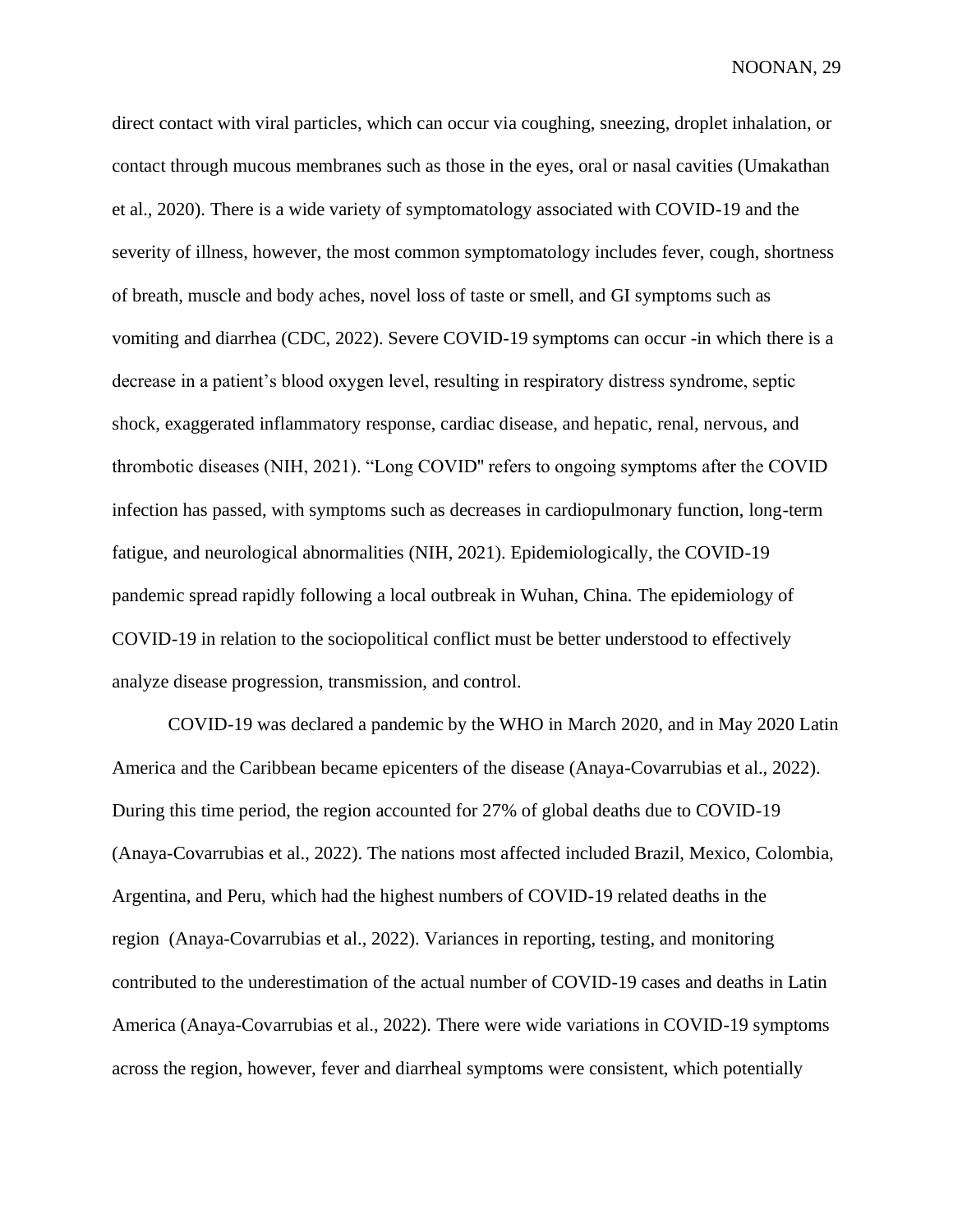exacerbated the prevalence of diarrheal diseases existing in the region before the pandemic (Anaya-Covarrubias et al., 2022). The spread of COVID-19 in Latin America, disease control mechanisms, and now, vaccine rollout programs, have been impacted by ongoing political and social unrest, and economic instability in the region.

Perhaps the most well-known political failures in the case of COVID-19 occurred in Brazil. As of March 2021, Brazil had the third-highest number of COVID-19 cases globally and was ranked 25th globally for COVID-19 deaths, however, it is estimated that a lack of adequate testing mechanisms has contributed to an underreporting of COVID-19 cases (Boschiero et al., 2021). Analysis of COVID-19 data in Brazil suggests that the State of Roraima suffered from the highest number of cases, despite being among the most sparsely populated states in the nation (Boschiero et al., 2021). Likewise, the Amazonas state healthcare system was the first to collapse in the first wave of the pandemic, despite the Brazilian government having had months to prepare for widespread infections (Boschiero et al., 2021). The impacts of political and social conflict on COVID-19 transmission in Brazil can be seen from two separate sectors: the inadequate response of the Brazilian government, and the ongoing migrant crisis in Brazil due to social unrest in Venezuela. Brazilian President Jair Bolsonaro was elected in 2018, after a long tenure in the Brazilian congress, running on far-right values (Britannica, n.d., b.).

During the onset of the COVID-19 pandemic, Bolsonaro consistently downplayed the severity of the disease and prevented public health measures from being put into place, undermining preventative efforts put into place by local and state governments (Britannica, n.d., b.) In April 2021, the Brazilian Parliamentary Commission of Inquiry charged President Bolosnaro with crimes against humanity regarding the mismanagement of the COVID-19 pandemic and COVID-related deaths (Pujadas, 2021). The crimes included "commission of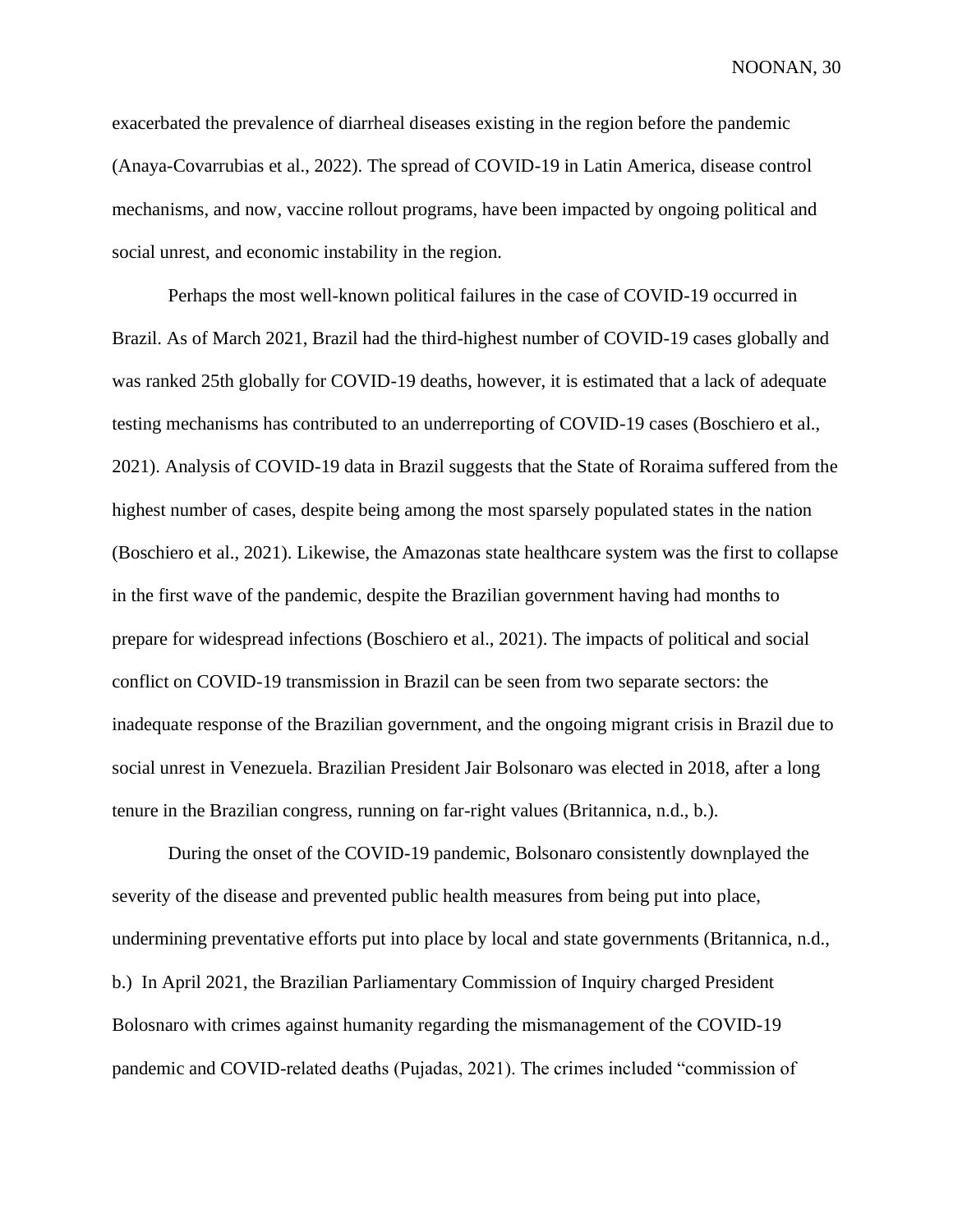epidemic crime resulting in death, violation of preventive health measures, quackery, prevarication (the failure to carry out or delay of public duties for reasons of personal interest), irregular use of public funds, incitement to crime, forgery of private documents, crime of responsibility and crimes against humanity" (Pujadas, 2021). The political conflict incited by Bolosonaro's mismanagement of the pandemic is alleged to be responsible for the massive numbers of deaths in Brazil, as well as the collapse of Brazil's healthcare system. Social unrest caused by these corrupt policies had further hindered public health efforts put into place, due to a lack of trust in government (The Lancet, 2021).

Conflicts between local and federal governments in Brazil contributed to inadequate and inconsistent COVID-19 control and prevention measures, exacerbating the effects of COVID-19 not only on Brazil but South America as a whole. Similarly, a second sociopolitical conflict is a likely culprit in the rapid spread and high mortality of COVID-19 in Brazil: the Venezuelan migrant crisis and mass migration into Brazil. This crisis, which is ongoing, is a result of political and social instability in Venezuela. Specifics of this turmoil include hyperinflation, economic distress, and shortages of food and medical supplies (BBC, 2021). In January 2019, opposition leader Juan Guaidó became a self-declared acting president, in a challenge to socialist President Maduro (BBC, 2021). Policies enacted by Maduro and the aforementioned Chávez have contributed to a massive economic downturn and decay of infrastructure in Venezuela. Violence between the opposing political groups has served to hinder economic growth and promote social unrest in the nation. This economic crisis and political violence has resulted in more than 6 million Venezuelans fleeing the country, traveling along dangerous routes in the face of gang and cartel violence, and potential legal troubles (UNHCR, n.d.). This humanitarian crisis was exacerbated by the COVID-19 pandemic, due to closures of humanitarian facilities,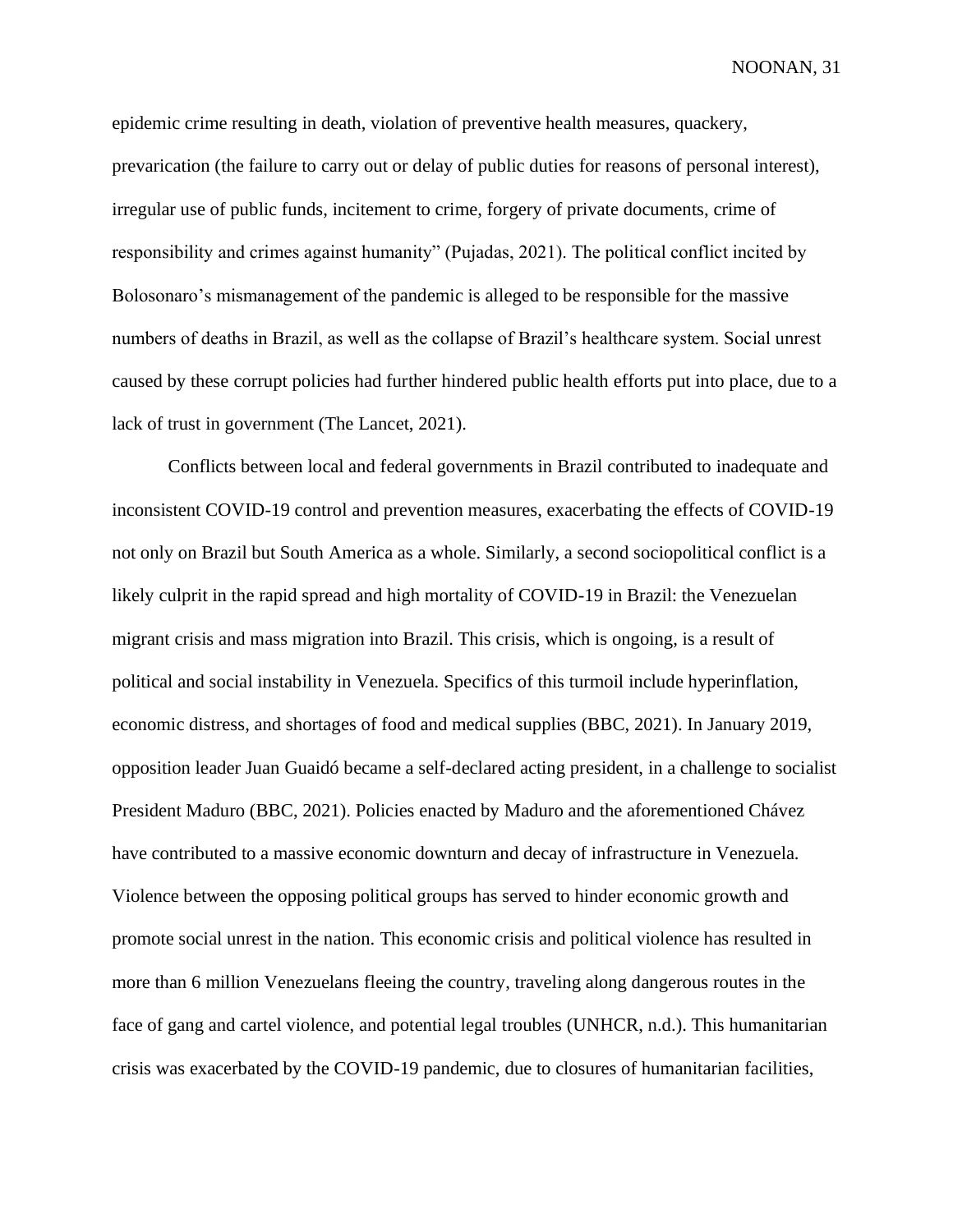such as shelters, and international borders as a result of COVID-19 mitigation efforts (Rudea, 2020). Widespread migration into Brazil, specifically into the Northern region of Roraima. This region struggled with weak healthcare infrastructure and poverty before the pandemic, and as such, has become further burned with the onset of the migrant crisis (Boschiero et al., 2021). The lack of COVID-19 control policies and its resulting political and social unrest in Brazil, paired with an ongoing migration crisis and exasperation of healthcare systems have had disastrous results, in the hundreds of thousands of COVID-19 cases and deaths in Brazil. As an ongoing situation, a retroactive analysis of the impacts of these and other political and social conflicts in the nation will reveal further intricacies and likely serve as a cautionary tale in future infectious disease management protocols.

Another Latin American nation burdened with COVID-19 in the face of political and social unrest is Peru. According to the WHO, Peru has had more than 3.5 million COVID-19 cases, and more than 210,000 COVID-19 related deaths since the first case in January, 2020 (WHO, 2020). As of May 2021, Peru had the sixth-highest COVID-19 related mortality in the world and the second highest fatality rate among confirmed cases (Lainez et al., 2021). Despite proactive preventative measures being implemented, social structures and political conflicts negatively impacted COVID-19 disease epidemiology in the nation (Lainez et al., 2021). Early control methods included flight bans from areas of high transmission, information campaigns, and social distancing measures (Lossio, 2021). Despite a seemingly organized response to the onset of the pandemic, it is likely that mitigation strategies were hindered by political unrest in Peru. Since the 2016 election, political divisiveness and conflict have resulted in a consistent power struggle between then-elected President Pablo Kuczynski and Congressional opponent Keiko Fujimori, which was further exacerbated by the effects of the pandemic (Medina Rivas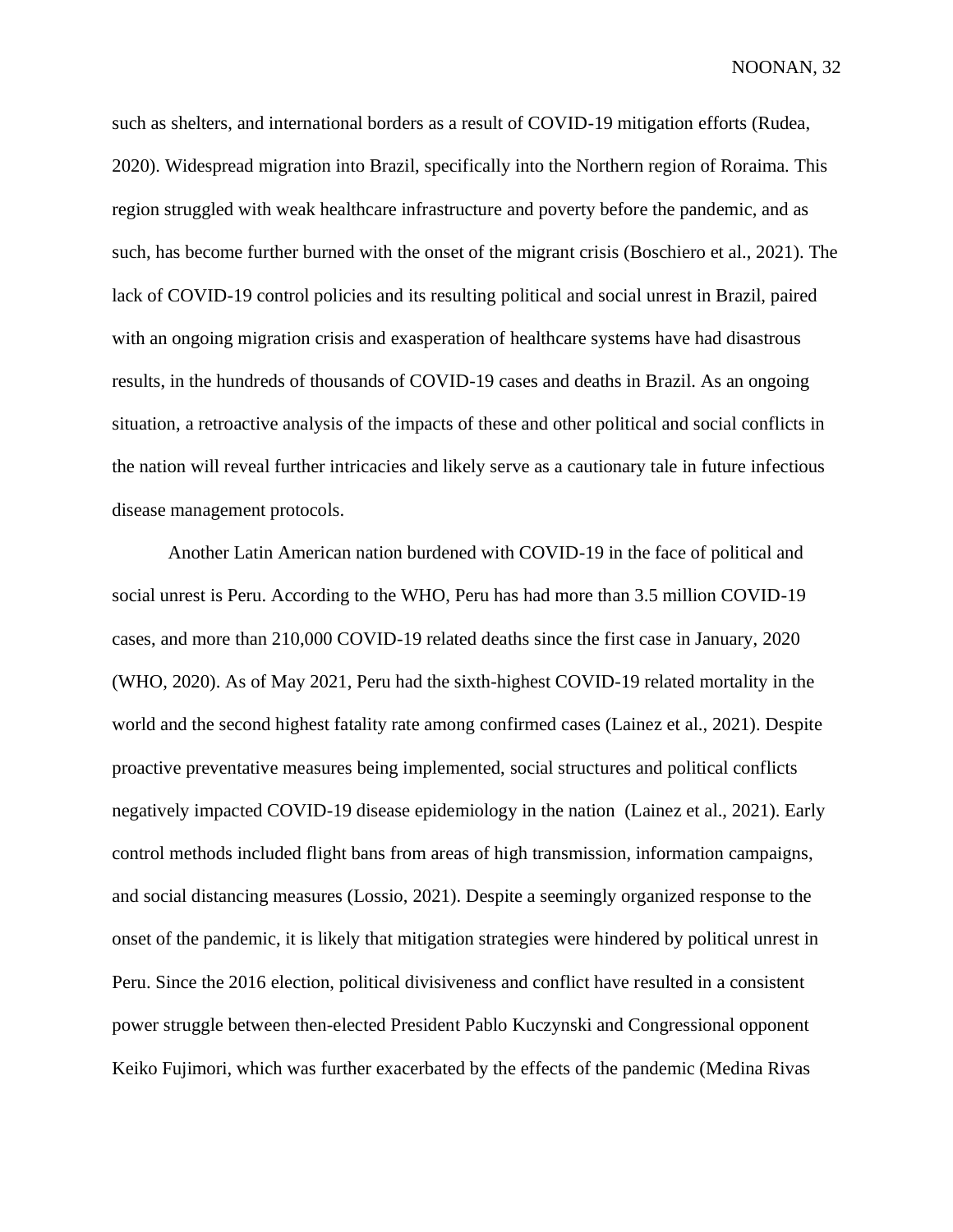Plata, 2021). In the years following this election and preceding the COVID-19 pandemic, there was an increase in political stability in Peru, and a downturn in social unrest (Medina Rivas Plata, 2021). However, strict public health measures impacting the informal economy that represents the majority of Peruvian citizens has led to unrest and resistance against disease control measures (Lainez et. al., 2021). The social unrest throughout the late 1900s and early 2000s influenced family structures and economic growth in the region, with large scale movement from cities such as Lima, to smaller, rural towns and communities, of which do not have public health infrastructure to support the COVID-19 pandemic (Lainez et al., 2021). Consistent political conflict through a series of leadership changes has resulted in the disrepair of the Peruvian healthcare system prior to the COVID-19 pandemic when hospitals and health clinics were already overwhelmed (Lainez et al., 2021). The ever-present political unrest was exacerbated through the impeachment of President Martin Vizcarra in November 2020, further hindering disease control efforts, and inciting further social conflicts. The effects of an economic influx and ever-changing national leadership has led to inconsistency in the prevention methods of COVID-19 in Peru, as well as the lack of resources available in healthcare systems. As such, rural and impoverished communities face intense disease burden and have little access to healthcare resources and facilities. Similarly, political conflict and unrest has led to a significant distrust of political authorities, resulting in a lack of trust in public health interventions, which can prove to be harmful in infectious disease epidemiology.

Unlike some of the other diseases discussed in this paper, COVID-19 prevention can be accomplished via vaccination- a result of the development and large-scale rollout of mRNA COVID-19 vaccines. Despite the presence of new variants, COVID-19 vaccines have proven to be efficacious in mitigating the spread of COVID-19 and the SARS-CoV-2 virus (Katella, 2022).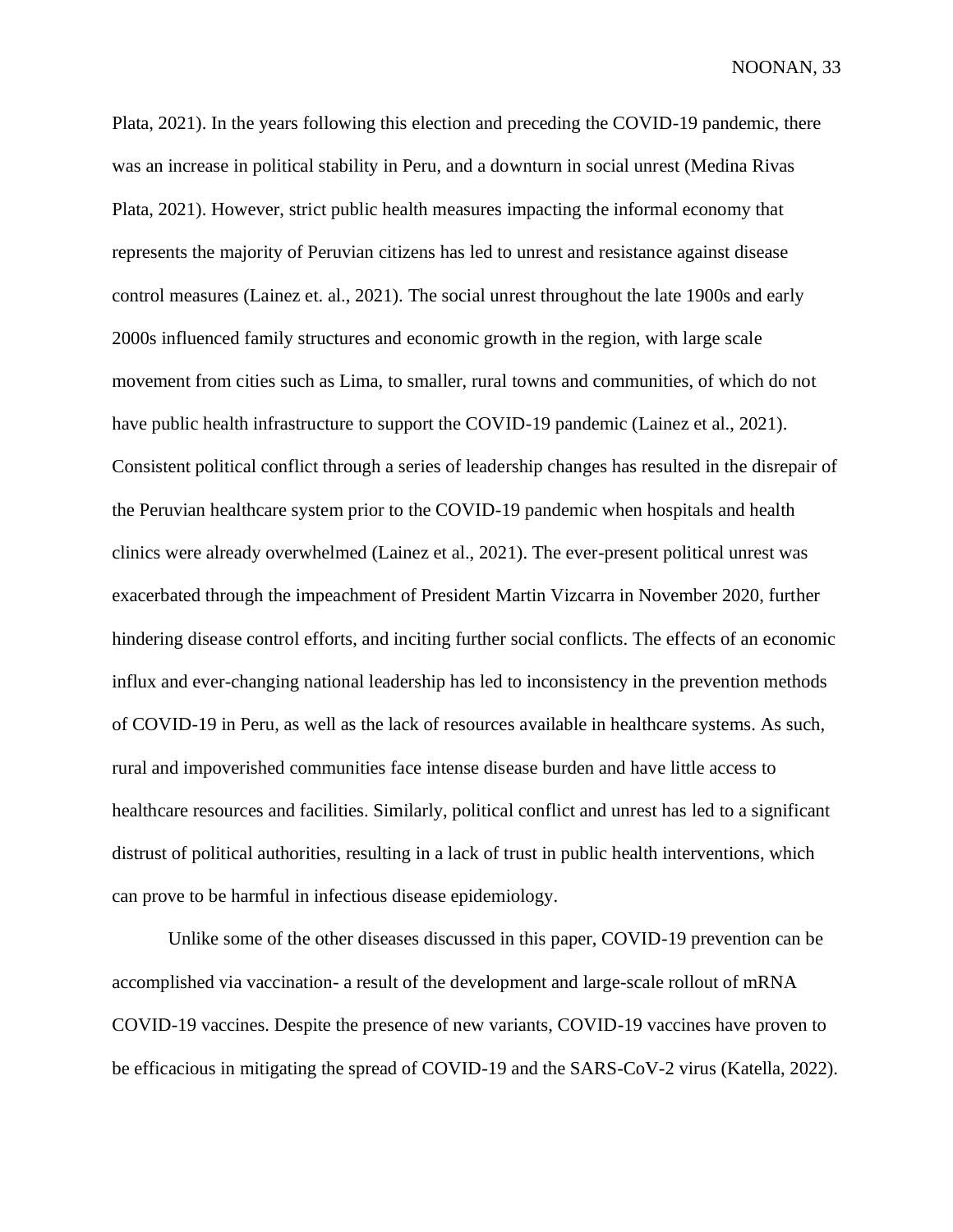As of July 2021, only 11% of the population of Latin America as a whole had been vaccinated against COVID-19, and there were gaping disparities in vaccination rates within the region as a whole (The Lancet, 2021). An influential and limiting factor in vaccination rates in Latin America is cost, in the face of vaccine shortages and high prices (The Lancet, 2021). In nations facing socioeconomic distress (of which, was likely worsened by the pandemic) and political conflict, there is little motivation for vaccination campaigns. In order to most effectively control and prevent further COVID-19 outbreaks in the region, massive vaccine uptake must occur, however, overcome sociopolitical boundaries proves to be a challenge in these efforts.

### **CONCLUSIONS:**

Throughout this analysis, a common theme has stuck out: the harmful effects of sociopolitical conflicts on human health. The conflicts described here often were incited by political elites, however, the negative repercussions are most commonly felt by the masses, many of whom are impoverished, underserved, and subject to the social and political wills of the few. The conditions described here have all had devastating effects on human health, and many are ongoing problems in Latin America and globally. It begs the question, how in a time with so many epidemiological, biomedical, and public health advances, can so many people remain in the cycle of poverty and disease?

Societal instability has obvious impacts- economic downturns, wars, and poverty, to name a few. However, the impacts of this instability on human health as a whole are so often overlooked. The global health sector is so often playing a game of "catch up," in an effort to respond to, rather than prevent public health crises. And the impacts of these instabilities, as described above, on governmental disease control should serve as a cautionary tale. A pattern present in many of the cases described above, and many of the global health concerns of today, is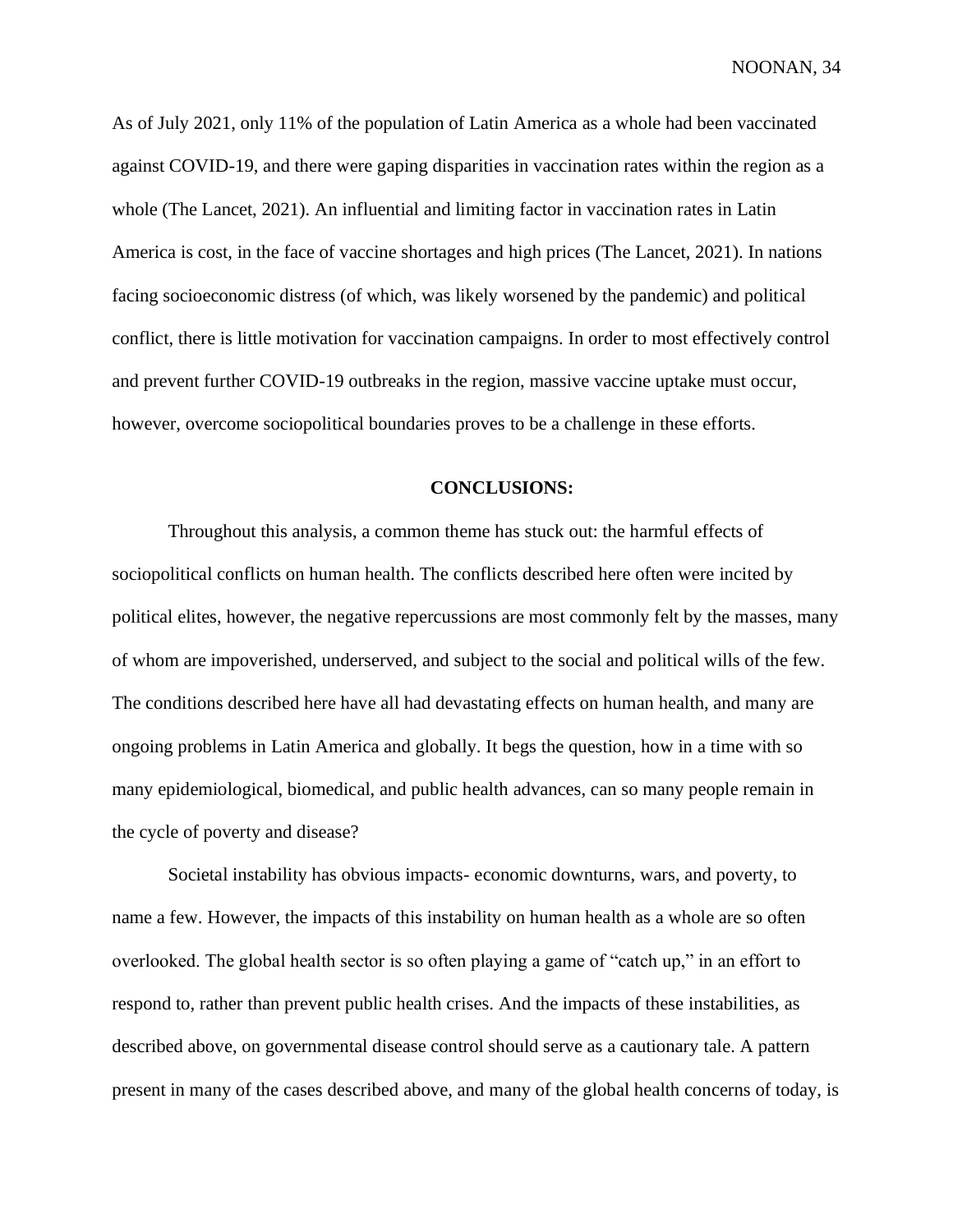that of colonialism and neocolonialism. Colonialism and neocolonialism can disrupt societies and harm human health by inciting, or worsening social and political conflict and instability. This has been witnessed in Latin America as described above-from the installation of colonialism and spread of Smallpox, to the Cholera outbreak in Haiti. Foreign and humanitarian aid is often well-intentioned, however political corruption and social instability can often cause more sinister effects, worsening conditions for those most in need. When well-intentioned funding is not used for its intended purpose, as a result of corruption or other factors, sociopolitical violence, and its impacts on infections disease epidemiology, are exacerbated. In the case of Latin America, an estimated \$195 billion (adjusted for inflation) has been sent to Latin American governments from the United States, in the period between 1946 and 2019 (Congressional Research Service, 2021). While well-meaning, reliance on foreign aid often allows for further corruption and usurpation of governments, thus entrapping the masses in the cyclical nature of poverty and disease. As such, direct investment in social projects, as well as providing culturally appropriate aid focused on the needs of the recipient, rather than the donor, must be provided. So often, foreign aid and poverty uplifting projects serve to benefit the psyche of the donor, while further harming the recipient. As has shown through decades of time, and billions of dollars, investment without action often leads to further corruption and is performative in nature. When not culturally appropriate, this indirect investment can have neocolonial effects, and is ultimately, a waste. Forced application of funding can cause gentrification of communities, and result in the implementation of fleeting social improvements, further installing neocolonial values. Efficacy, in the installation of social and healthcare projects relevant to the communities in which they will serve, rather than being based on Western ideals, is necessary to effectively utilize foreign aid. Installation of these projects is more likely to be replicated, and to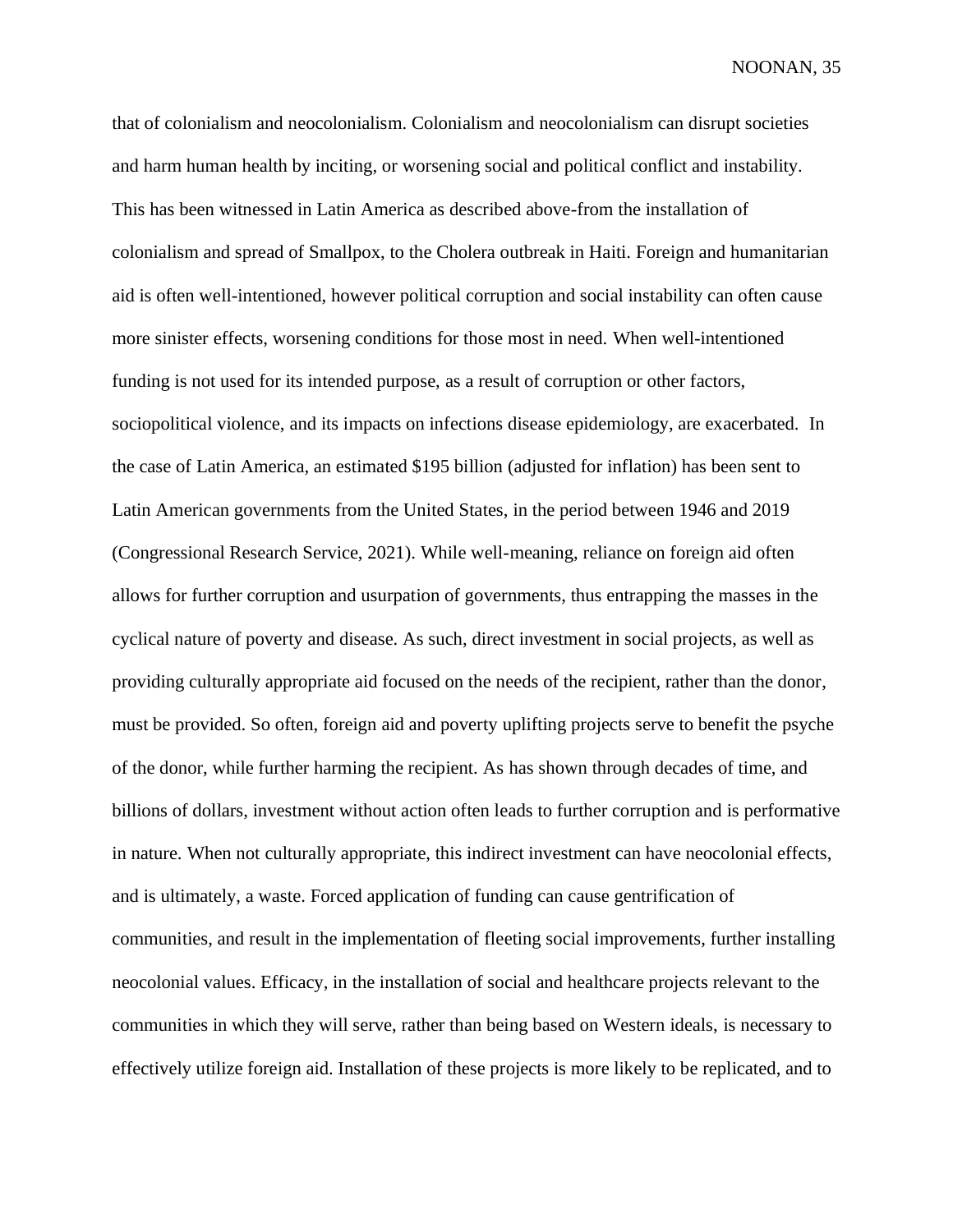have improved long-term effects- if done so appropriately and with the users in mind. To better understand the impacts of infectious disease, the entire climate of social and political factors must be examined. This thesis has served to examine some of the effects of this instability on infectious diseases, however, to best understand the impact of these factors, further work must be undertaken. The novel *Mountains Beyond Mountains* details the life and work of Dr. Paul Farmer, whose work made profound impacts in the global health sector, and especially among the impoverished communities of Haiti, is based on a Haitian proverb, "Beyond mountains, there are mountains." Applying this ideology to global health and infectious disease proves just that: in order to understand how infectious diseases impact health and society, one must understand the society itself. By gaining a better understanding of the ways in which public health, specifically in Latin America, is impacted by sociopolitical factors, more effective, culturally relevant, and productive prevention and control mechanisms can be better implemented, thus improving public health. The undertaking of solving public health crises is not realistic for a single person, organization, or even career field. Working with communities impacted by infectious disease, and other public health crises, as well as cross-disciplinary leaders, will allow for better communication, understanding, and respect in the effort to uplift global health.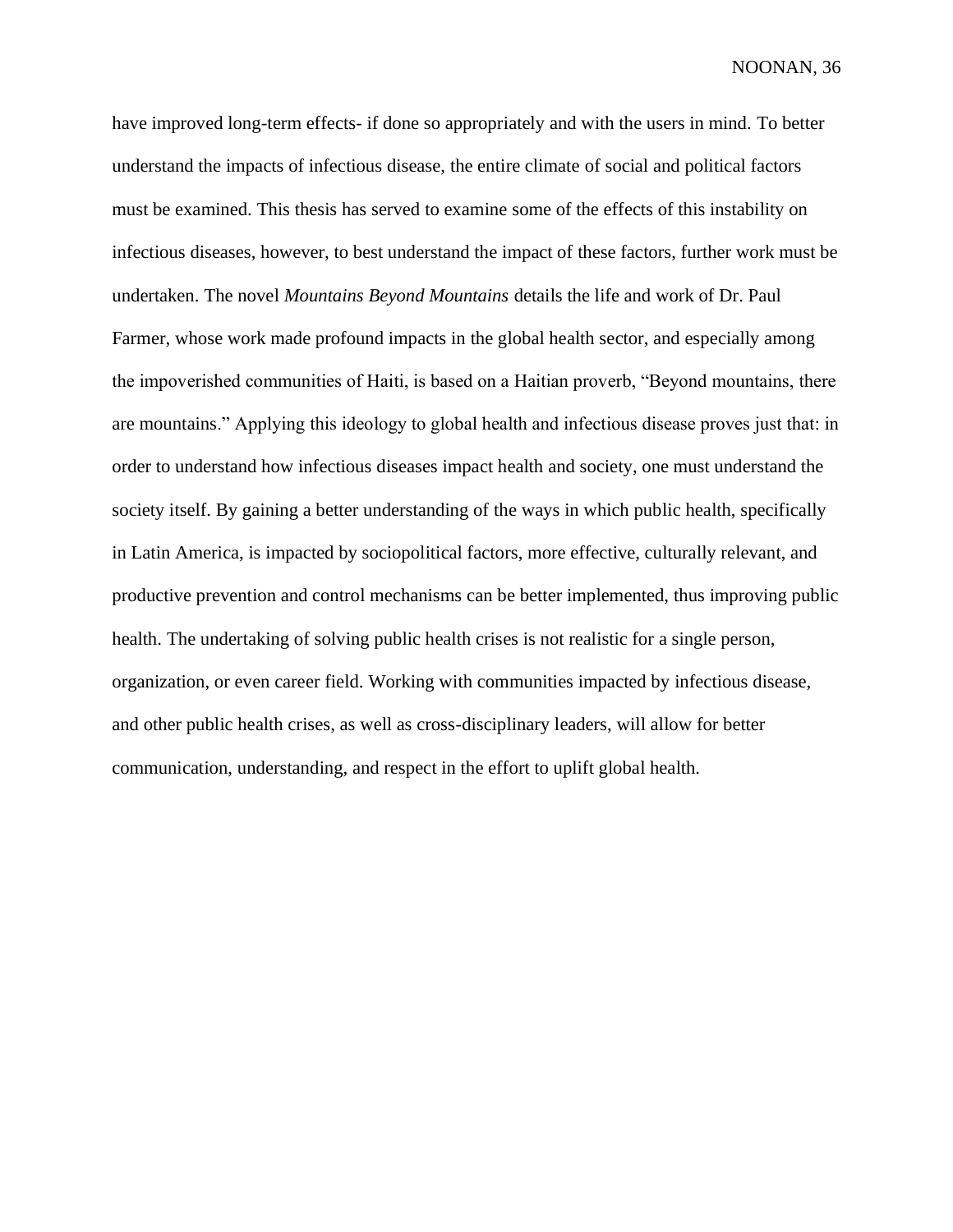# **REFERENCES:**

- Aguilar, P. V., Estrada-Franco, J. G., Navarro-Lopez, R., Ferro, C., Haddow, A. D., & Weaver, S. C. (2011). Endemic Venezuelan equine encephalitis in the Americas: hidden under the dengue umbrella. *Future virology*, *6*(6), 721–740. [https://doi.org/10.2217/FVL.11.5.](https://doi.org/10.2217/FVL.11.5)
- Alarcón de Noya, B., Díaz‐Bello, Z., Colmenares, C., Ruiz‐Guevara, R., Mauriello, L., Zavala‐Jaspe, R., Suarez, J. A., Abate, T., Naranjo, L., Paiva, M., Rivas, L., Castro, J., Márques, J., Mendoza, I., Acquatella, H., Torres, J., & Noya, O. (2010). Large urban outbreak of orally acquired Acute Chagas disease at a school in Caracas, Venezuela. *The Journal of Infectious Diseases*, *201*(9), 1308–1315. [https://doi.org/10.1086/651608.](https://doi.org/10.1086/651608)
- Alden, D., & Miller, J. C. (1987). Out of Africa: The Slave Trade and the Transmission of Smallpox to Brazil, 1560-1831. *The Journal of Interdisciplinary History*, *18*(2), 195–224[.](https://doi.org/10.2307/204281) [https://doi.org/10.2307/204281.](https://doi.org/10.2307/204281)
- Anaya-Covarrubias, J. Y., Pizuorno, A., Mirazo, S., Torres-Flores, J., Du Pont, G., Lamoyi, E., & Fierro, N. A. (2022). Covid-19 in Latin America and the Caribbean region: Symptoms and morbidities in the epidemiology of infection. *Current Opinion in Pharmacology*, *63*, 102203. [https://doi.org/10.1016/j.coph.2022.102203.](https://doi.org/10.1016/j.coph.2022.102203)
- Ball, P., Kobrak, P. & Spirer, H. F. (1999). *State violence in Guatemala, 1960-1996: A quantitative reflection.* (p. 13-17, ). [https://hrdag.org/wp-content/uploads/2013/01/state-violence-guate-](https://hrdag.org/wp-content/uploads/2013/01/state-violence-guate-1999.pdf)[1999.pdf.](https://hrdag.org/wp-content/uploads/2013/01/state-violence-guate-1999.pdf)
- BBC. (2021, August 12). *Venezuela crisis: How the political situation escalated*. BBC News. https://www.bbc.com/news/world-latin-america-36319877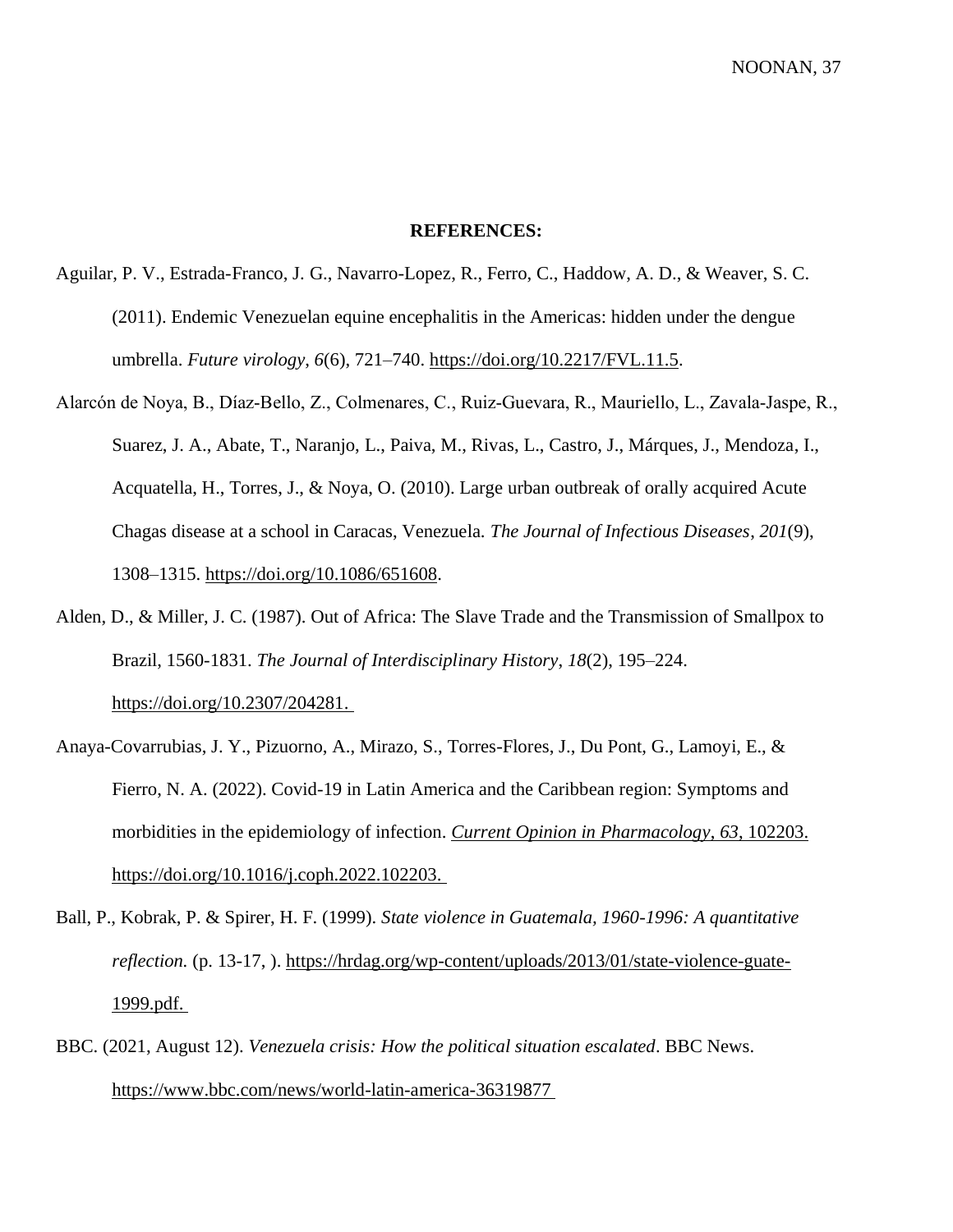- Boschiero, M. N., Palamim, C., Ortega, M. M., Mauch, R. M., & Marson, F. (2021). One Year of Coronavirus Disease 2019 (COVID-19) in Brazil: A Political and Social Overview. *Annals of global health*, *87*(1), 44. [https://doi.org/10.5334/aogh.3182.](https://doi.org/10.5334/aogh.3182)
- Brandling-Bennett, A. D., & Pinheiro, F. (1996). Infectious Diseases in Latin America and the Caribbean: Are They Really Emerging and Increasing?. *Emerging Infectious Diseases*, *2*(1), 59- 61. [https://doi.org/10.3201/eid0201.960109.](https://doi.org/10.3201/eid0201.960109)
- Brathwaite Dick, O., San Martín, J. L., Montoya, R. H., del Diego, J., Zambrano, B., & Dayan, G. H. (2012). The history of dengue outbreaks in the Americas. *The American journal of tropical medicine and hygiene*, *87*(4), 584–593. [https://doi.org/10.4269/ajtmh.2012.11-0770.](https://doi.org/10.4269/ajtmh.2012.11-0770)
- Brooks, F. J. (1993). Revising the Conquest of Mexico: Smallpox, Sources, and Populations. *The Journal of Interdisciplinary History*, *24*(1), 1–29. [https://doi.org/10.2307/205099.](https://doi.org/10.2307/205099)
- Burkett-Cadena, N. D., & Vittor, A. Y. (2018). Deforestation and vector-borne disease: Forest conversion favors important mosquito vectors of human pathogens. *Basic and applied ecology*, *26*, 101–110. [https://doi.org/10.1016/j.baae.2017.09.012.](https://doi.org/10.1016/j.baae.2017.09.012)
- Centers for Disease Control and Prevention. (2021, a.). *Cholera in Haiti*. Centers for Disease Control and Prevention. [https://www.cdc.gov/cholera/haiti/index.html.](https://www.cdc.gov/cholera/haiti/index.html)

Centers for Disease Control and Prevention. (2022, March 22). *Symptoms of COVID-19*. Centers for Disease Control and Prevention. https://www.cdc.gov/coronavirus/2019-ncov/symptomstesting/symptoms.html

- Chatterjee, P. (2008). Haiti's forgotten emergency. *The Lancet*, *372*(9639), 615–618. [https://doi.org/10.1016/s0140-6736\(08\)61259-3.](https://doi.org/10.1016/s0140-6736(08)61259-3)
- Cleveland Clinic . (2020). *Smallpox: Symptoms, how spread, cause, vaccine*. Cleveland Clinic[.](https://my.clevelandclinic.org/health/diseases/10855-smallpox) [https://my.clevelandclinic.org/health/diseases/10855-smallpox.](https://my.clevelandclinic.org/health/diseases/10855-smallpox)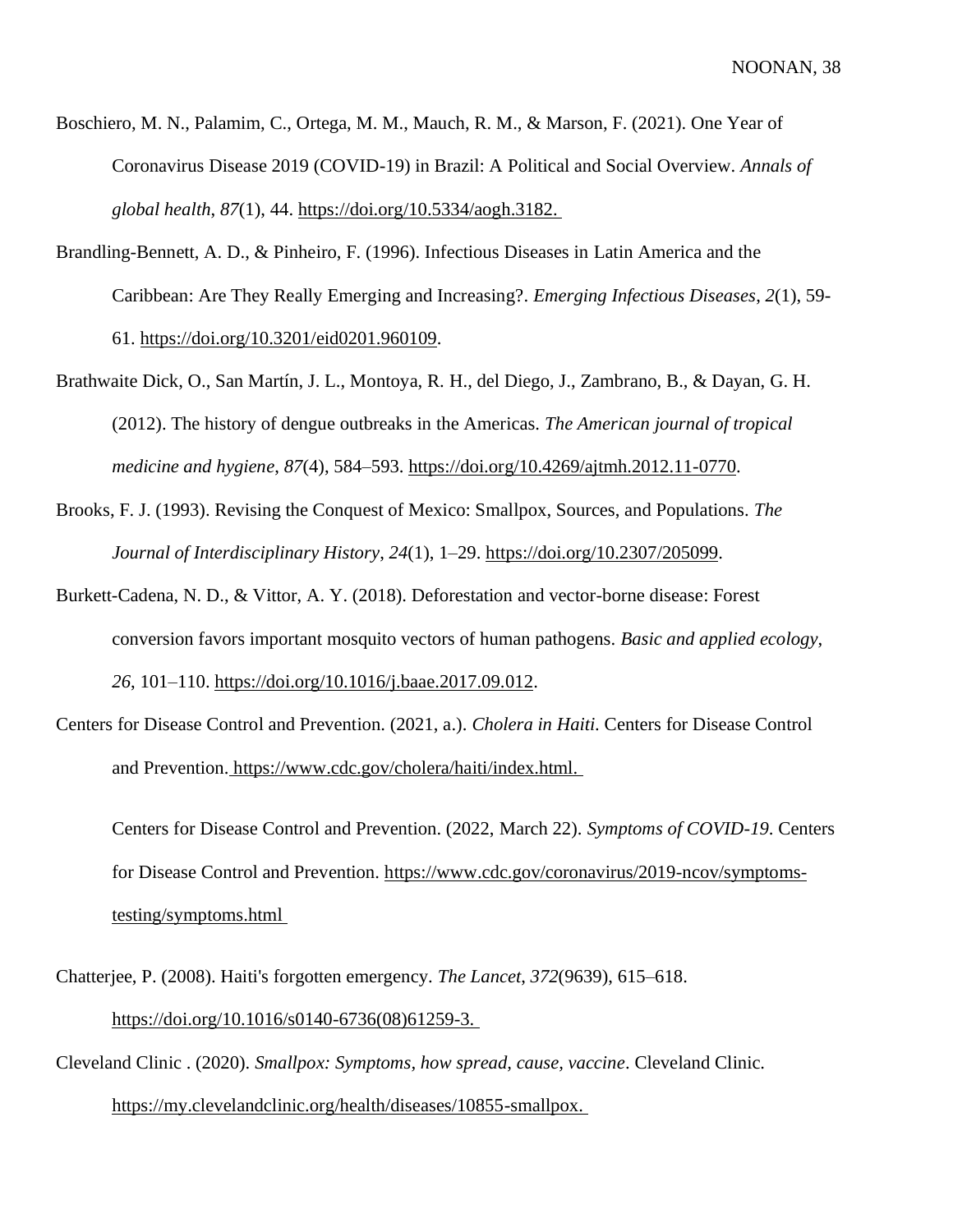- COVID-19 Treatment Guidelines Panel. Coronavirus Disease 2019 (COVID-19) Treatment Guidelines. (2021). National Institutes of Health. [https://www.covid19treatmentguidelines.nih.gov/.](https://www.covid19treatmentguidelines.nih.gov/)
- Crosby, B., & Crespo, M. E. (2021). *Venezuelan equine encephalitis - statpearls - NCBI bookshelf*. NCBI. [https://www.ncbi.nlm.nih.gov/books/NBK559332/.](https://www.ncbi.nlm.nih.gov/books/NBK559332/)
- Darling, M. I., & Donoghue, H. D. (2014). Insights from paleomicrobiology into the indigenous peoples of pre-colonial America - a review. *Memórias do Instituto Oswaldo Cruz*, *109*(2), 131–139[.](https://doi.org/10.1590/0074-0276140589) [https://doi.org/10.1590/0074-0276140589.](https://doi.org/10.1590/0074-0276140589)

Drain, P. K., & Barry, M. (2010). Global health. Fifty years of U.S. embargo: Cuba's health outcomes and lessons. *Science (New York, N.Y.)*, *328*(5978), 572–573.

[https://doi.org/10.1126/science.1189680.](https://doi.org/10.1126/science.1189680)

El Gallo. (1980). *Gallo, El*, *12*(2). [https://jstor.org/stable/community.28456045.](https://jstor.org/stable/community.28456045)

- Elias, P. E., & Cohn, A. (2003). Health reform in Brazil: lessons to consider. *American journal of public health*, *93*(1), 44–48. [https://doi.org/10.2105/ajph.93.1.44.](https://doi.org/10.2105/ajph.93.1.44)
- Ellner, P.D. Smallpox: Gone but not forgotten. *Infection*, *26,* 263–269 (1998)[.](https://doi.org/10.1007/BF02962244) [https://doi.org/10.1007/BF02962244.](https://doi.org/10.1007/BF02962244)

Encyclopedia Britannica, inc. (n.d., b). *Jair Bolsonaro*. Encyclopedia Britannica. [https://www.britannica.com/biography/Jair-Bolsonaro#ref347598.](https://www.britannica.com/biography/Jair-Bolsonaro#ref347598)

Encyclopedia Britannica, inc. (n.d., a). *Return to elected government*. Encyclopedia Britannica. [https://www.britannica.com/place/Peru/Return-to-elected-government.](https://www.britannica.com/place/Peru/Return-to-elected-government)

Estrada-Franco, J. G., Navarro-Lopez, R., Freier, J. E., Cordova, D., Clements, T., Moncayo, A., Kang, W., Gomez-Hernandez, C., Rodriguez-Dominguez, G., Ludwig, G. V., & Weaver, S. C. (2004). Venezuelan equine encephalitis virus, southern Mexico. *Emerging infectious diseases*, *10*(12), 2113–2121. [https://doi.org/10.3201/eid1012.040393.](https://doi.org/10.3201/eid1012.040393)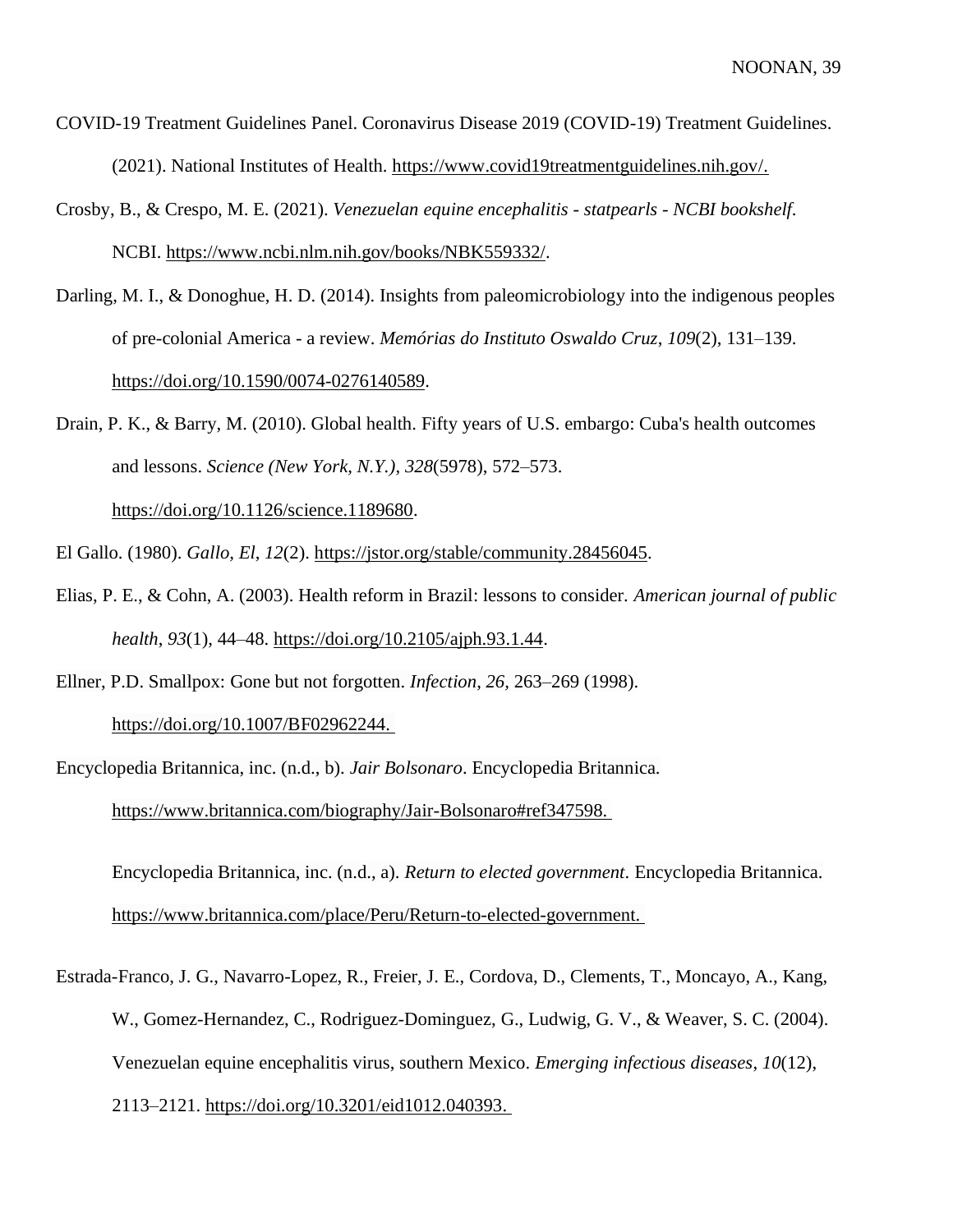Ferderer, J. P. (1997) "Rules and outcomes: Brazil in transition during the 1990s," *Macalester International 5*(14). [http://digitalcommons.macalester.edu/macintl/vol5/iss1/14.](http://digitalcommons.macalester.edu/macintl/vol5/iss1/14)

- Fernández, M.d., Gaspe, M.S. & Gürtler, R.E. (2019). Inequalities in the social determinants of health and Chagas disease transmission risk in indigenous and creole households in the Argentine Chaco. *Parasites Vectors 12***(**184). [https://doi.org/10.1186/s13071-019-3444-5.](https://doi.org/10.1186/s13071-019-3444-5)
- Gabbert, W. (2012). The longue durée of colonial violence in Latin America. *Historical Social Research / Historische Sozialforschung*, *37*(3 (141)), 254–275. [http://www.jstor.org/stable/41636608.](http://www.jstor.org/stable/41636608)
- Gaspe, M. S., Provecho, Y. M., Fernández, M. P., Vassena, C. V., Santo Orihuela, P. L., & Gürtler, R. E. (2018). *Beating the odds: Sustained Chagas disease vector control in remote indigenous communities of the Argentine chaco over a seven-year period*. PLOS Neglected Tropical Diseases. [https://doi.org/10.1371/journal.pntd.0006804.](https://doi.org/10.1371/journal.pntd.0006804)
- Girbal-Blacha, N. M. (1993). Explotación forestal, riesgo empresario y diversificación económica: Las inversiones argentinas en el Gran Chaco (1905-1930). *Revista de Historia de América*, *116*, 29– 57. [http://www.jstor.org/stable/20139865.](http://www.jstor.org/stable/20139865)
- Gordillo, G., & Hirsch, S. (2008). Indigenous struggles and contested identities in Argentina histories of invisibilization and reemergence. *Journal of Latin American Anthropology*, *8*(3), 4–30[.](https://doi.org/10.1525/jlca.2003.8.3.4) [https://doi.org/10.1525/jlca.2003.8.3.4.](https://doi.org/10.1525/jlca.2003.8.3.4)
- Gorry C. (2019). Confronting Arboviruses: María Guadalupe Guzmán MD PhD DrSc Director, Reference Center for Research & Diagnosis Pedro Kourí Tropical Medicine Institute, Havana. *MEDICC review*, *21*(1), 6–9. [https://doi.org/10.37757/MR2019.V21.N1.2.](https://doi.org/10.37757/MR2019.V21.N1.2)
- Grillet, M. E., Hernández-Villena, J. V., Llewellyn, M. S., Paniz-Mondolfi, A. E., Tami, A., Vincenti-Gonzalez, M. F., Marquez, M., Mogollon-Mendoza, A. C., Hernandez-Pereira, C. E., Plaza-Morr, J. D., Blohm, G., Grijalva, M. J., Costales, J. A., Ferguson, H. M., Schwabl, P.,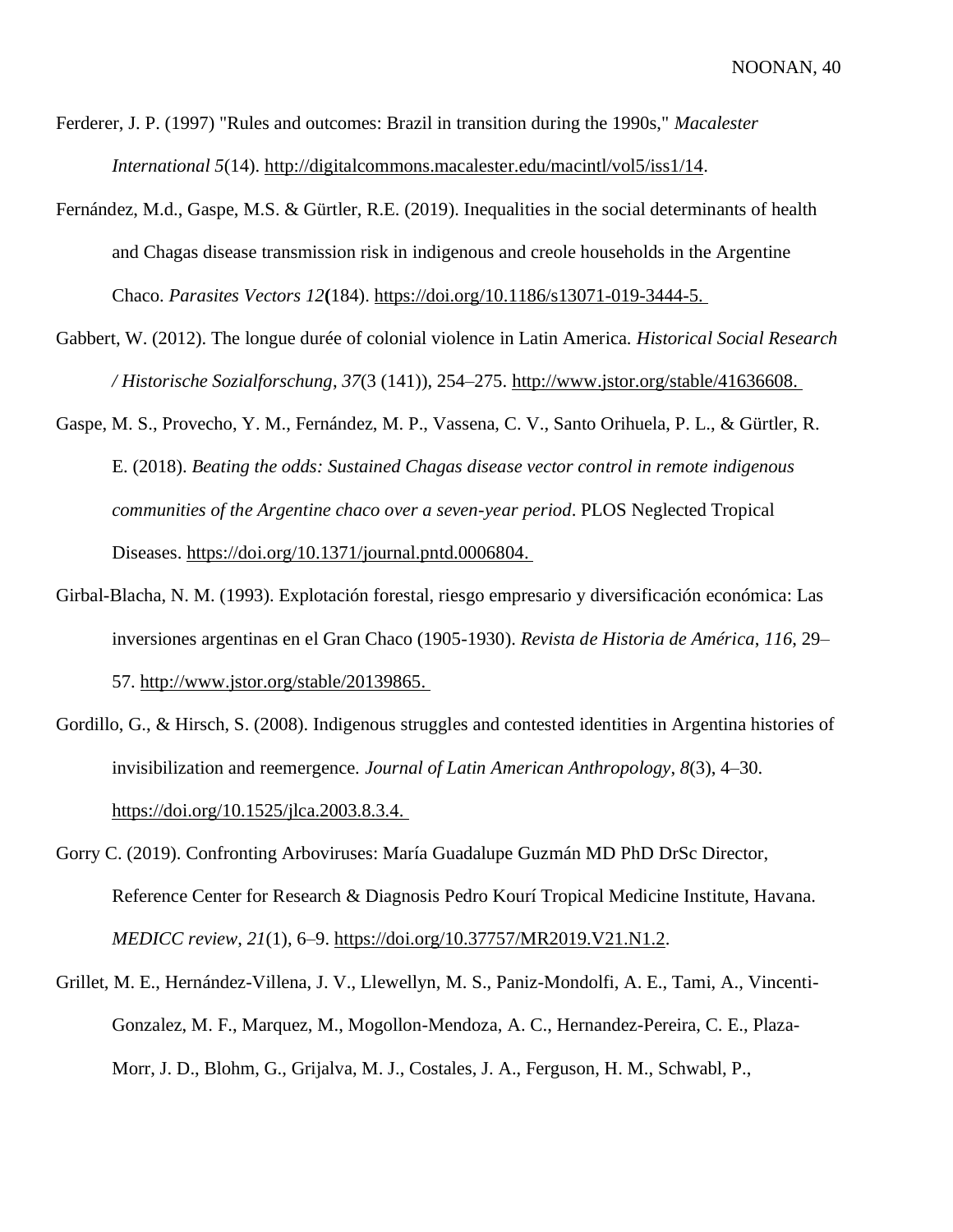Hernandez-Castro, L. E., Lamberton, P. H., Streicker, D. G., Haydon, D. T., … Alarcón-de Noya, B. (2019). Venezuela's humanitarian crisis, resurgence of vector-borne diseases, and implications for spillover in the region. *The Lancet Infectious Diseases*, *19*(5). [https://doi.org/10.1016/s1473-3099\(18\)30757-6.](https://doi.org/10.1016/s1473-3099(18)30757-6)

*Guatemala*. The Center for Justice and Accountability. (n.d.). [https://cja.org/where-we](https://cja.org/where-we-work/guatemala/)[work/guatemala/.](https://cja.org/where-we-work/guatemala/)

- Guzmán, M. G. (2012). *Thirty years after the Cuban dengue hemorrhagic epidemic occurred in 1981*. Revista cubana de medicina tropical. [https://pubmed.ncbi.nlm.nih.gov/23444620/.](https://pubmed.ncbi.nlm.nih.gov/23444620/)
- Guzmán-Terán, C., Calderón-Rangel, A., Rodriguez-Morales, A., & Mattar, S. (2020). Venezuelan equine encephalitis virus: the problem is not over for tropical America. *Annals of clinical microbiology and antimicrobials*, *19*(1), 19. [https://doi.org/10.1186/s12941-020-00360-4.](https://doi.org/10.1186/s12941-020-00360-4)
- Haar, R. J., Naderi, S., Acerra, J. R., Mathias, M., & Alagappan, K. (2012). The livelihoods of Haitian health-care providers after the January 2010 earthquake: A pilot study of the economic and quality-of-life impact of emergency relief. *International journal of emergency medicine*, *5*, 13. [https://doi.org/10.1186/1865-1380-5-13.](https://doi.org/10.1186/1865-1380-5-13)
- *Haiti profile of the Health Services System - PAHO/WHO*. Pan American Health Organization. (2003, July). [https://paho.org/hq/dmdocuments/2010/Health\\_System\\_Profile-Haiti\\_2003.pdf.](https://paho.org/hq/dmdocuments/2010/Health_System_Profile-Haiti_2003.pdf)
- Hellinger, D., & Spanakos, A. P. (2017). The Legacy of Hugo Chávez. *Latin American Perspectives*, *44*(1), 4–16. [http://www.jstor.org/stable/26177911.](http://www.jstor.org/stable/26177911)
- Harris, J. B., LaRocque, R. C., Qadri, F., Ryan, E. T., & Calderwood, S. B. (2012). Cholera. *Lancet (London, England)*, *379*(9835), 2466–2476. [https://doi.org/10.1016/S0140-6736\(12\)60436-X.](https://doi.org/10.1016/S0140-6736(12)60436-X)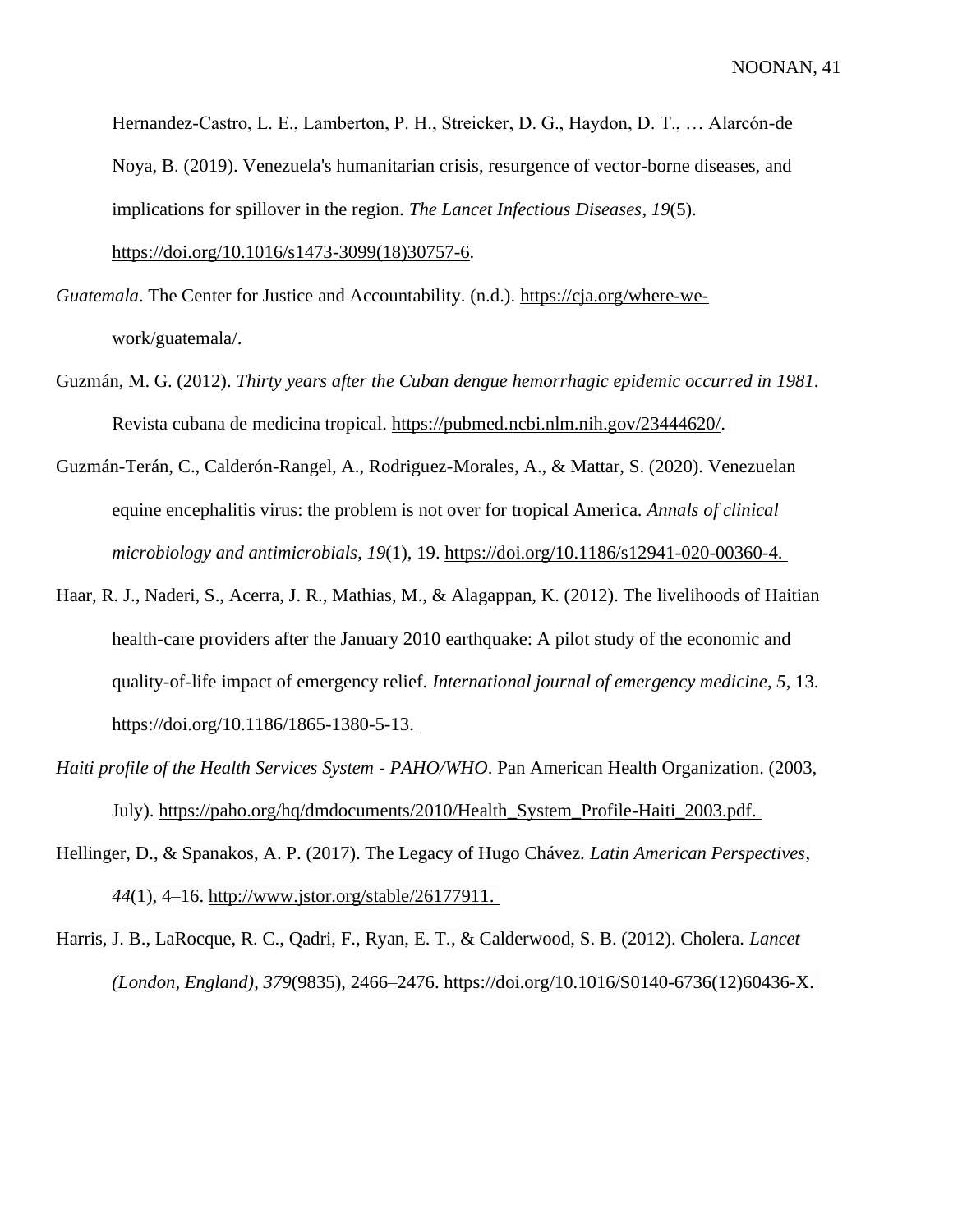Jonas, S. (2022, February 1). *Guatemalan migration in times of Civil War and post-war challenges*. Migrationpolicy.org. [https://www.migrationpolicy.org/article/guatemalan-migration-times-civil](https://www.migrationpolicy.org/article/guatemalan-migration-times-civil-war-and-post-war-challenges)[war-and-post-war-challenges.](https://www.migrationpolicy.org/article/guatemalan-migration-times-civil-war-and-post-war-challenges)

Katella, K. (2022, March 30). *Comparing the COVID-19 vaccines: How are they different?* Yale Medicine. [https://www.yalemedicine.org/news/covid-19-vaccine-comparison.](https://www.yalemedicine.org/news/covid-19-vaccine-comparison)

Keck C. W. (2021). Health Equity, Cuban Style. *AMA journal of ethics*, *23*(3), E258–E264. <https://doi.org/10.1001/amajethics.2021.258>

Lainez, R. H., Salcedo, R. M., & Madariaga, M. G. (2021). COVID-19 infection in the developing world: the Peruvian perspective. *Transactions of the Royal Society of Tropical Medicine and Hygiene*, *115*(9), 941–943.<https://doi.org/10.1093/trstmh/trab074>

LeGrand, C. C. (2003). The Colombia crisis in historical perspective. *Canadian Journal of Latin American and Caribbean Studies / Revue Canadienne Des Études Latino-Américaines et Caraïbes*, *28*(55/56), 165–209. [http://www.jstor.org/stable/41800188.](http://www.jstor.org/stable/41800188)

Mayo Foundation for Medical Education and Research. (2021, April 7). *Infectious diseases*. Mayo Clinic. [https://www.mayoclinic.org/diseases-conditions/infectious-diseases/symptoms](https://www.mayoclinic.org/diseases-conditions/infectious-diseases/symptoms-causes/syc-20351173)[causes/syc-20351173.](https://www.mayoclinic.org/diseases-conditions/infectious-diseases/symptoms-causes/syc-20351173)

Moncayo, A. (1999). Progress towards interruption of transmission of Chagas disease. *Memórias Do Instituto Oswaldo Cruz*, *94*(suppl 1), 401–404. [https://doi.org/10.1590/s0074-](https://doi.org/10.1590/s0074-02761999000700079) [02761999000700079](https://doi.org/10.1590/s0074-02761999000700079) .

Moulin, A.-M. (2019). Choléra, haïti 2010-2018 histoire d'un désastre (Renaud Piarroux). *Médecine/Sciences*, *35*(10), 804–805. [https://doi.org/10.1051/medsci/2019150.](https://doi.org/10.1051/medsci/2019150)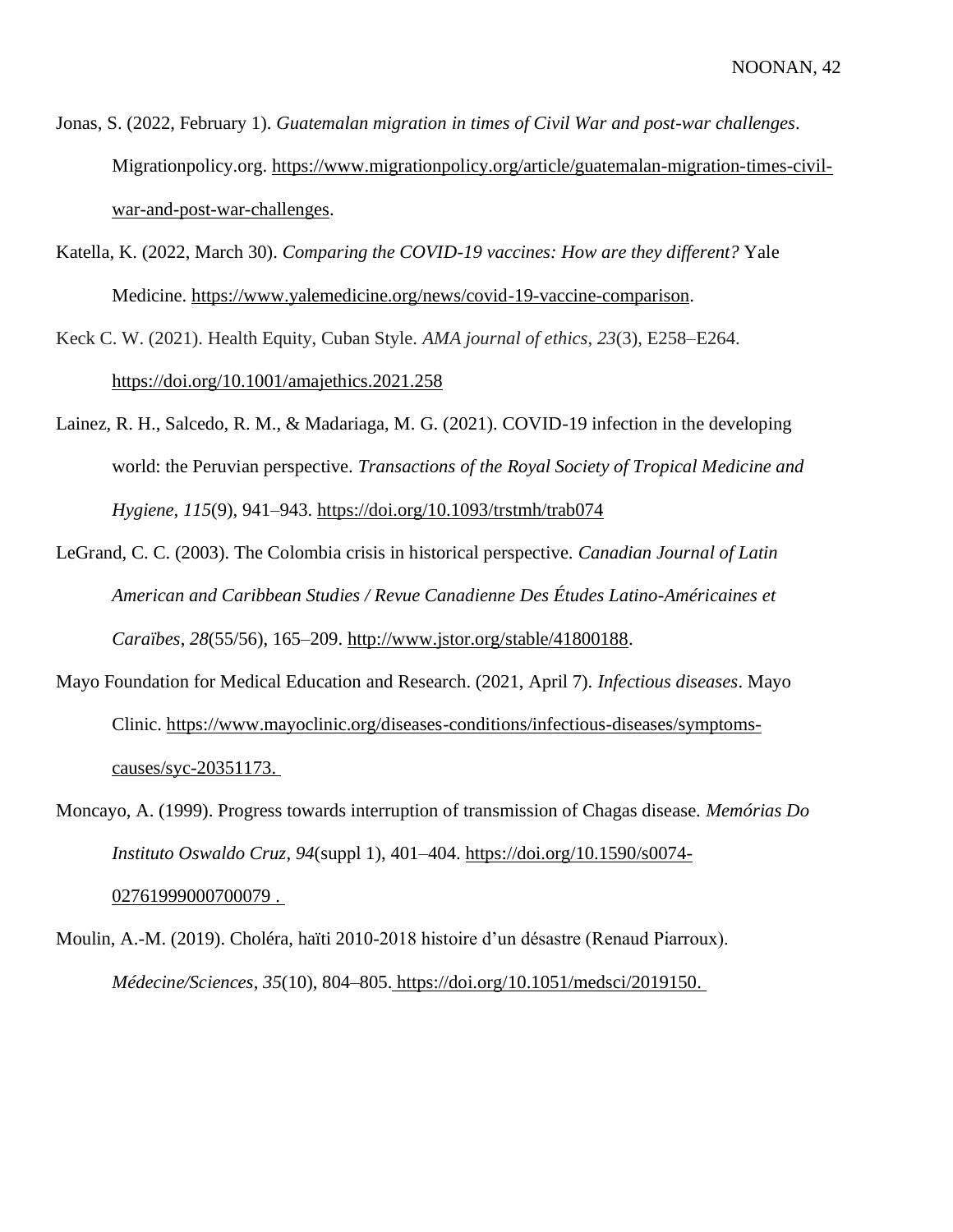Pan American Health Organization [PAHO]. (2008). *Brazil-Health systems and services profile.* Pan American Health Organization, U.S. AID.

[https://www.paho.org/hq/dmdocuments/2010/Health\\_System\\_Profile-Brazil\\_2008.pdf.](https://www.paho.org/hq/dmdocuments/2010/Health_System_Profile-Brazil_2008.pdf)

Periago, M. R. (2012). *Cholera in Latin America- Lessons from history* [Powerpoint Slides]. Pan American Health Organization, World Health Organization.

[https://www.paho.org/en/file/31092/download?token=TDzmjkak.](https://www.paho.org/en/file/31092/download?token=TDzmjkak)

- Pimenoff, V. N., & Houldcroft, C. J. (2021, September 9). *Ancient viruses: How infectious diseases arrived in the Colonial Americas*. eLife. [https://elifesciences.org/articles/72791#abstract.](https://elifesciences.org/articles/72791#abstract)
- Public Broadcasting Service. (2011, March 7). *Timeline: Guatemala's Brutal Civil War*. PBS. [https://www.pbs.org/newshour/health/latin\\_america-jan-june11-timeline\\_03-07.](https://www.pbs.org/newshour/health/latin_america-jan-june11-timeline_03-07)
- Pujadas, A. (2021). *Reckless mismanagement of the Covid-19 crisis by Brazil's government*. Geneva International Centre for Justice. https://www.gicj.org/positions-opinons/gicj-positions-andopinions/2277-reckless-mismanagement-of-the-covid-19-crisis-by-brazil%E2%80%99sgovernment.
- Rotela, C., Lopez, L., Frías Céspedes, M., Barbas, G., Lighezzolo, A., Porcasi, X., Lanfri, M. A., Scavuzzo, C. M., & Gorla, D. E. (2017). Analytical report of the 2016 dengue outbreak in Córdoba city, Argentina. *Geospatial health*, *12*(2), 564. [https://doi.org/10.4081/gh.2017.564.](https://doi.org/10.4081/gh.2017.564)
- Rueda, M. (2020, October 6). *Venezuelans brave 'brutal' migrant route made tougher by pandemic*. BBC News. [https://www.bbc.com/news/world-latin-america-54418542.](https://www.bbc.com/news/world-latin-america-54418542)
- Salles, T. S., da Encarnação Sá-Guimarães, T., de Alvarenga, E., Guimarães-Ribeiro, V., de Meneses, M., de Castro-Salles, P. F., Dos Santos, C. R., do Amaral Melo, A. C., Soares, M. R., Ferreira, D. F., & Moreira, M. F. (2018). History, epidemiology and diagnostics of dengue in the American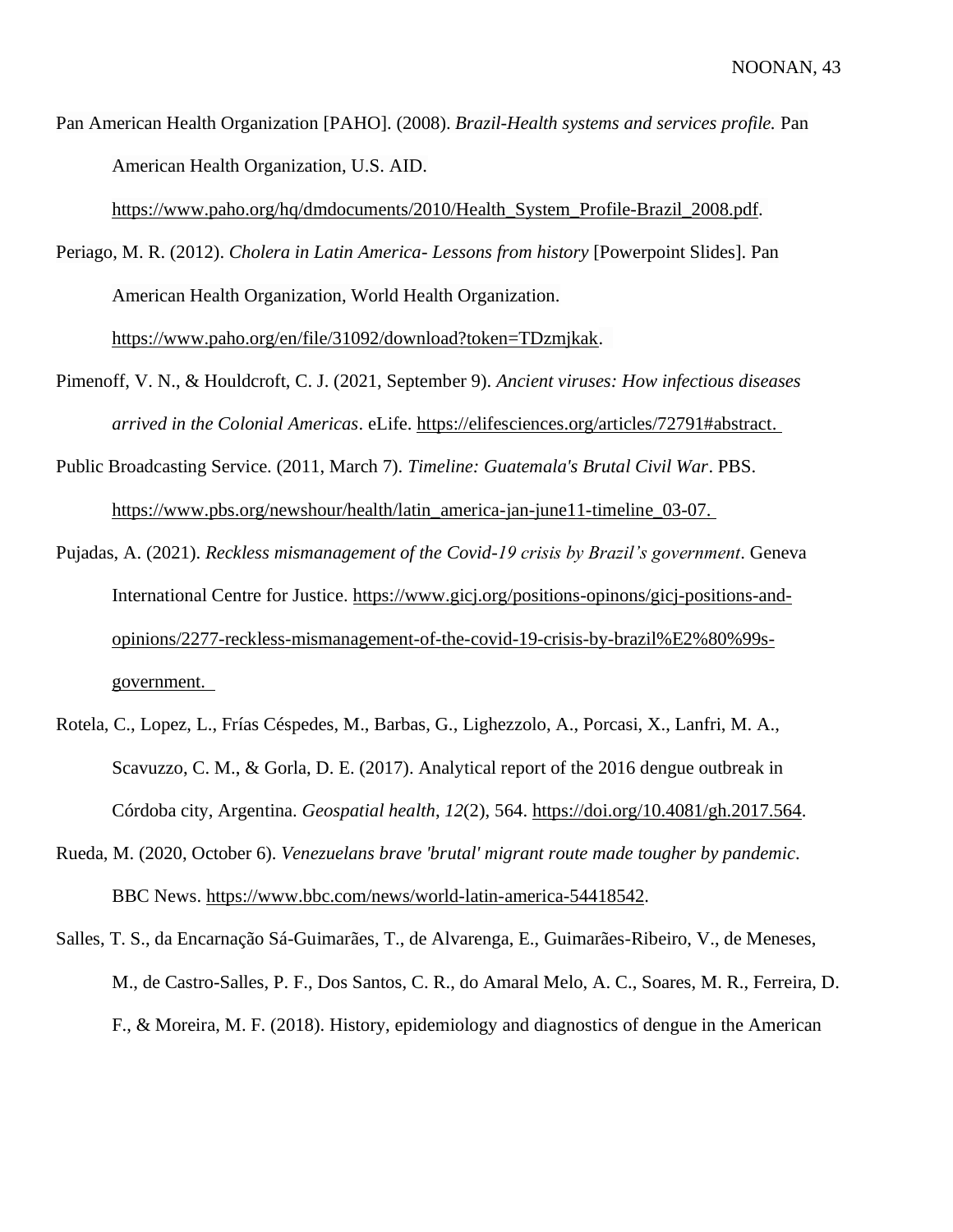and Brazilian contexts: a review. *Parasites & vectors*, *11*(1), 264[.](https://doi.org/10.1186/s13071-018-2830-8)

[https://doi.org/10.1186/s13071-018-2830-8.](https://doi.org/10.1186/s13071-018-2830-8)

- Sanmartin-Barberi, C., Osorno-Mesa, E., & Groot, H. (1954). Human epidemic in Colombia caused by the Venezuelan equine encephalomyelitis virus. *The American Journal of Tropical Medicine and Hygiene*, *3*(2), 283–293. [https://doi.org/10.4269/ajtmh.1954.3.283.](https://doi.org/10.4269/ajtmh.1954.3.283)
- Schofield, C. J., & Dias, J. C. (1999). The Southern Cone Initiative against Chagas disease. *Advances in parasitology*, *42*, 1–27. [https://doi.org/10.1016/s0065-308x\(08\)60147-5.](https://doi.org/10.1016/s0065-308x(08)60147-5)
- Sixto, F. E. (2002, November 30). *An evaluation of four decades of Cuban Healthcare*. ASCE. [https://www.ascecuba.org/asce\\_proceedings/an-evaluation-of-four-decades-of-cuban](https://www.ascecuba.org/asce_proceedings/an-evaluation-of-four-decades-of-cuban-healthcare/)[healthcare/.](https://www.ascecuba.org/asce_proceedings/an-evaluation-of-four-decades-of-cuban-healthcare/)
- Spruk, R. (2019). The rise and fall of Argentina. *Lat Am Econ Rev 28*(16). [https://doi.org/10.1186/s40503-019-0076-2.](https://doi.org/10.1186/s40503-019-0076-2)
- Steverding D. (2014). The history of Chagas disease. *Parasites & vectors*, *7*(317)[.](https://doi.org/10.1186/1756-3305-7-317) [https://doi.org/10.1186/1756-3305-7-317.](https://doi.org/10.1186/1756-3305-7-317)
- Sylvia, R. D., & Danopoulos, C. P. (2003). The Chávez Phenomenon: Political Change in Venezuela. *Third World Quarterly*, *24*(1), 63–76. [http://www.jstor.org/stable/3993630.](http://www.jstor.org/stable/3993630)
- The Lancet. (2021). Covid-19 in Latin America—emergency and opportunity. *The Lancet*, *398*(10295), 93. [https://doi.org/10.1016/s0140-6736\(21\)01551-8.](https://doi.org/10.1016/s0140-6736(21)01551-8)
- Tickner, J., & Gouveia-Vigeant, T. (2005). The 1991 cholera epidemic in Peru: Not a case of precaution gone awry. *Risk Analysis*, *25*(3), 495–502. [https://doi.org/10.1111/j.1539-6924.2005.00617.x.](https://doi.org/10.1111/j.1539-6924.2005.00617.x)
- *Timeline of Haitian politics*. Haiti Support Group. (2021, March 30).

[https://haitisupportgroup.org/timeline-haitian-politics/.](https://haitisupportgroup.org/timeline-haitian-politics/)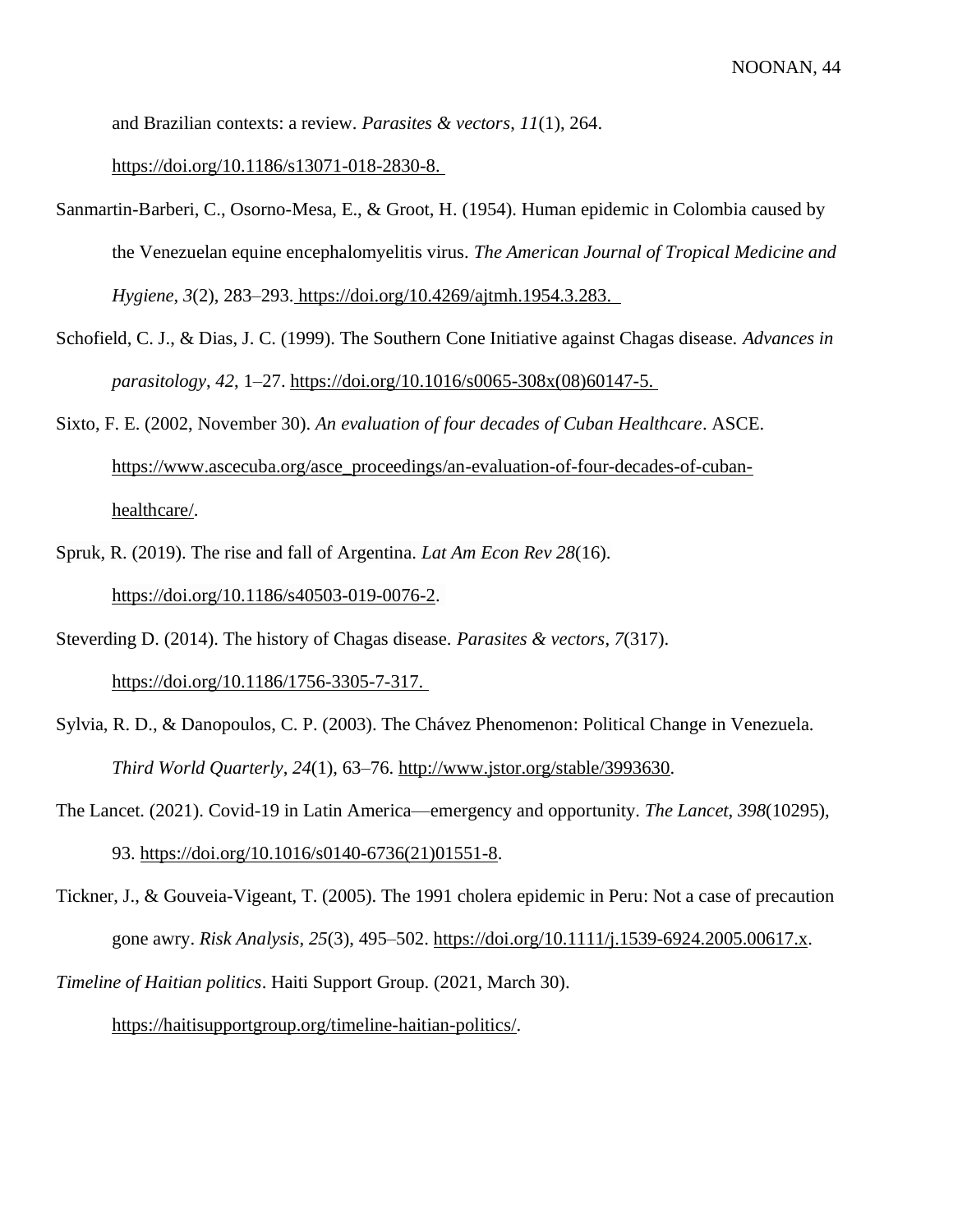- Transitions in Colombia. (2018). [https://espace-mondial-atlas.sciencespo.fr/en/topic-strategies-of](https://espace-mondial-atlas.sciencespo.fr/en/topic-strategies-of-transnational-actors/focus-3F13-EN-transitions-in-colombia.html)[transnational-actors/focus-3F13-EN-transitions-in-colombia.html.](https://espace-mondial-atlas.sciencespo.fr/en/topic-strategies-of-transnational-actors/focus-3F13-EN-transitions-in-colombia.html)
- Ulmer, A. (May, 2017). *Venezuela releases 2016 health data showing soaring infant mortality and malaria.* Reuters. [https://www.reuters.com/article/venezuela-health/venezuela-releases-2016](https://www.reuters.com/article/venezuela-health/venezuela-releases-2016-health-data-showing-soaring-infant-mortality-and-malaria-idUSL1N1IB0JO) [health-data-showing-soaring-infant-mortality-and-malaria-idUSL1N1IB0JO.](https://www.reuters.com/article/venezuela-health/venezuela-releases-2016-health-data-showing-soaring-infant-mortality-and-malaria-idUSL1N1IB0JO)
- Umakanthan, S., Sahu, P., Ranade, A. V., Bukelo, M. M., Rao, J. S., Abrahao-Machado, L. F., Dahal, S., Kumar, H., & Kv, D. (2020). Origin, transmission, diagnosis and management of coronavirus disease 2019 (COVID-19). *Postgraduate medical journal*, *96*(1142), 753–758. [https://doi.org/10.1136/postgradmedj-2020-138234.](https://doi.org/10.1136/postgradmedj-2020-138234)
- United Nations High Commissioner for Refugees. (n.d.). *Venezuela situation*. UNHCR. [https://www.unhcr.org/en-us/venezuela-emergency.html.](https://www.unhcr.org/en-us/venezuela-emergency.html)
- *U.S. Foreign Assistance to Latin America and the Caribbean: FY2021Appropriations*. Congressional Research Service. (2021). [https://crsreports.congress.gov/product/details?prodcode=R46514.](https://crsreports.congress.gov/product/details?prodcode=R46514)
- Villar, L. A., Rojas, D. P., Besada-Lombana, S., & Sarti, E. (2015). Epidemiological trends of dengue disease in Colombia (2000-2011): a systematic review. *PLoS neglected tropical diseases*, *9*(3), e0003499. [https://doi.org/10.1371/journal.pntd.0003499.](https://doi.org/10.1371/journal.pntd.0003499)
- Westhoff, W. W., Rodriguez, R., Cousins, C., & McDermott, R. J. (2010). Cuban healthcare providers in Venezuela: A case study. *Public Health*, *124*(9), 519–524.

https://doi.org/10.1016/j.puhe.2010.05.008

World Health Organization. (2021). *Chagas disease*. World Health Organization[.](https://www.who.int/news-room/fact-sheets/detail/chagas-disease-(american-trypanosomiasis)) [https://www.who.int/news-room/fact-sheets/detail/chagas-disease-\(american-trypanosomiasis\).](https://www.who.int/news-room/fact-sheets/detail/chagas-disease-(american-trypanosomiasis)) World Health Organization. (2022, b.) *Cholera.* World Health Organization. [https://www.who.int/news](https://www.who.int/news-room/fact-sheets/detail/cholera)[room/fact-sheets/detail/cholera.](https://www.who.int/news-room/fact-sheets/detail/cholera)